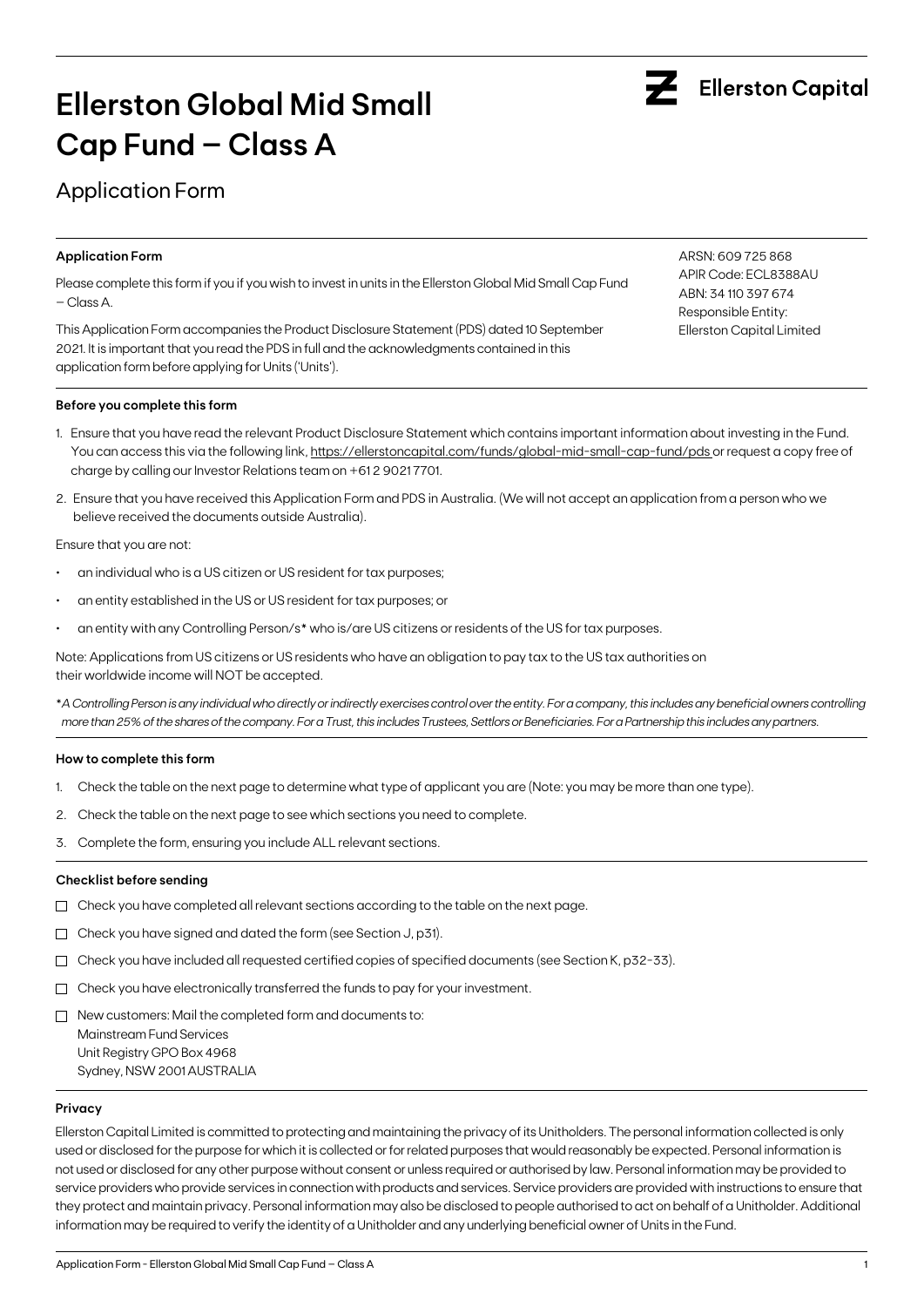## **Checklist before sending**

**What type of applicant are you?** 

|  |  | (Please tick the boxes that apply to you) |  |  |  |
|--|--|-------------------------------------------|--|--|--|
|--|--|-------------------------------------------|--|--|--|

| <b>Investor Type</b>                                                         | Sections you must complete |
|------------------------------------------------------------------------------|----------------------------|
| $\Box$ Custodian of investment platform (go to Sections A, p3 and A(1), p4)  | $A, A(1), B$ through K     |
| $\Box$ Company (go to Sections A, p3 and A(2), p5)                           | A, $A(2)$ , B through K    |
| $\Box$ Trust (go to Sections A, p3 and A(3), p7)                             | $A, A(3)$ , B through K    |
| $\Box$ Individual/joint and sole trader (go to Sections A, p3 and A(4), p10) | A, $A(4)$ , B through K    |
| $\Box$ Partnership (go to Sections A, p3 and A(5), p12)                      | A, $A(5)$ , B through K    |
| $\Box$ Association (go to Sections A, p3 and A(6), p14)                      | A, $A(6)$ , B through K    |
| $\Box$ Registered cooperative investors (go to Sections A, p3 and A(7), p15) | A, $A(7)$ , B through K    |
| $\Box$ Government body (go to Sections A, p3 and A(8), p16)                  | A, $A(8)$ , B through K    |

### **Section**

| $\Box$ Section A | Investor Details. All information about the investor(s), including full name, residential address (mandatory), postal address<br>(optional) and contact details as well as details for corporate or trust investors.                                                                                                                                                                                                                                                                                                                                                                                                                    |  |  |  |  |  |
|------------------|-----------------------------------------------------------------------------------------------------------------------------------------------------------------------------------------------------------------------------------------------------------------------------------------------------------------------------------------------------------------------------------------------------------------------------------------------------------------------------------------------------------------------------------------------------------------------------------------------------------------------------------------|--|--|--|--|--|
| $\Box$ Section B | Investment and payment details. The amount you wish to invest in the Ellerston Global Mid Small Cap Fund - Class A and<br>your payment method.                                                                                                                                                                                                                                                                                                                                                                                                                                                                                          |  |  |  |  |  |
| $\Box$ Section C | Distribution payment instructions. Details of your nominated bank account for credit of distributions and<br>redemptions. Must be an account with an Australian domiciled financial institution.                                                                                                                                                                                                                                                                                                                                                                                                                                        |  |  |  |  |  |
| $\Box$ Section D | Contact details and preferred communication method. Please provide contact details, where we can send all<br>correspondence including transactions, distribution and tax statements, ongoing disclosures and other materials,<br>according to your preferred method of communication.                                                                                                                                                                                                                                                                                                                                                   |  |  |  |  |  |
| $\Box$ Section E | Acting authority or authorised representative. Only one TFN is required unless the investment is a joint<br>holding in which case all individuals should provide a TFN.                                                                                                                                                                                                                                                                                                                                                                                                                                                                 |  |  |  |  |  |
| $\Box$ Section F | Operating authority. Advise us who has authority to operate your account.                                                                                                                                                                                                                                                                                                                                                                                                                                                                                                                                                               |  |  |  |  |  |
| $\Box$ Section G | Financial Advisor details. Please record the details here of your financial advisor if you wish them to be<br>registered on your account.                                                                                                                                                                                                                                                                                                                                                                                                                                                                                               |  |  |  |  |  |
| $\Box$ Section H | Tax certification - FATCA (US) and CRS (other jurisdictions). You MUST complete this section if you<br>are an individual, joint investor or sole trader OR if you are investing as an entity of any kind. You must also<br>indicate whether you are or are not a US citizen or resident for tax purposes, and provide other information<br>as requested.                                                                                                                                                                                                                                                                                |  |  |  |  |  |
| $\Box$ Section I | Subscription terms and conditions. Includes privacy information.                                                                                                                                                                                                                                                                                                                                                                                                                                                                                                                                                                        |  |  |  |  |  |
| $\Box$ Section J | Declarations and signatures. Ensure each investor reads this section and signs and dates the form.                                                                                                                                                                                                                                                                                                                                                                                                                                                                                                                                      |  |  |  |  |  |
| $\Box$ Section K | Investor identification information. This is a checklist, to help you ensure you provide the information we<br>require. As well as enabling us to register your account properly, you help us to fulfil our obligations under the Anti-<br>Money Laundering and Counter-Terrorism Financing Act 2006 (AML/CTF law) to identify and verify the identity of<br>investors before providing a 'designated service'. In order for us to fulfil our obligations we must ask all investors to<br>provide information and documents, details of which are specified in the Product Disclosure Statement as well as on this<br>Application Form. |  |  |  |  |  |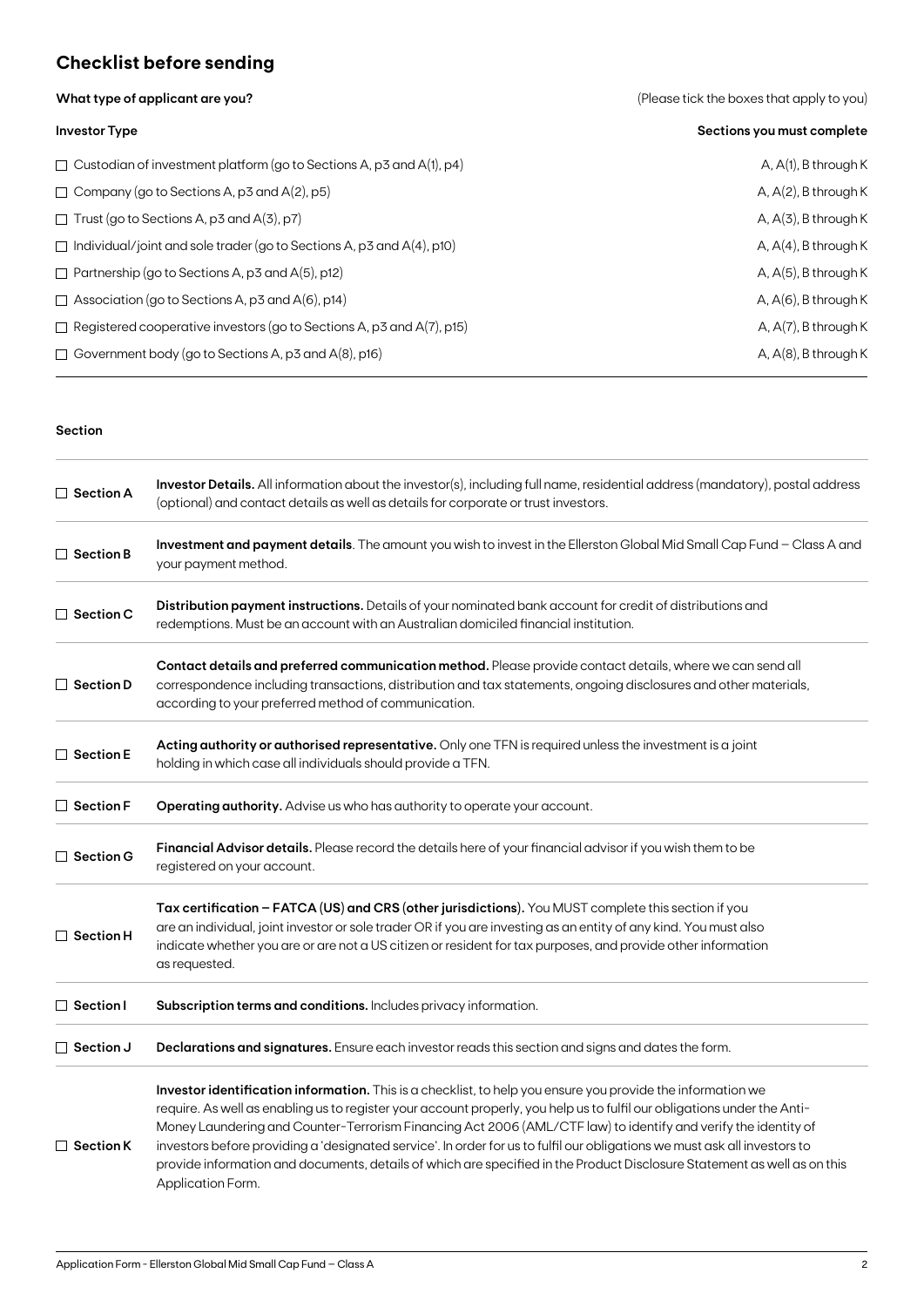### **Section A Investor Details**

### **All investors please answer these questions:**

### **Are you an existing Ellerston Global Mid Small Cap Fund – Class A investor?**

**No** – Complete all sections of application form as per checklist on page 2 of this form.

**Yes** – Complete existing account details In **Section A** below, and **Section J** on page 31.

| A | . |  |  |
|---|---|--|--|
|   |   |  |  |

### **All types of investor: How would you like your account name to be registered?** (Check spelling matches details below)

Registered name(s):

Held for the account of (if relevant):

Please specify the source of funds and wealth used to acquire the investment e.g. sale of assets, member contributions to a Super Fund, earnings, inheritance, gift, private assets, savings etc.

### **Design and Distribution Obligations (DDO)**

The Design and Distribution Obligations (DDO) regime introduces targeted and principles-based design and distribution obligations in relation to financial products. The obligations require issuers and distributors to ensure products are targeted at the right people (i.e. the target market). As such, the Target Market Determination (TMD) for this Fund is available on our website (www.ellerstoncapital.com) and outlined below.

### **Target Market Determination (TMD)**

This product is likely to be appropriate for a consumer seeking **capital growth** to be used as a **satellite/small allocation** within a portfolio where the consumer has a **medium or long term** investment timeframe, **high or very high** risk/return profile and needs **daily** access to capital.

 $\Box$  I/We confirm I/We have read the Fund's Target Market Definition and this investment falls within those parameters.

*If you do not meet the TMD criteria, and attest to doing so by ticking the above box, please note your investment in the Fund may not be processed.*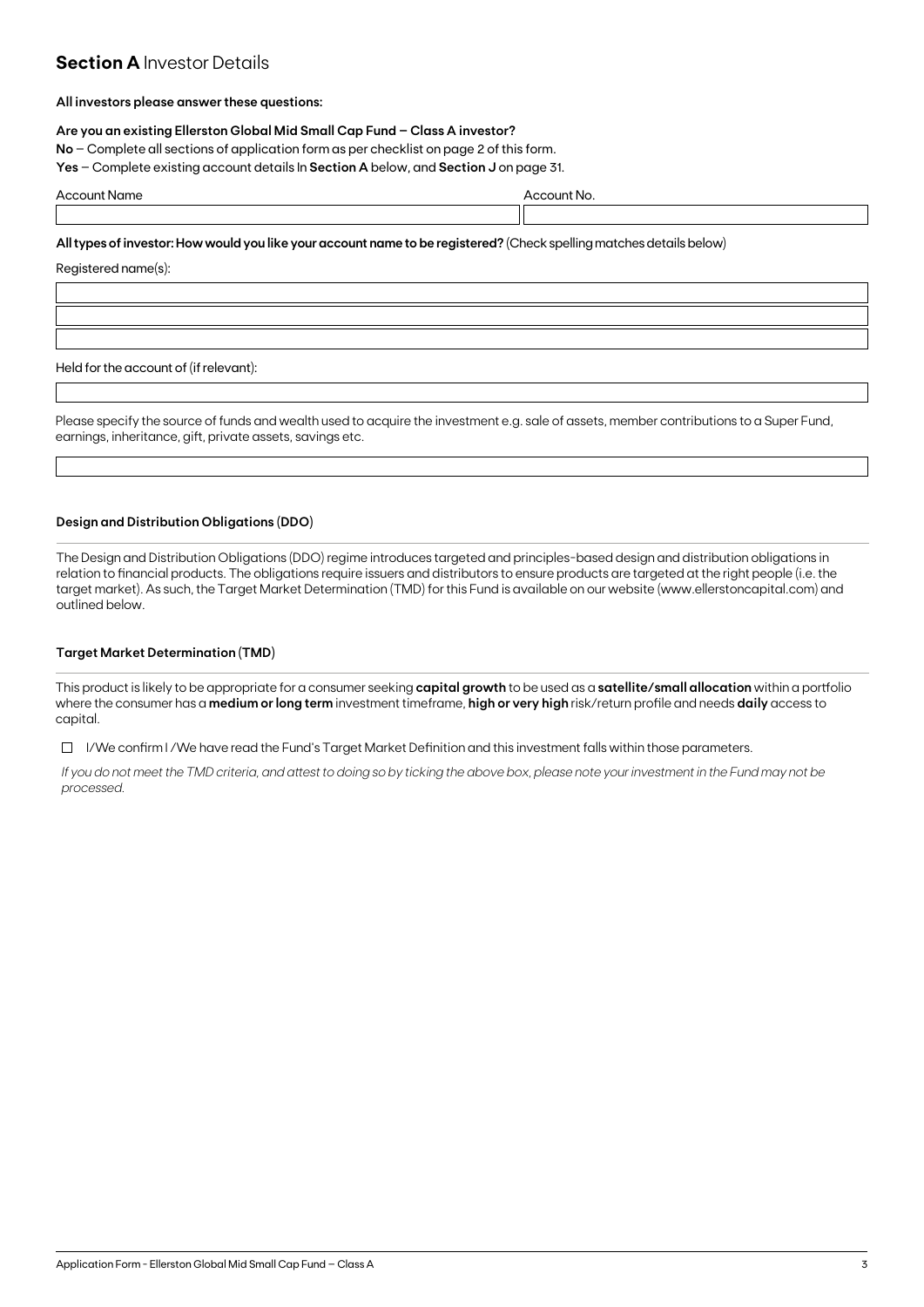## **Section A (1)** Custodians of Investment Platforms *Continued*

Please provide details of the operator/issuer of the relevant managed investment scheme, superannuation fund, IDPS or IDPS-like scheme for which you are the custodian. If a nominee company forms part of the business relationship for this application, copy this section and also complete for the section A(1) for the nominee.

| Full name of custodian or nominee |                                                      |                                                                       | <b>ACN or ABN</b>   |                            |                         |                                                         |  |
|-----------------------------------|------------------------------------------------------|-----------------------------------------------------------------------|---------------------|----------------------------|-------------------------|---------------------------------------------------------|--|
|                                   |                                                      |                                                                       |                     |                            |                         |                                                         |  |
|                                   |                                                      | Registered office street address (PO Box is NOT acceptable)           |                     |                            |                         |                                                         |  |
| Level                             | <b>Street Address</b>                                |                                                                       |                     |                            |                         | Town / Suburb                                           |  |
|                                   |                                                      |                                                                       |                     |                            |                         |                                                         |  |
| State<br>Postcode                 |                                                      |                                                                       |                     | Country (if not Australia) |                         |                                                         |  |
|                                   |                                                      |                                                                       |                     |                            |                         |                                                         |  |
|                                   |                                                      | Principle place of business street address (PO Box is NOT acceptable) |                     |                            |                         |                                                         |  |
| Level                             | <b>Street Address</b>                                |                                                                       |                     |                            |                         | Town / Suburb                                           |  |
|                                   |                                                      |                                                                       |                     |                            |                         |                                                         |  |
| State                             |                                                      | Postcode                                                              |                     | Country (if not Australia) |                         |                                                         |  |
|                                   |                                                      |                                                                       |                     |                            |                         |                                                         |  |
|                                   | Country of incorporation, formation or establishment |                                                                       |                     |                            |                         | Australian regulatory licence number (e.g. AFSL or RSE) |  |
|                                   |                                                      |                                                                       |                     |                            |                         |                                                         |  |
|                                   | Is the Company public or proprietary/private?        |                                                                       |                     |                            |                         |                                                         |  |
| $\Box$ Public                     | $\Box$                                               | Proprietary/private                                                   |                     |                            |                         |                                                         |  |
|                                   | Type of investment platform (tick one)               |                                                                       |                     |                            |                         |                                                         |  |
|                                   | $\Box$ Registered managed investment scheme          | $\Box$                                                                | Superannuation fund | $\Box$ IDPS                | $\Box$ IDPS-like scheme |                                                         |  |
|                                   | $\Box$ Other (please specify)                        |                                                                       |                     |                            |                         |                                                         |  |
|                                   | Name of investment platform                          |                                                                       |                     | Licence type               |                         |                                                         |  |
|                                   |                                                      |                                                                       |                     |                            |                         |                                                         |  |
| <b>Postal Address</b>             |                                                      |                                                                       |                     |                            |                         |                                                         |  |
| Level                             | Street or PO Box address                             |                                                                       |                     |                            |                         | Town / Suburb                                           |  |
|                                   |                                                      |                                                                       |                     |                            |                         |                                                         |  |
| State                             |                                                      | Postcode                                                              |                     | Country                    |                         |                                                         |  |
|                                   |                                                      |                                                                       |                     |                            |                         |                                                         |  |
| <b>Work Phone</b>                 |                                                      | Home Phone                                                            |                     | Fax                        |                         | Mobile                                                  |  |
|                                   |                                                      |                                                                       |                     |                            |                         |                                                         |  |
| Email                             |                                                      |                                                                       |                     |                            |                         |                                                         |  |
|                                   |                                                      |                                                                       |                     |                            |                         |                                                         |  |
|                                   |                                                      |                                                                       |                     |                            |                         |                                                         |  |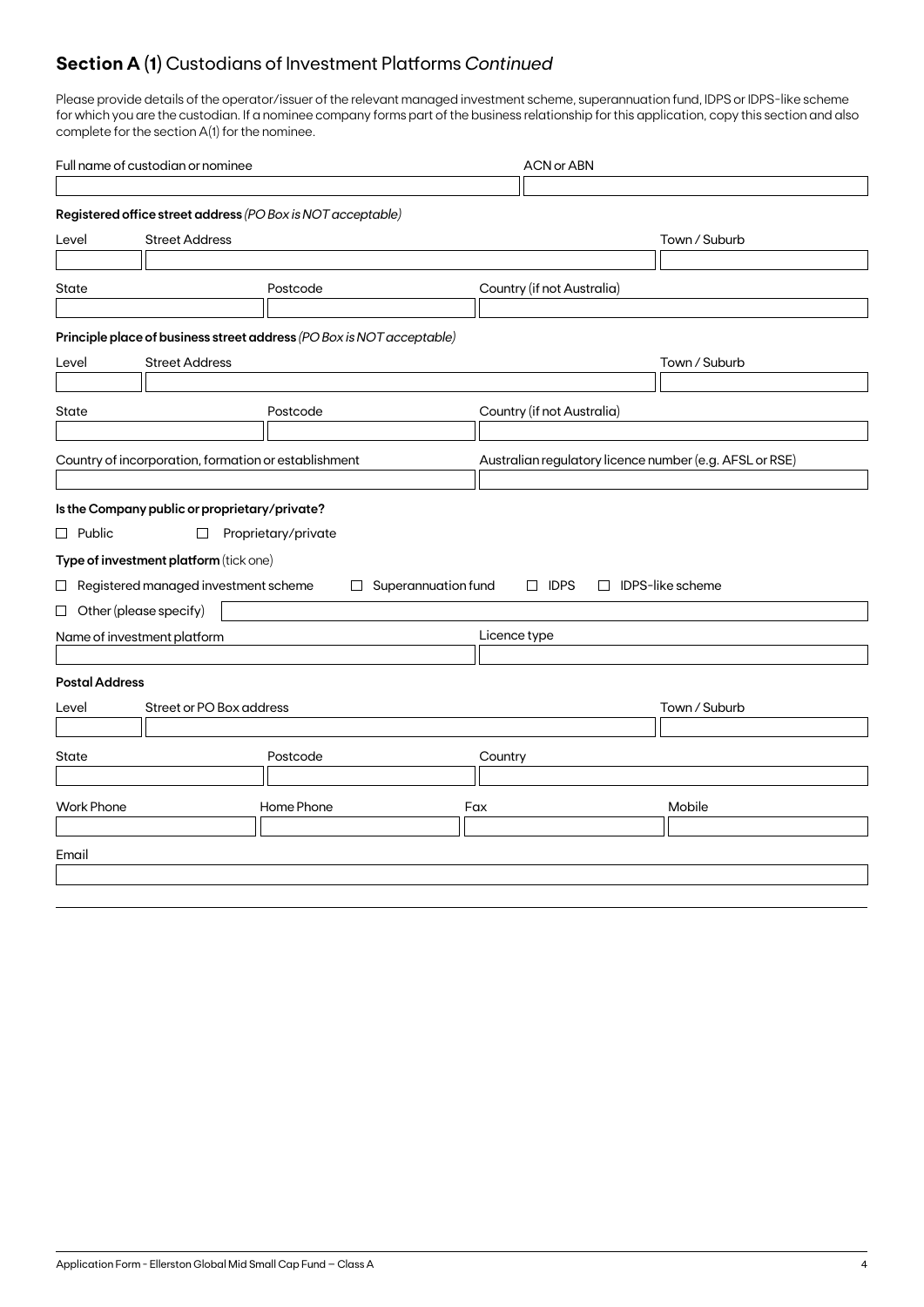## **Section A (2)** Company Investors and Corporate Trustee(s)

To fulfil AML/CTF requirements, this section must be completed by a custodian/nominee representing a trust such as a superannuation fund or other trust even if the Corporate Trustee does not form part of the registered name.

|                                                 | Full name of company as registered with ASIC or Overseas regulator<br>Country of incorporation, formation or establishment                                                             |                                                    |                                                                       |         |               |  |  |
|-------------------------------------------------|----------------------------------------------------------------------------------------------------------------------------------------------------------------------------------------|----------------------------------------------------|-----------------------------------------------------------------------|---------|---------------|--|--|
|                                                 |                                                                                                                                                                                        |                                                    | Registered office street address (PO Box is NOT acceptable)           |         |               |  |  |
| <b>Street Address</b><br>Level                  |                                                                                                                                                                                        |                                                    |                                                                       |         | Town / Suburb |  |  |
| State                                           |                                                                                                                                                                                        |                                                    | Postcode                                                              | Country |               |  |  |
|                                                 |                                                                                                                                                                                        |                                                    | Principal place of business street address (PO Box is NOT acceptable) |         |               |  |  |
| <b>Street Address</b><br>Town / Suburb<br>Level |                                                                                                                                                                                        |                                                    |                                                                       |         |               |  |  |
| State                                           |                                                                                                                                                                                        |                                                    | Postcode                                                              | Country |               |  |  |
|                                                 |                                                                                                                                                                                        | Postal address (PO Box is NOT acceptable)          |                                                                       |         |               |  |  |
| Level                                           |                                                                                                                                                                                        | <b>Street Address</b>                              |                                                                       |         | Town / Suburb |  |  |
|                                                 |                                                                                                                                                                                        |                                                    |                                                                       |         |               |  |  |
| State                                           |                                                                                                                                                                                        |                                                    | Postcode                                                              | Country |               |  |  |
|                                                 |                                                                                                                                                                                        |                                                    |                                                                       |         |               |  |  |
|                                                 | <b>Work Phone</b>                                                                                                                                                                      |                                                    | Home Phone                                                            | Fax     | Mobile        |  |  |
| Email                                           |                                                                                                                                                                                        |                                                    |                                                                       |         |               |  |  |
|                                                 |                                                                                                                                                                                        |                                                    |                                                                       |         |               |  |  |
|                                                 |                                                                                                                                                                                        |                                                    | Australian Tax File Number OR Exemption details (if applicable)       |         |               |  |  |
|                                                 |                                                                                                                                                                                        | Is the Company public or proprietary/private?      |                                                                       |         |               |  |  |
|                                                 | $\Box$ Public                                                                                                                                                                          | $\Box$                                             | Proprietary/private                                                   |         |               |  |  |
|                                                 |                                                                                                                                                                                        | Registration Details (tick the box that applies)   |                                                                       |         |               |  |  |
|                                                 |                                                                                                                                                                                        | □ ASIC registered (provide ACN, ABN, ARBN or ARSN) |                                                                       |         |               |  |  |
|                                                 |                                                                                                                                                                                        |                                                    | $\Box$ Foreign registered (provide foreign registration number)       |         |               |  |  |
|                                                 |                                                                                                                                                                                        | Provide name of foreign regulator                  |                                                                       |         |               |  |  |
|                                                 |                                                                                                                                                                                        |                                                    |                                                                       |         |               |  |  |
|                                                 |                                                                                                                                                                                        | Company type (Please tick one of the below)        |                                                                       |         |               |  |  |
| $\sqcup$                                        |                                                                                                                                                                                        | Australian company (public/listed)                 |                                                                       |         |               |  |  |
| $\Box$                                          |                                                                                                                                                                                        | Australian company (proprietary or private)        |                                                                       |         |               |  |  |
| ⊔                                               |                                                                                                                                                                                        |                                                    | Majority-owned subsidiary of an Australian listed company             |         |               |  |  |
| $\Box$                                          | Company licensed and subject to the regulatory oversight of a Commonwealth, State or Territory statutory regulator in relation to its<br>activities as a company e.g. AFSL, RSL or RSE |                                                    |                                                                       |         |               |  |  |
| $\Box$                                          | Foreign company (public/listed)                                                                                                                                                        |                                                    |                                                                       |         |               |  |  |

 $\Box$  Foreign company (proprietary or private)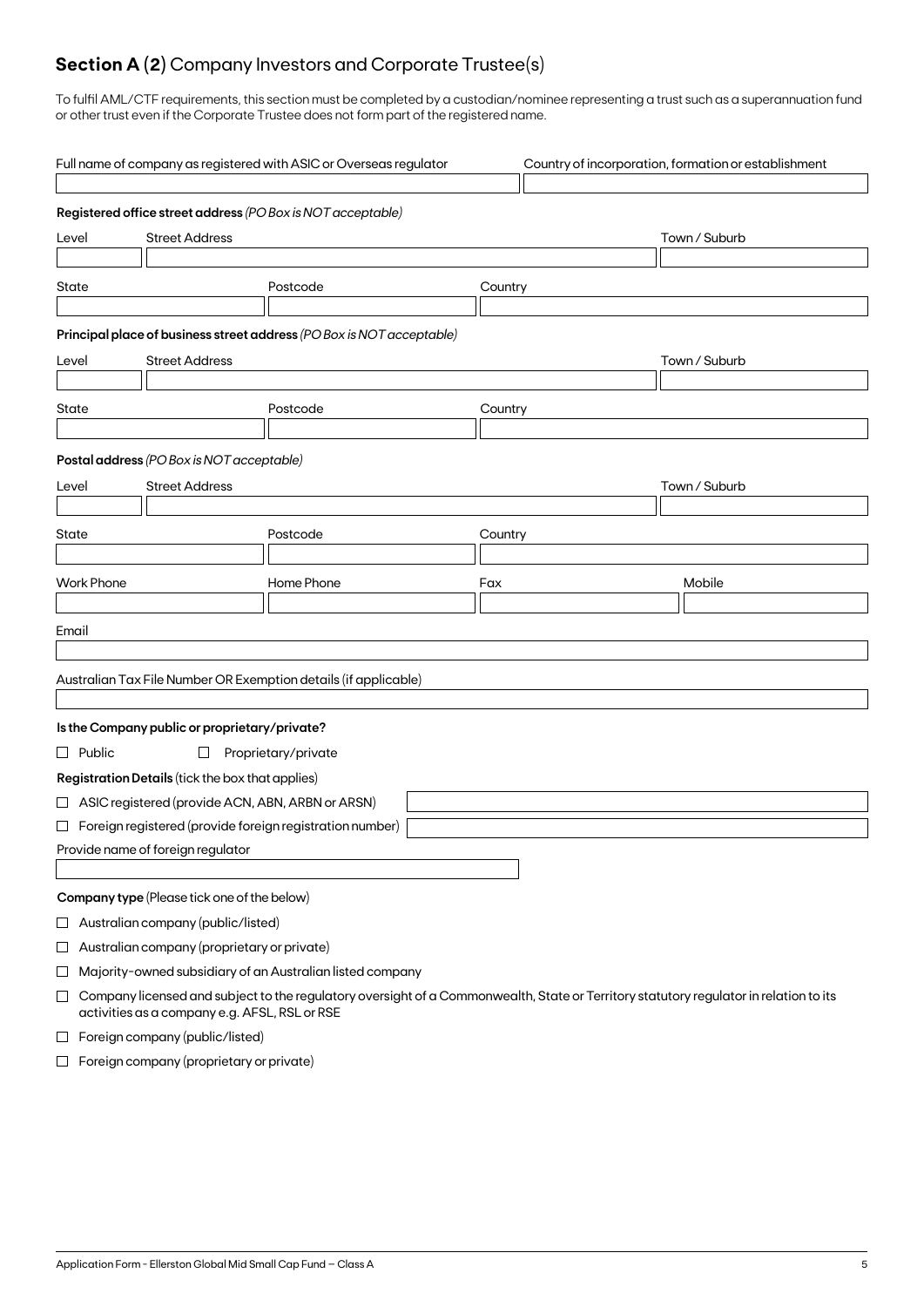## **Section A (2)** Company Investors and Corporate Trustee(s) *Continued*

**Directors** (to be completed for a proprietary company or foreign private company)

| How many directors are there? | Please provide full names of each director below |                 |  |  |
|-------------------------------|--------------------------------------------------|-----------------|--|--|
| Given name(s):                |                                                  | Family name(s): |  |  |
|                               |                                                  |                 |  |  |
|                               |                                                  |                 |  |  |
|                               |                                                  |                 |  |  |
|                               |                                                  |                 |  |  |

If there are more than four directors, please provide details on a separate sheet or copy of this page

### **Shareholders/beneficial owners**

### **This section should be completed by:**

- Any unlisted public company or proprietary company that is NOT licensed and subject to the regulatory oversight of a Commonwealth, State or Territory statutory regulator in relation to its activities as a company, and
- Any foreign private company.

#### **Please provide details of:**

- Each individual who ultimately owns 25% or more of the issued capital of the company through direct or indirect shareholdings; OR
- Any individual who is entitled (directly or indirectly) to exercise 25% or more of the voting rights.

### **If no one satisfies either of the above categories, provide details instead of:**

• The most senior managing official(s) (or equivalent) of the company (such as the managing director or directors who are authorised to make policy, operating or financial decisions or failing that, who is/are authorized to sign on behalf of the company).

All individuals below will be required to provide identification in accordance with the checklist in Section K, pp32-33.

| Individual 1          |                                                                          |          |  |         |               |               |  |  |
|-----------------------|--------------------------------------------------------------------------|----------|--|---------|---------------|---------------|--|--|
|                       | Title: $\Box$ Mr $\Box$ Mrs $\Box$ Miss $\Box$ Ms $\Box$ Other (specify) |          |  |         |               |               |  |  |
|                       | Given names (in full)                                                    |          |  |         |               |               |  |  |
|                       |                                                                          |          |  |         |               |               |  |  |
| Surname/family name   |                                                                          |          |  |         |               |               |  |  |
|                       |                                                                          |          |  |         |               |               |  |  |
|                       | Residential street address (PO Box is NOT acceptable)                    |          |  |         |               |               |  |  |
| Unit no.              | <b>Street Address</b>                                                    |          |  |         |               | Town / Suburb |  |  |
|                       |                                                                          |          |  |         |               |               |  |  |
| State                 |                                                                          | Postcode |  | Country |               |               |  |  |
|                       |                                                                          |          |  |         |               |               |  |  |
|                       |                                                                          |          |  |         |               |               |  |  |
| <b>Individual 2</b>   |                                                                          |          |  |         |               |               |  |  |
|                       | Title: $\Box$ Mr $\Box$ Mrs $\Box$ Miss $\Box$ Ms $\Box$ Other (specify) |          |  |         |               |               |  |  |
| Given names (in full) |                                                                          |          |  |         | Date of birth |               |  |  |
|                       |                                                                          |          |  |         |               |               |  |  |
| Surname/family name   |                                                                          |          |  |         |               |               |  |  |
|                       |                                                                          |          |  |         |               |               |  |  |
|                       | Residential street address (PO Box is NOT acceptable)                    |          |  |         |               |               |  |  |
| Unit no.              | <b>Street Address</b>                                                    |          |  |         |               | Town / Suburb |  |  |
|                       |                                                                          |          |  |         |               |               |  |  |
| State                 |                                                                          | Postcode |  | Country |               |               |  |  |
|                       |                                                                          |          |  |         |               |               |  |  |
|                       |                                                                          |          |  |         |               |               |  |  |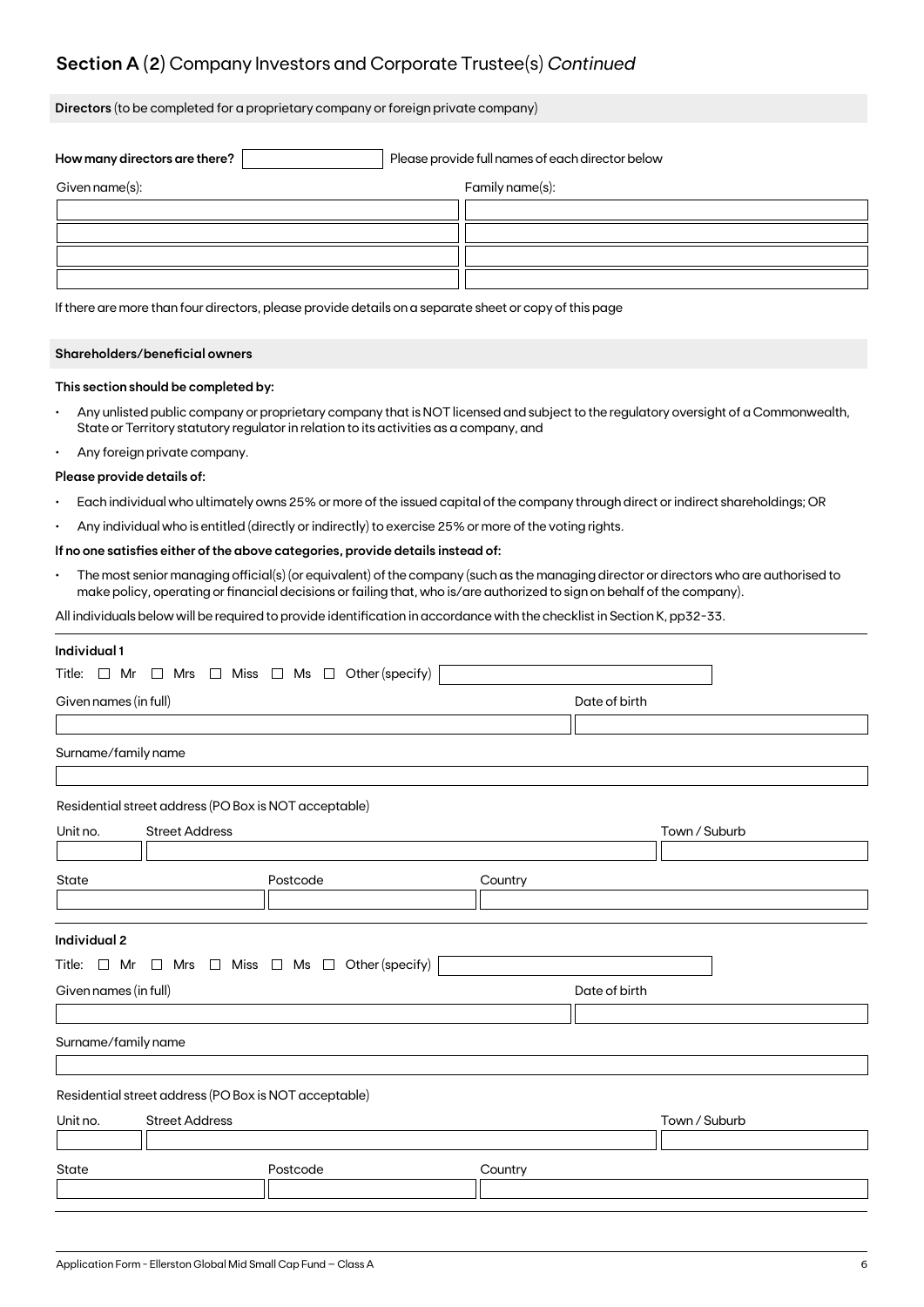## **Section A (2)** Company Investors and Corporate Trustee(s) *Continued*

### **Individual 3**

| inaiviauai 5          |                                                       |                                                                              |                        |                                                                                                                                                    |
|-----------------------|-------------------------------------------------------|------------------------------------------------------------------------------|------------------------|----------------------------------------------------------------------------------------------------------------------------------------------------|
| Title: $\Box$ Mr      |                                                       | $\Box$ Mrs $\Box$ Miss $\Box$ Ms $\Box$ Other (specify)                      |                        |                                                                                                                                                    |
| Given names (in full) |                                                       |                                                                              |                        | Date of birth                                                                                                                                      |
|                       |                                                       |                                                                              |                        |                                                                                                                                                    |
| Surname/family name   |                                                       |                                                                              |                        |                                                                                                                                                    |
|                       |                                                       |                                                                              |                        |                                                                                                                                                    |
|                       | Residential street address (PO Box is NOT acceptable) |                                                                              |                        |                                                                                                                                                    |
| Unit no.              | <b>Street Address</b>                                 |                                                                              |                        | Town / Suburb                                                                                                                                      |
|                       |                                                       |                                                                              |                        |                                                                                                                                                    |
| State                 |                                                       | Postcode                                                                     | Country                |                                                                                                                                                    |
|                       |                                                       |                                                                              |                        |                                                                                                                                                    |
|                       |                                                       |                                                                              |                        |                                                                                                                                                    |
| Individual 4          |                                                       |                                                                              |                        |                                                                                                                                                    |
|                       |                                                       | Title: $\Box$ Mr $\Box$ Mrs $\Box$ Miss $\Box$ Ms $\Box$ Other (specify)     |                        |                                                                                                                                                    |
| Given names (in full) |                                                       |                                                                              |                        | Date of birth                                                                                                                                      |
|                       |                                                       |                                                                              |                        |                                                                                                                                                    |
| Surname/family name   |                                                       |                                                                              |                        |                                                                                                                                                    |
|                       |                                                       |                                                                              |                        |                                                                                                                                                    |
|                       | Residential street address (PO Box is NOT acceptable) |                                                                              |                        |                                                                                                                                                    |
| Unit no.              | <b>Street Address</b>                                 |                                                                              |                        | Town / Suburb                                                                                                                                      |
|                       |                                                       |                                                                              |                        |                                                                                                                                                    |
| State                 |                                                       | Postcode                                                                     | Country                |                                                                                                                                                    |
|                       |                                                       |                                                                              |                        |                                                                                                                                                    |
|                       |                                                       |                                                                              |                        |                                                                                                                                                    |
|                       |                                                       | <b>Section A (3)</b> Trusts and Superannuation Funds                         |                        |                                                                                                                                                    |
|                       |                                                       |                                                                              |                        | In this section you should provide details of the trust itself and you may need to provide details of the beneficiaries, the trustees, the settlor |
|                       | and the appointer (as applicable).                    |                                                                              |                        |                                                                                                                                                    |
|                       | Full name of trust or superannuation fund             |                                                                              |                        |                                                                                                                                                    |
|                       |                                                       |                                                                              |                        |                                                                                                                                                    |
|                       | Country of establishment or formation                 |                                                                              | Date of establishment  |                                                                                                                                                    |
|                       |                                                       |                                                                              |                        |                                                                                                                                                    |
|                       | Business name of the trustee (if applicable)          |                                                                              |                        |                                                                                                                                                    |
|                       |                                                       |                                                                              |                        |                                                                                                                                                    |
|                       |                                                       |                                                                              |                        |                                                                                                                                                    |
| Type of trust         |                                                       |                                                                              |                        |                                                                                                                                                    |
|                       |                                                       |                                                                              |                        |                                                                                                                                                    |
|                       |                                                       |                                                                              | Provide the SMSF's ABN |                                                                                                                                                    |
|                       |                                                       | $\Box$ Regulated self-managed superannuation fund, regulated by the ATO      |                        |                                                                                                                                                    |
|                       |                                                       |                                                                              |                        | Provide the ARSN of the registered MIS                                                                                                             |
|                       |                                                       | $\Box$ Registered managed investment scheme (MIS), regulated by ASIC         |                        |                                                                                                                                                    |
|                       |                                                       | Unregistered managed investment scheme (MIS) with only wholesale             |                        | Provide the ABN of the unregistered MIS                                                                                                            |
|                       |                                                       | $\Box$ clients and which does not make small scale offerings under S1012E of |                        |                                                                                                                                                    |
|                       | the Corporations Act 2001                             |                                                                              |                        |                                                                                                                                                    |
|                       |                                                       |                                                                              |                        | Provide the name of the legislation establishing the fund                                                                                          |
|                       |                                                       | Government Superannuation Fund established by legislation                    |                        |                                                                                                                                                    |

 $\hfill \square$ (Commonwealth, State or Territory)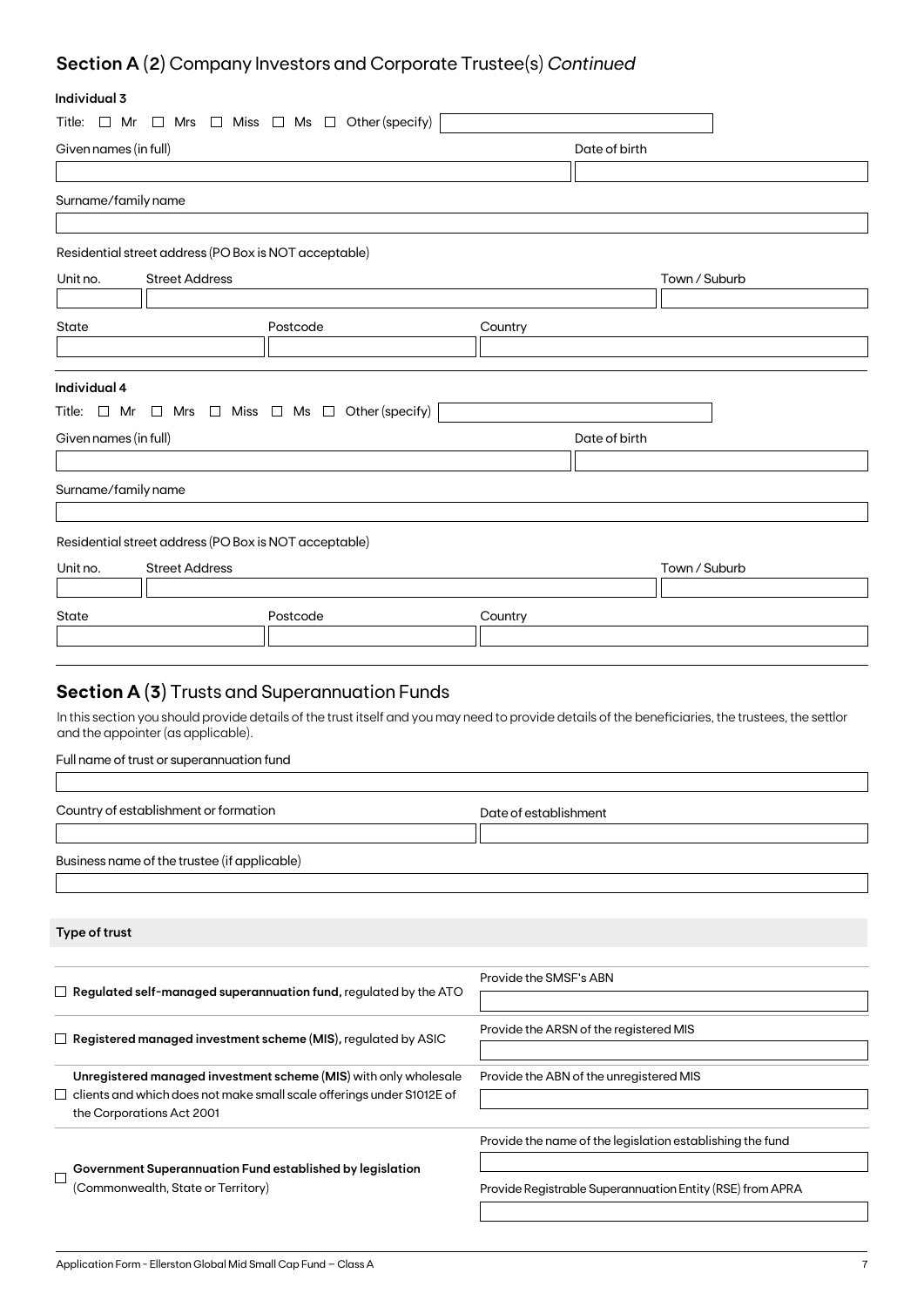## **Section A (3)** Trusts and Superannuation Funds *Continued*

|                                                                                                                                                             | Provide name of regulator (e.g. ASIC, APRA, ATO, ACNC):    |  |  |  |
|-------------------------------------------------------------------------------------------------------------------------------------------------------------|------------------------------------------------------------|--|--|--|
| Other regulated Australian trust, (registered/subject to the regulatory<br>$\Box$                                                                           | Registrable Superannuation Entity (RSE) from APRA:         |  |  |  |
| oversight of a Commonwealth statutory regulator)                                                                                                            |                                                            |  |  |  |
|                                                                                                                                                             | ABN, or ARSN from ASIC:                                    |  |  |  |
|                                                                                                                                                             |                                                            |  |  |  |
|                                                                                                                                                             | Type of Trust:                                             |  |  |  |
| Unregulated Australian trust, Please state the type of Trust (e.g.<br>$\Box$ unregulated SMSF, family trust, charitable fund not registered with the        | Please also provide settlor and beneficiary details below: |  |  |  |
| ACNC, testamentary trust                                                                                                                                    |                                                            |  |  |  |
|                                                                                                                                                             |                                                            |  |  |  |
|                                                                                                                                                             | Name of foreign regulator (if applicable):                 |  |  |  |
|                                                                                                                                                             | Registration number (if any) with foreign regulator        |  |  |  |
|                                                                                                                                                             |                                                            |  |  |  |
| $\Box$ Foreign trust (not established in Australia)                                                                                                         | Please also provide settlor and beneficiary details below: |  |  |  |
|                                                                                                                                                             |                                                            |  |  |  |
|                                                                                                                                                             |                                                            |  |  |  |
|                                                                                                                                                             |                                                            |  |  |  |
|                                                                                                                                                             |                                                            |  |  |  |
| Settlor details of an unregulated Australian trust or a foreign trust                                                                                       |                                                            |  |  |  |
|                                                                                                                                                             |                                                            |  |  |  |
| Is the material asset contribution to the trust by the settlor less than \$10,000?                                                                          |                                                            |  |  |  |
| No<br>$\Box$ Yes                                                                                                                                            |                                                            |  |  |  |
| Is the settlor deceased?                                                                                                                                    |                                                            |  |  |  |
| $\Box$ Yes<br>No<br>$\Box$                                                                                                                                  |                                                            |  |  |  |
| If you answered No to BOTH of these questions, please provide the full name and address of the settlor.                                                     |                                                            |  |  |  |
| Settlor's details                                                                                                                                           |                                                            |  |  |  |
| $\Box$ Miss $\Box$ Ms $\Box$ Other (specify)<br>Title: □ Mr<br>Mrs<br>$\Box$                                                                                |                                                            |  |  |  |
| Given names (in full)                                                                                                                                       |                                                            |  |  |  |
|                                                                                                                                                             |                                                            |  |  |  |
| Surname/family name                                                                                                                                         |                                                            |  |  |  |
|                                                                                                                                                             |                                                            |  |  |  |
| Residential street address (PO Box is NOT acceptable)                                                                                                       |                                                            |  |  |  |
| Unit no.<br><b>Street Address</b>                                                                                                                           | Town / Suburb                                              |  |  |  |
| State<br>Postcode                                                                                                                                           | Country                                                    |  |  |  |
|                                                                                                                                                             |                                                            |  |  |  |
|                                                                                                                                                             |                                                            |  |  |  |
| Beneficiary details of an unregulated Australian trust or a foreign trust                                                                                   |                                                            |  |  |  |
|                                                                                                                                                             |                                                            |  |  |  |
|                                                                                                                                                             |                                                            |  |  |  |
| Do the terms of the trust identify the beneficiaries by reference to a membership of a class?<br>Yes - Describe the class or classes of beneficiaries below |                                                            |  |  |  |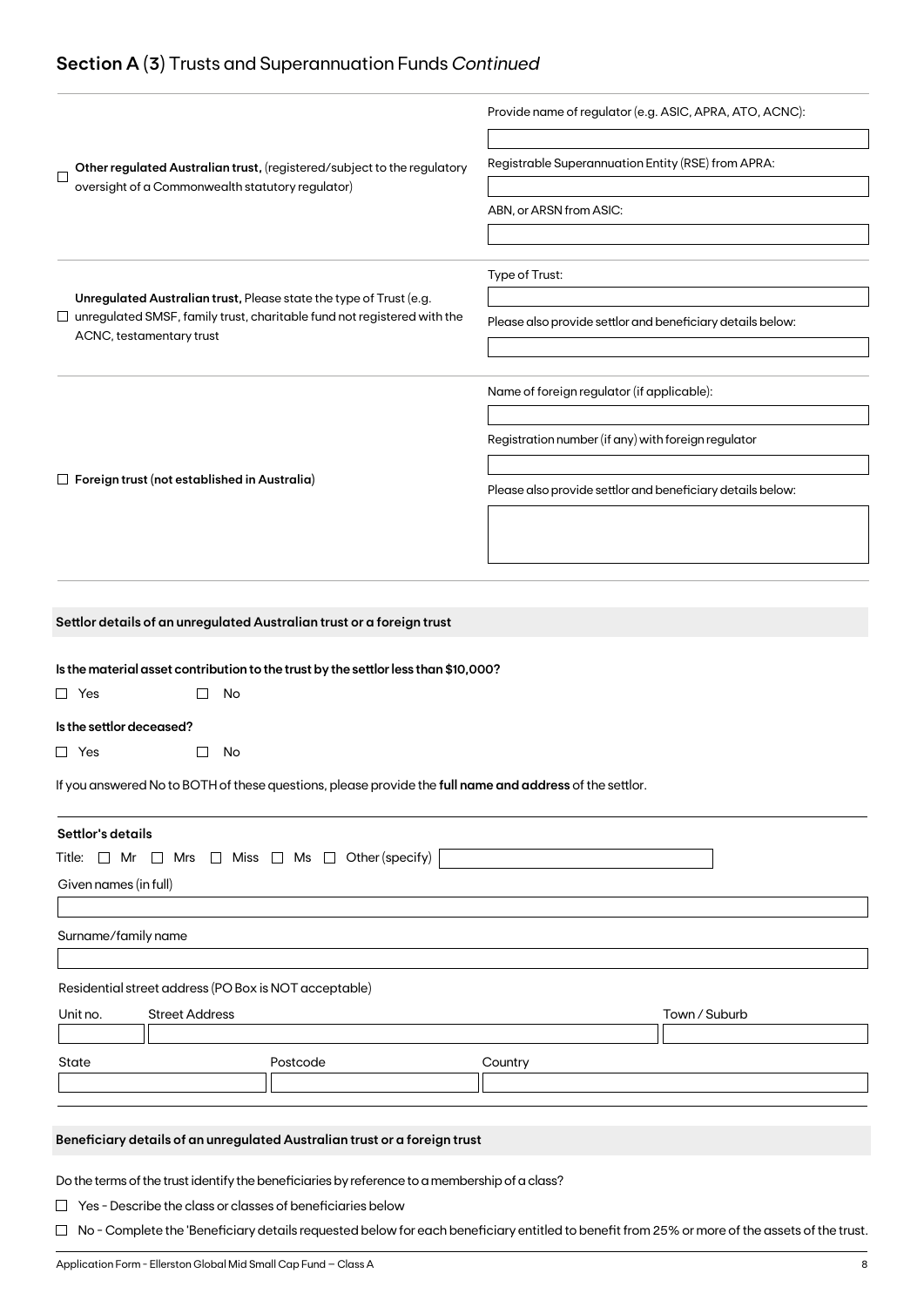## **Section A (3)** Trusts and Superannuation Funds *Continued*

Please describe the class or classes of beneficiaries (e.g. holders of different classes of units, family members or named persons)

| <b>Beneficiary1</b>   |                                                                          |                                                                          |         |               |               |  |  |  |
|-----------------------|--------------------------------------------------------------------------|--------------------------------------------------------------------------|---------|---------------|---------------|--|--|--|
|                       |                                                                          | Title: $\Box$ Mr $\Box$ Mrs $\Box$ Miss $\Box$ Ms $\Box$ Other (specify) |         |               |               |  |  |  |
| Given names (in full) |                                                                          |                                                                          |         | Date of birth |               |  |  |  |
|                       |                                                                          |                                                                          |         |               |               |  |  |  |
| Surname/family name   |                                                                          |                                                                          |         |               |               |  |  |  |
|                       | Residential street address (PO Box is NOT acceptable)                    |                                                                          |         |               |               |  |  |  |
| Unit no.              | <b>Street Address</b>                                                    |                                                                          |         |               | Town / Suburb |  |  |  |
|                       |                                                                          |                                                                          |         |               |               |  |  |  |
| State                 |                                                                          | Postcode                                                                 | Country |               |               |  |  |  |
|                       |                                                                          |                                                                          |         |               |               |  |  |  |
| <b>Beneficiary 2</b>  | Title: $\Box$ Mr $\Box$ Mrs $\Box$ Miss $\Box$ Ms $\Box$ Other (specify) |                                                                          |         |               |               |  |  |  |
| Given names (in full) |                                                                          |                                                                          |         | Date of birth |               |  |  |  |
|                       |                                                                          |                                                                          |         |               |               |  |  |  |
| Surname/family name   |                                                                          |                                                                          |         |               |               |  |  |  |
|                       | Residential street address (PO Box is NOT acceptable)                    |                                                                          |         |               |               |  |  |  |
| Unit no.              | <b>Street Address</b>                                                    |                                                                          |         |               | Town / Suburb |  |  |  |
|                       |                                                                          |                                                                          |         |               |               |  |  |  |
| State                 |                                                                          | Postcode                                                                 | Country |               |               |  |  |  |
|                       |                                                                          |                                                                          |         |               |               |  |  |  |
| <b>Beneficiary 3</b>  |                                                                          |                                                                          |         |               |               |  |  |  |
|                       |                                                                          | Title: $\Box$ Mr $\Box$ Mrs $\Box$ Miss $\Box$ Ms $\Box$ Other (specify) |         |               |               |  |  |  |
| Given names (in full) |                                                                          |                                                                          |         | Date of birth |               |  |  |  |
| Surname/family name   |                                                                          |                                                                          |         |               |               |  |  |  |
|                       |                                                                          |                                                                          |         |               |               |  |  |  |
|                       | Residential street address (PO Box is NOT acceptable)                    |                                                                          |         |               |               |  |  |  |
| Unit no.              | <b>Street Address</b>                                                    |                                                                          |         |               | Town / Suburb |  |  |  |
| State                 |                                                                          | Postcode                                                                 | Country |               |               |  |  |  |
|                       |                                                                          |                                                                          |         |               |               |  |  |  |
|                       |                                                                          |                                                                          |         |               |               |  |  |  |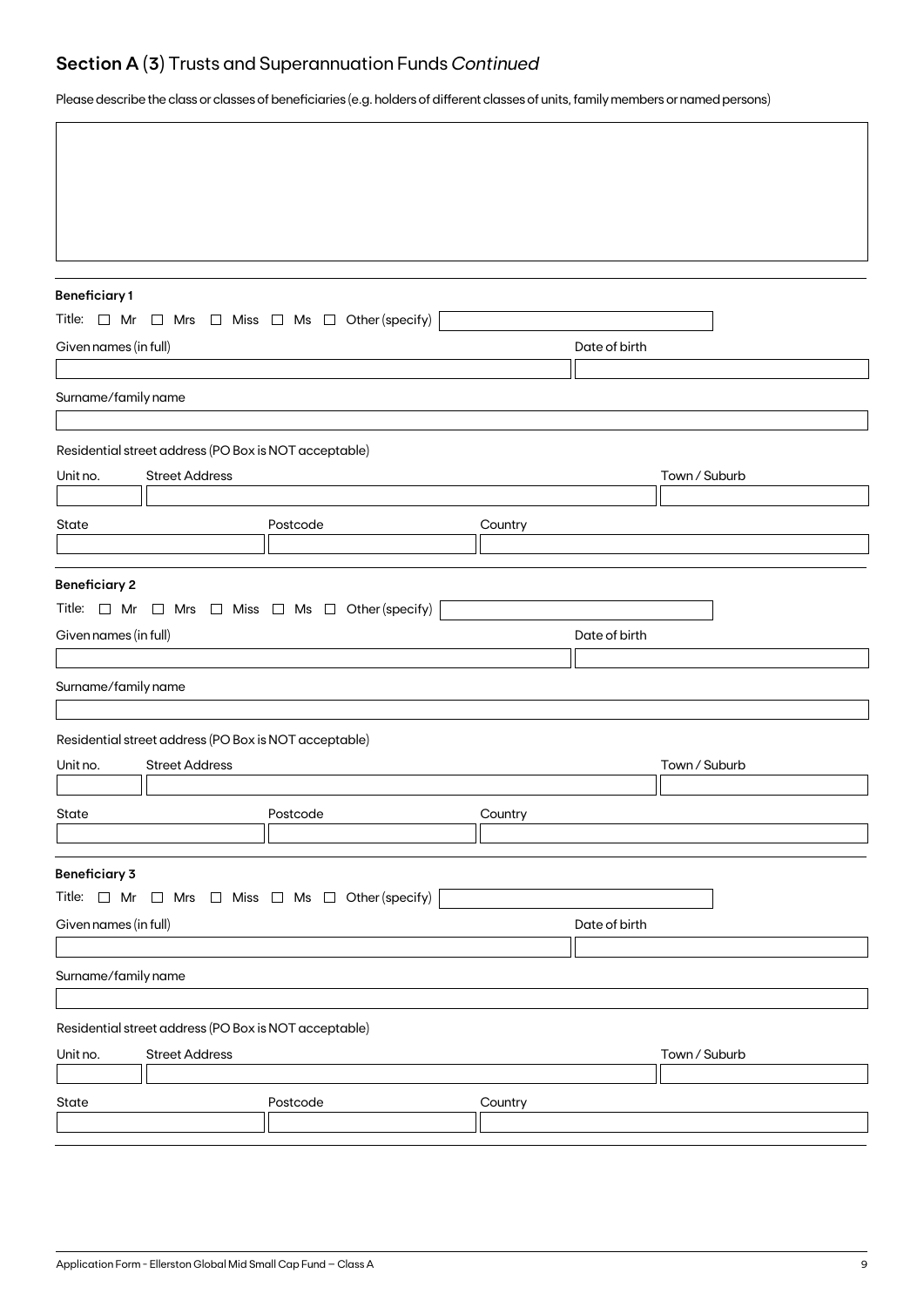## **Section A (3)** Trusts and Superannuation Funds *Continued*

| <b>Beneficiary 4</b>                                                                                                                                                                                                                                                                                                           |                                                                                                      |         |                                                                                                                                                     |  |  |  |  |
|--------------------------------------------------------------------------------------------------------------------------------------------------------------------------------------------------------------------------------------------------------------------------------------------------------------------------------|------------------------------------------------------------------------------------------------------|---------|-----------------------------------------------------------------------------------------------------------------------------------------------------|--|--|--|--|
| Title: $\Box$ Mr<br>$\Box$ Mrs $\Box$ Miss $\Box$ Ms $\Box$ Other (specify)                                                                                                                                                                                                                                                    |                                                                                                      |         |                                                                                                                                                     |  |  |  |  |
| Given names (in full)                                                                                                                                                                                                                                                                                                          |                                                                                                      |         | Date of birth                                                                                                                                       |  |  |  |  |
|                                                                                                                                                                                                                                                                                                                                |                                                                                                      |         |                                                                                                                                                     |  |  |  |  |
| Surname/family name                                                                                                                                                                                                                                                                                                            |                                                                                                      |         |                                                                                                                                                     |  |  |  |  |
|                                                                                                                                                                                                                                                                                                                                |                                                                                                      |         |                                                                                                                                                     |  |  |  |  |
| Residential street address (PO Box is NOT acceptable)                                                                                                                                                                                                                                                                          |                                                                                                      |         |                                                                                                                                                     |  |  |  |  |
| Unit no.<br><b>Street Address</b>                                                                                                                                                                                                                                                                                              |                                                                                                      |         | Town / Suburb                                                                                                                                       |  |  |  |  |
|                                                                                                                                                                                                                                                                                                                                |                                                                                                      |         |                                                                                                                                                     |  |  |  |  |
| State                                                                                                                                                                                                                                                                                                                          | Postcode                                                                                             | Country |                                                                                                                                                     |  |  |  |  |
|                                                                                                                                                                                                                                                                                                                                |                                                                                                      |         |                                                                                                                                                     |  |  |  |  |
| <b>Trustee details</b>                                                                                                                                                                                                                                                                                                         |                                                                                                      |         |                                                                                                                                                     |  |  |  |  |
|                                                                                                                                                                                                                                                                                                                                | Note: Individual Trustees must complete Section A(4); Corporate Trustees must complete Section A(2). |         |                                                                                                                                                     |  |  |  |  |
|                                                                                                                                                                                                                                                                                                                                | Unregulated Australian trusts and foreign trusts must complete the following section.                |         |                                                                                                                                                     |  |  |  |  |
|                                                                                                                                                                                                                                                                                                                                |                                                                                                      |         |                                                                                                                                                     |  |  |  |  |
|                                                                                                                                                                                                                                                                                                                                | Appointer of an unregulated or foreign trust (the person entitled to remove or appoint trustees)     |         |                                                                                                                                                     |  |  |  |  |
| by the trust deed to appoint, remove or instruct trustees)?                                                                                                                                                                                                                                                                    |                                                                                                      |         | Does anyone else have a substantial degree of control over the trust (e.g. an appointer or individual or company granted specific powers            |  |  |  |  |
| K on pages 32-33 of this form.                                                                                                                                                                                                                                                                                                 |                                                                                                      |         | $\Box$ Yes - Please provide the name, address and date of birth of the appointer in section A(4), and provide identification as required in section |  |  |  |  |
| $\Box$ No - Proceed to next question.                                                                                                                                                                                                                                                                                          |                                                                                                      |         |                                                                                                                                                     |  |  |  |  |
| Is there anyone else who directly or indirectly controls the trust that is different from the trustees/appointer already provided? (This<br>includes control by acting as trustee by means of agreements, arrangements, understandings and practices or by exercising control<br>through the capacity to direct the trustees.) |                                                                                                      |         |                                                                                                                                                     |  |  |  |  |
| 32-33 of this form.                                                                                                                                                                                                                                                                                                            |                                                                                                      |         | $\Box$ Yes - Please provide their names, addresses and dates of birth in section A(4), and provide identification as required in section K on pages |  |  |  |  |
| No - Proceed to section B.                                                                                                                                                                                                                                                                                                     |                                                                                                      |         |                                                                                                                                                     |  |  |  |  |
|                                                                                                                                                                                                                                                                                                                                | <b>Section A (4)</b> Individual Investors, Sole Traders and Individual Trustees                      |         |                                                                                                                                                     |  |  |  |  |
| Investor1                                                                                                                                                                                                                                                                                                                      |                                                                                                      |         |                                                                                                                                                     |  |  |  |  |
| Title: $\Box$ Mr $\Box$ Mrs $\Box$ Miss $\Box$ Ms $\Box$ Other (specify)                                                                                                                                                                                                                                                       |                                                                                                      |         |                                                                                                                                                     |  |  |  |  |
|                                                                                                                                                                                                                                                                                                                                |                                                                                                      |         |                                                                                                                                                     |  |  |  |  |
| Given names (in full)                                                                                                                                                                                                                                                                                                          |                                                                                                      |         | Date of birth                                                                                                                                       |  |  |  |  |
|                                                                                                                                                                                                                                                                                                                                |                                                                                                      |         |                                                                                                                                                     |  |  |  |  |
| Surname/family name                                                                                                                                                                                                                                                                                                            |                                                                                                      |         | Country of Citizenship                                                                                                                              |  |  |  |  |
|                                                                                                                                                                                                                                                                                                                                |                                                                                                      |         |                                                                                                                                                     |  |  |  |  |

Residential street address (PO Box is NOT acceptable)

| Unit no.          | <b>Street Address</b> |            |         | Town / Suburb |  |
|-------------------|-----------------------|------------|---------|---------------|--|
|                   |                       |            |         |               |  |
| State             |                       | Postcode   | Country |               |  |
|                   |                       |            |         |               |  |
| <b>Work Phone</b> |                       | Home Phone | Fax     | Mobile        |  |
|                   |                       |            |         |               |  |
|                   |                       |            |         |               |  |
| Email             |                       |            |         |               |  |

### **Are you an Australian resident for tax purposes?**

 $\Box$  Yes  $\Box$  No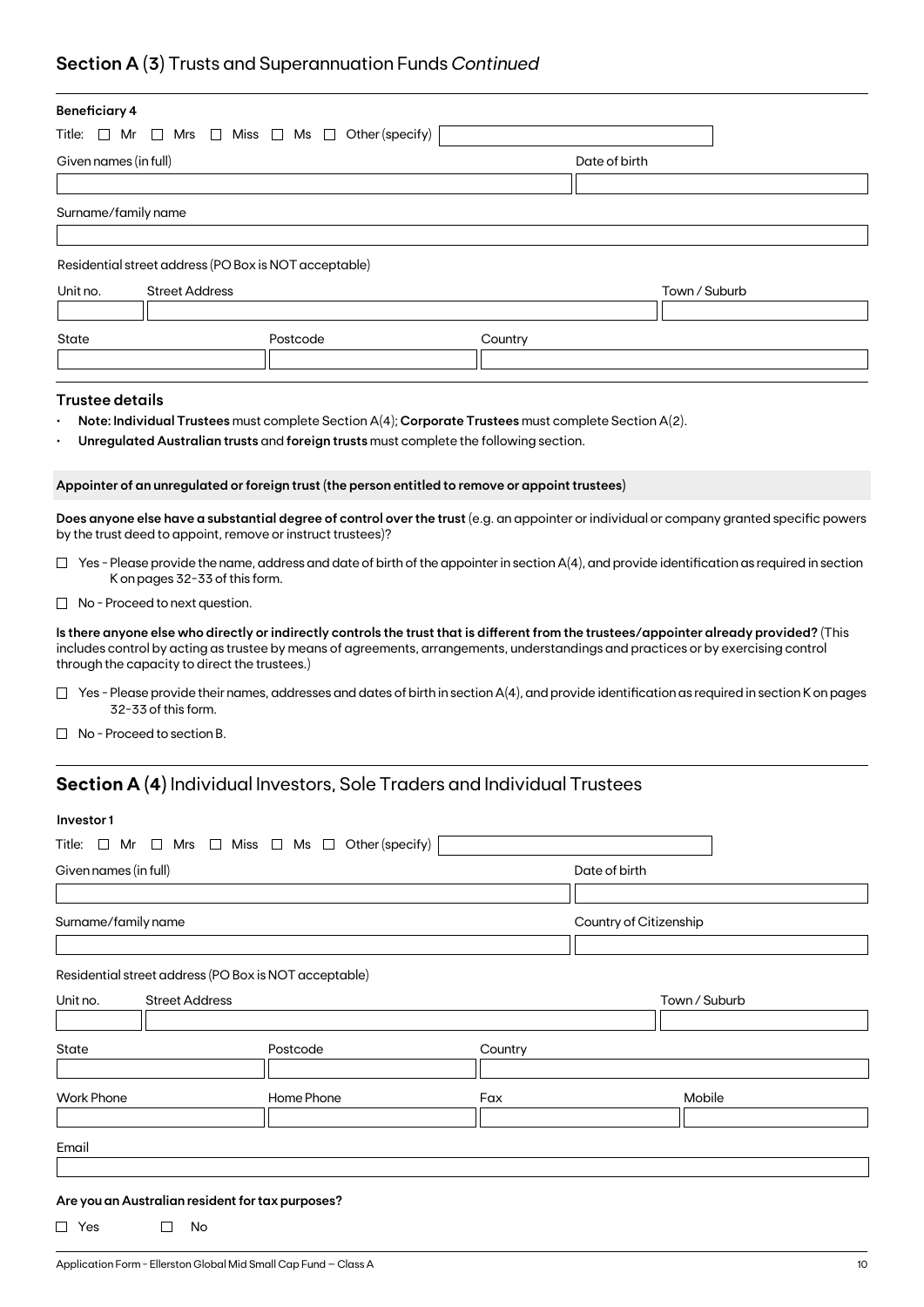## **Section A (4)** Individual Investors, Sole Traders and Individual Trustees *Continued*

| If not please specify your country of tax residence                                                                    |            |         |                        |               |
|------------------------------------------------------------------------------------------------------------------------|------------|---------|------------------------|---------------|
| Australian Tax File Number or Exemption details (if applicable)                                                        |            |         |                        |               |
| Investor 2<br>Title: $\Box$ Mr $\Box$ Mrs $\Box$ Miss $\Box$ Ms $\Box$ Other (specify)                                 |            |         |                        |               |
| Given names (in full)                                                                                                  |            |         | Date of birth          |               |
| Surname/family name                                                                                                    |            |         | Country of Citizenship |               |
| Residential street address (PO Box is NOT acceptable)<br><b>Street Address</b><br>Unit no.                             |            |         |                        | Town / Suburb |
| <b>State</b>                                                                                                           | Postcode   | Country |                        |               |
| <b>Work Phone</b>                                                                                                      | Home Phone | Fax     |                        | Mobile        |
| Email                                                                                                                  |            |         |                        |               |
| Are you an Australian resident for tax purposes?<br>$\Box$ Yes<br>$\Box$<br>No                                         |            |         |                        |               |
| If not please specify your country of tax residence<br>Australian Tax File Number or Exemption details (if applicable) |            |         |                        |               |
| Sole traders                                                                                                           |            |         |                        |               |
| If you are a sole trader, complete this section as well as the above.<br>Full business name                            |            |         |                        |               |
| Principal place of business street address (PO Box is NOT acceptable)<br><b>Street Address</b><br>Unit no.             |            |         |                        | Town / Suburb |
| State                                                                                                                  | Postcode   | Country |                        |               |
| <b>Work Phone</b>                                                                                                      | Home Phone | Fax     |                        | Mobile        |
| Email                                                                                                                  |            | ABN     |                        |               |
|                                                                                                                        |            |         |                        |               |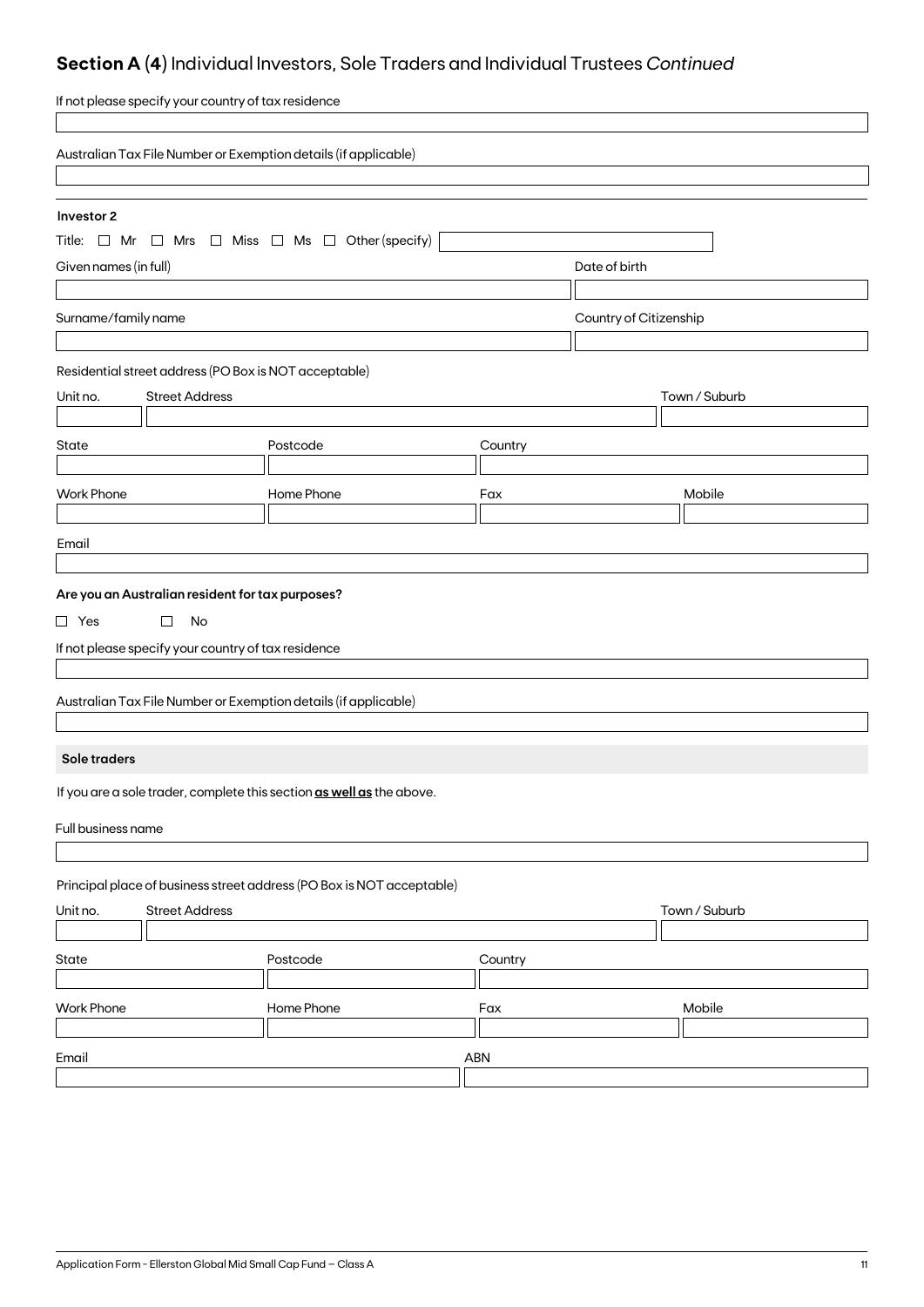## **Section A (5)** Partnerships

| Full name of partnership                                                                                                                                                                 | <b>ABN</b>            |  |  |
|------------------------------------------------------------------------------------------------------------------------------------------------------------------------------------------|-----------------------|--|--|
| Full business name of partnership registered in any State or Territory (if applicable)                                                                                                   |                       |  |  |
| Country of formation or establishment                                                                                                                                                    | Date of establishment |  |  |
| Australian Tax File Number or Exemption details (if applicable)                                                                                                                          |                       |  |  |
| How many partners are there?                                                                                                                                                             |                       |  |  |
| Is the partnership regulated?                                                                                                                                                            |                       |  |  |
| $\Box$ Yes - Please provide details of ONE of the partners below.                                                                                                                        |                       |  |  |
| $\Box$<br>No - Please provide the full name, residential street address and date of birth of ALL partners in Section A(4), or if the partners are a<br>company, please use Section A(2). |                       |  |  |
| Please provide details of ONE partner in the regulated partnership                                                                                                                       |                       |  |  |
| Partner                                                                                                                                                                                  |                       |  |  |
| Title: $\Box$ Mr $\Box$ Mrs $\Box$ Miss $\Box$ Ms $\Box$ Other (specify)                                                                                                                 |                       |  |  |
| Given names (in full)                                                                                                                                                                    | Date of birth         |  |  |
|                                                                                                                                                                                          |                       |  |  |
| Surname/family name                                                                                                                                                                      |                       |  |  |
| Residential street address (PO Box is NOT acceptable)                                                                                                                                    |                       |  |  |
| <b>Street Address</b><br>Unit no.                                                                                                                                                        | Town / Suburb         |  |  |
|                                                                                                                                                                                          |                       |  |  |
| State<br>Postcode                                                                                                                                                                        | Country               |  |  |
|                                                                                                                                                                                          |                       |  |  |

### **Beneficial owners**

### **Are the beneficial owners different from the partner already entered in above?**

- $\Box$  Yes (please provide details below)
- $\Box$  No (no further information required in this section)

### **Beneficial owners are those who:**

- Ultimately own 25% or more of the partnership, OR
- Are entitled, directly or indirectly, to exercise 25% or more of the voting rights of the partnership, including the power of veto.

### **If no one satisfies either of these categories, it applies instead to:**

• Each individual who directly or indirectly controls the partnership through the capacity to determine decisions about financial or operating policies or by other means.

### **If none of the above, it applies instead to:**

• Each of the most senior managing official(s) of the partnerships.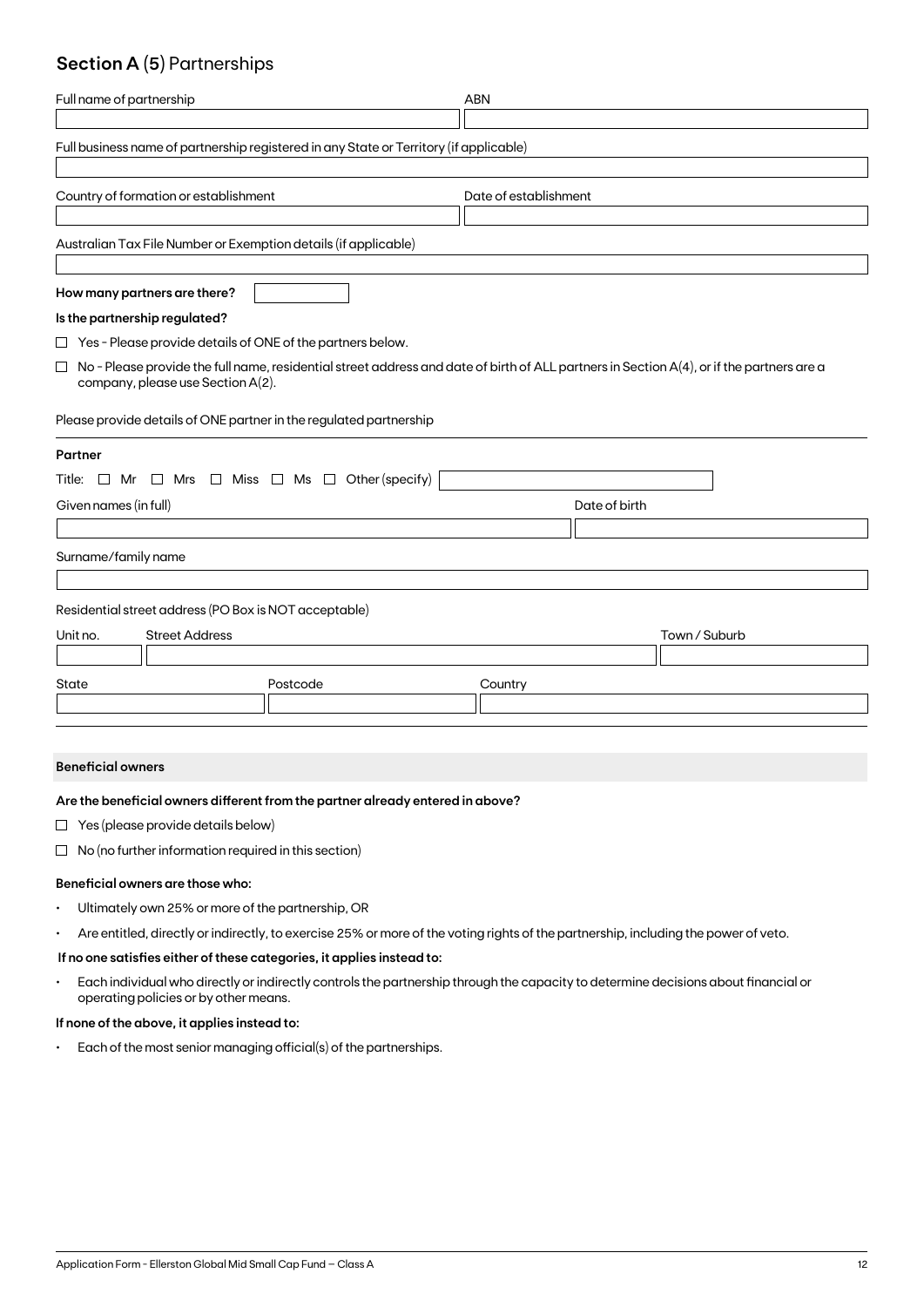## **Section A (5)** Partnerships *Continued*

| <b>Beneficiary1</b>                    |                                                       |                                                                          |         |               |               |
|----------------------------------------|-------------------------------------------------------|--------------------------------------------------------------------------|---------|---------------|---------------|
|                                        |                                                       | Title: $\Box$ Mr $\Box$ Mrs $\Box$ Miss $\Box$ Ms $\Box$ Other (specify) |         |               |               |
| Given names (in full)                  |                                                       |                                                                          |         | Date of birth |               |
|                                        |                                                       |                                                                          |         |               |               |
| Surname/family name                    |                                                       |                                                                          |         |               |               |
|                                        |                                                       |                                                                          |         |               |               |
|                                        | Residential street address (PO Box is NOT acceptable) |                                                                          |         |               |               |
| Unit no.                               | <b>Street Address</b>                                 |                                                                          |         |               | Town / Suburb |
|                                        |                                                       |                                                                          |         |               |               |
| State                                  |                                                       | Postcode                                                                 | Country |               |               |
|                                        |                                                       |                                                                          |         |               |               |
|                                        |                                                       |                                                                          |         |               |               |
| <b>Beneficiary 2</b>                   |                                                       |                                                                          |         |               |               |
|                                        |                                                       | Title: $\Box$ Mr $\Box$ Mrs $\Box$ Miss $\Box$ Ms $\Box$ Other (specify) |         |               |               |
| Given names (in full)                  |                                                       |                                                                          |         | Date of birth |               |
|                                        |                                                       |                                                                          |         |               |               |
| Surname/family name                    |                                                       |                                                                          |         |               |               |
|                                        |                                                       |                                                                          |         |               |               |
|                                        | Residential street address (PO Box is NOT acceptable) |                                                                          |         |               |               |
| Unit no.                               | <b>Street Address</b>                                 |                                                                          |         |               | Town / Suburb |
|                                        |                                                       |                                                                          |         |               |               |
| State                                  |                                                       | Postcode                                                                 | Country |               |               |
|                                        |                                                       |                                                                          |         |               |               |
|                                        |                                                       |                                                                          |         |               |               |
| <b>Beneficiary 3</b>                   |                                                       |                                                                          |         |               |               |
|                                        |                                                       | Title: $\Box$ Mr $\Box$ Mrs $\Box$ Miss $\Box$ Ms $\Box$ Other (specify) |         |               |               |
| Given names (in full)                  |                                                       |                                                                          |         | Date of birth |               |
|                                        |                                                       |                                                                          |         |               |               |
| Surname/family name                    |                                                       |                                                                          |         |               |               |
|                                        |                                                       |                                                                          |         |               |               |
|                                        | Residential street address (PO Box is NOT acceptable) |                                                                          |         |               |               |
| Unit no.                               | <b>Street Address</b>                                 |                                                                          |         |               | Town / Suburb |
|                                        |                                                       |                                                                          |         |               |               |
| State                                  |                                                       | Postcode                                                                 | Country |               |               |
|                                        |                                                       |                                                                          |         |               |               |
|                                        |                                                       |                                                                          |         |               |               |
| <b>Beneficiary 4</b>                   |                                                       |                                                                          |         |               |               |
| Title: $\Box$ Mr                       | $\Box$                                                | Mrs $\Box$ Miss $\Box$ Ms $\Box$ Other (specify)                         |         |               |               |
| Given names (in full)<br>Date of birth |                                                       |                                                                          |         |               |               |
|                                        |                                                       |                                                                          |         |               |               |
| Surname/family name                    |                                                       |                                                                          |         |               |               |
|                                        |                                                       |                                                                          |         |               |               |
|                                        | Residential street address (PO Box is NOT acceptable) |                                                                          |         |               |               |
| Unit no.                               | <b>Street Address</b>                                 |                                                                          |         |               | Town / Suburb |
|                                        |                                                       |                                                                          |         |               |               |
| State                                  |                                                       | Postcode                                                                 | Country |               |               |
|                                        |                                                       |                                                                          |         |               |               |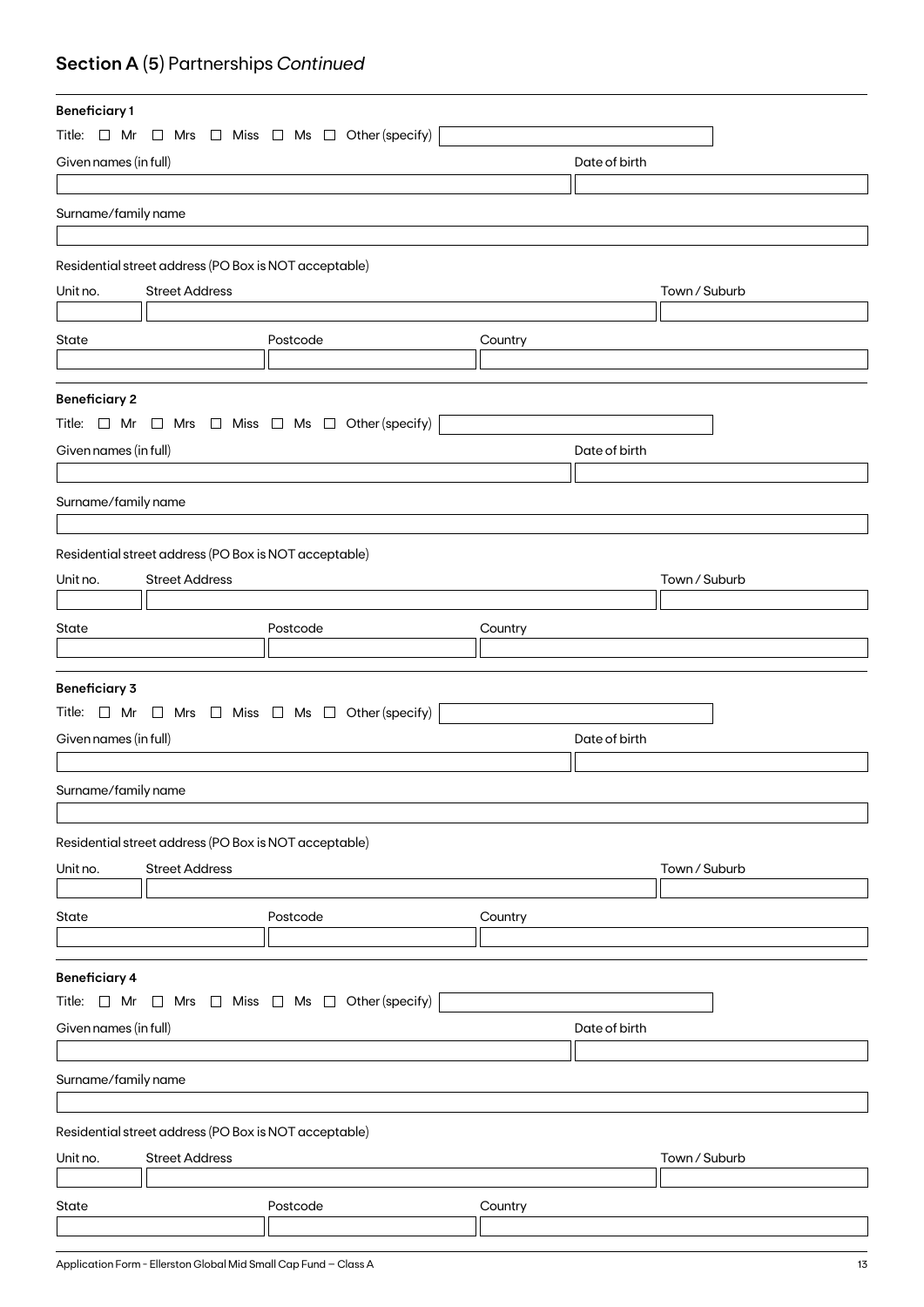## **Section A (6)** Associations

| Full name of association |                                                       | Incorporation number or ABN                                                 |               |               |
|--------------------------|-------------------------------------------------------|-----------------------------------------------------------------------------|---------------|---------------|
|                          |                                                       |                                                                             |               |               |
|                          |                                                       | Principal place of administration street address (PO Box is NOT acceptable) |               |               |
| Unit no.                 | <b>Street Address</b>                                 |                                                                             |               | Town / Suburb |
|                          |                                                       |                                                                             |               |               |
| State                    |                                                       | Postcode                                                                    | Country       |               |
|                          |                                                       |                                                                             |               |               |
|                          |                                                       | Registered office street address (PO Box is NOT acceptable)                 |               |               |
| Unit no.                 | <b>Street Address</b>                                 |                                                                             |               | Town / Suburb |
|                          |                                                       |                                                                             |               |               |
| State                    |                                                       | Postcode                                                                    |               |               |
|                          |                                                       |                                                                             | Country       |               |
|                          |                                                       |                                                                             |               |               |
|                          |                                                       | Australian Tax File Number or Exemption details (if applicable              |               |               |
|                          |                                                       |                                                                             |               |               |
|                          |                                                       |                                                                             |               |               |
|                          | Governing members or responsible officer details      |                                                                             |               |               |
| Chairperson              |                                                       |                                                                             |               |               |
|                          |                                                       | Title: $\Box$ Mr $\Box$ Mrs $\Box$ Miss $\Box$ Ms $\Box$ Other (specify)    |               |               |
| Given names (in full)    |                                                       |                                                                             | Date of birth |               |
|                          |                                                       |                                                                             |               |               |
| Surname/family name      |                                                       |                                                                             |               |               |
|                          |                                                       |                                                                             |               |               |
|                          |                                                       |                                                                             |               |               |
|                          | Residential street address (PO Box is NOT acceptable) |                                                                             |               |               |
| Unit no.                 | <b>Street Address</b>                                 |                                                                             |               | Town / Suburb |
|                          |                                                       |                                                                             |               |               |
| State                    |                                                       | Postcode                                                                    | Country       |               |
|                          |                                                       |                                                                             |               |               |
| Secretary                |                                                       |                                                                             |               |               |
|                          |                                                       | Title: $\Box$ Mr $\Box$ Mrs $\Box$ Miss $\Box$ Ms $\Box$ Other (specify)    |               |               |
| Given names (in full)    |                                                       |                                                                             | Date of birth |               |
|                          |                                                       |                                                                             |               |               |
|                          |                                                       |                                                                             |               |               |
| Surname/family name      |                                                       |                                                                             |               |               |
|                          |                                                       |                                                                             |               |               |
|                          | Residential street address (PO Box is NOT acceptable) |                                                                             |               |               |
| Unit no.                 | <b>Street Address</b>                                 |                                                                             |               | Town / Suburb |
|                          |                                                       |                                                                             |               |               |
| State                    |                                                       | Postcode                                                                    | Country       |               |
|                          |                                                       |                                                                             |               |               |
|                          |                                                       |                                                                             |               |               |
| Treasurer                |                                                       |                                                                             |               |               |
|                          |                                                       | Title: $\Box$ Mr $\Box$ Mrs $\Box$ Miss $\Box$ Ms $\Box$ Other (specify)    |               |               |
| Given names (in full)    |                                                       |                                                                             | Date of birth |               |
|                          |                                                       |                                                                             |               |               |
| Surname/family name      |                                                       |                                                                             |               |               |
|                          |                                                       |                                                                             |               |               |
|                          |                                                       |                                                                             |               |               |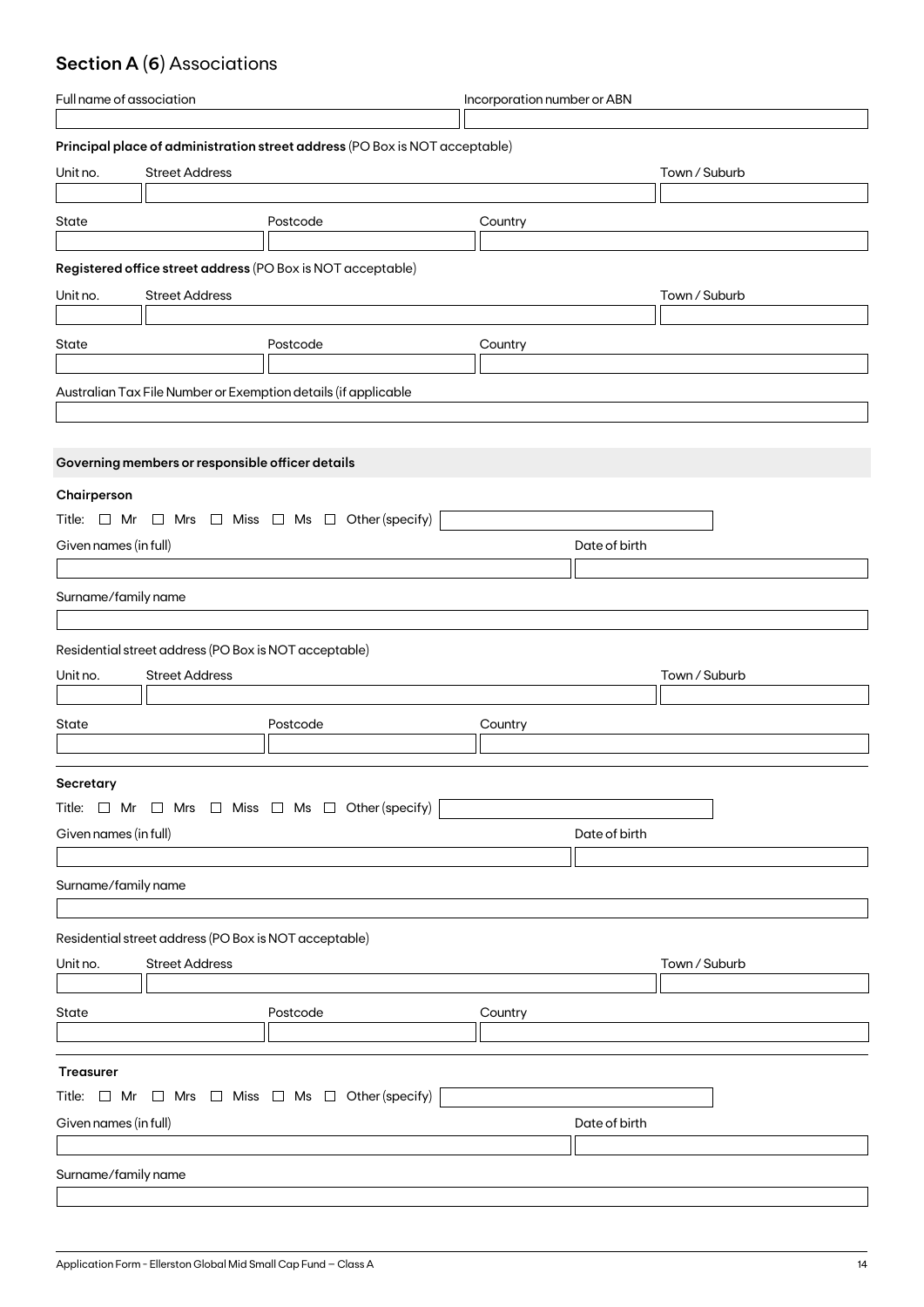## **Section A (6)** Associations *Continued*

| Residential street address (PO Box is NOT acceptable) |  |  |
|-------------------------------------------------------|--|--|
|-------------------------------------------------------|--|--|

| Unit no.                                                                                            | <b>Street Address</b>                                                          |                                                                                                                                                                                                           |                                   | Town / Suburb |
|-----------------------------------------------------------------------------------------------------|--------------------------------------------------------------------------------|-----------------------------------------------------------------------------------------------------------------------------------------------------------------------------------------------------------|-----------------------------------|---------------|
| State                                                                                               |                                                                                | Postcode                                                                                                                                                                                                  | Country                           |               |
|                                                                                                     |                                                                                | <b>Section A (7)</b> Registered Co-Operatives                                                                                                                                                             |                                   |               |
|                                                                                                     | Full name of registered co-operative                                           |                                                                                                                                                                                                           | <b>Registration Number or ABN</b> |               |
| Unit no.                                                                                            | <b>Street Address</b>                                                          | Principal place of administration street address (PO Box is NOT acceptable)                                                                                                                               |                                   | Town / Suburb |
| State                                                                                               |                                                                                | Postcode                                                                                                                                                                                                  | Country                           |               |
| Unit no.<br>State                                                                                   | <b>Street Address</b>                                                          | Registered office street address (PO Box is NOT acceptable)<br>Postcode                                                                                                                                   | Country                           |               |
|                                                                                                     |                                                                                | Australian Tax File Number or Exemption details (if applicable                                                                                                                                            |                                   |               |
| (PO Box is NOT acceptable)<br><b>Public officer</b><br>Given names (in full)<br>Surname/family name |                                                                                | Name and residential street address of the public officer (or Chairman, Secretary or Treasurer if there is no public officer)<br>Title: $\Box$ Mr $\Box$ Mrs $\Box$ Miss $\Box$ Ms $\Box$ Other (specify) | Date of birth                     |               |
| Unit no.                                                                                            | <b>Street Address</b>                                                          |                                                                                                                                                                                                           |                                   | Town / Suburb |
| State                                                                                               |                                                                                | Postcode                                                                                                                                                                                                  | Country                           |               |
| Chairperson<br>Given names (in full)                                                                |                                                                                | Title: $\Box$ Mr $\Box$ Mrs $\Box$ Miss $\Box$ Ms $\Box$ Other (specify)                                                                                                                                  | Date of birth                     |               |
| Surname/family name                                                                                 |                                                                                |                                                                                                                                                                                                           |                                   |               |
| Unit no.                                                                                            | Residential street address (PO Box is NOT acceptable)<br><b>Street Address</b> |                                                                                                                                                                                                           |                                   | Town / Suburb |
| State                                                                                               |                                                                                | Postcode                                                                                                                                                                                                  | Country                           |               |
|                                                                                                     |                                                                                |                                                                                                                                                                                                           |                                   |               |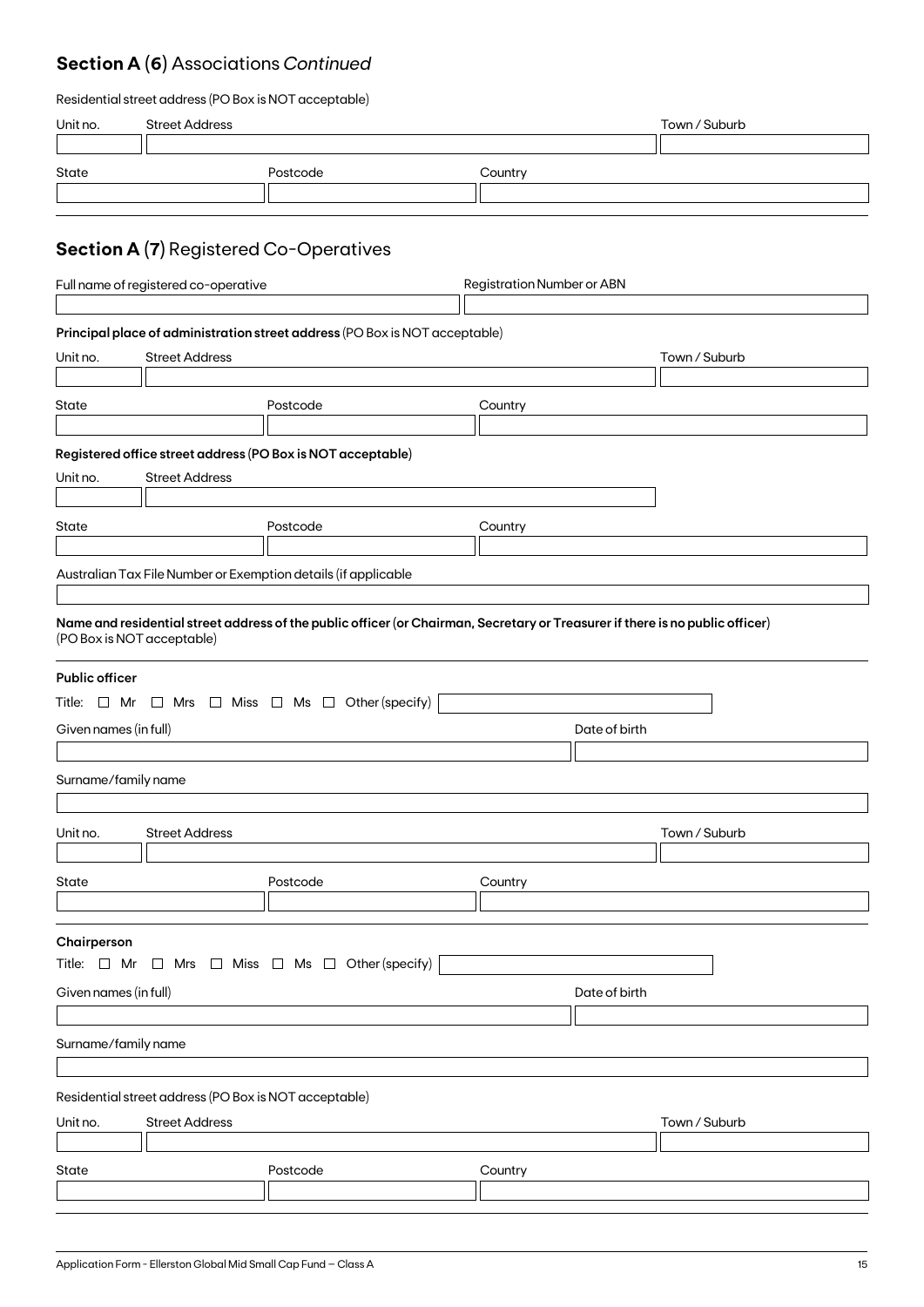## **Section A (7)** Registered Co-Operatives *Continued*

| Secretary             |                                                       |                                                                                                                                         |                                      |               |  |
|-----------------------|-------------------------------------------------------|-----------------------------------------------------------------------------------------------------------------------------------------|--------------------------------------|---------------|--|
|                       |                                                       | Title: $\Box$ Mr $\Box$ Mrs $\Box$ Miss $\Box$ Ms $\Box$ Other (specify)                                                                |                                      |               |  |
| Given names (in full) |                                                       |                                                                                                                                         | Date of birth                        |               |  |
|                       |                                                       |                                                                                                                                         |                                      |               |  |
| Surname/family name   |                                                       |                                                                                                                                         |                                      |               |  |
|                       |                                                       |                                                                                                                                         |                                      |               |  |
|                       | Residential street address (PO Box is NOT acceptable) |                                                                                                                                         |                                      |               |  |
| Unit no.              | <b>Street Address</b>                                 |                                                                                                                                         |                                      | Town / Suburb |  |
|                       |                                                       |                                                                                                                                         |                                      |               |  |
| State                 |                                                       | Postcode                                                                                                                                | Country                              |               |  |
|                       |                                                       |                                                                                                                                         |                                      |               |  |
|                       |                                                       |                                                                                                                                         |                                      |               |  |
| <b>Treasurer</b>      |                                                       |                                                                                                                                         |                                      |               |  |
|                       |                                                       | Title: $\Box$ Mr $\Box$ Mrs $\Box$ Miss $\Box$ Ms $\Box$ Other (specify)                                                                |                                      |               |  |
| Given names (in full) |                                                       |                                                                                                                                         | Date of birth                        |               |  |
|                       |                                                       |                                                                                                                                         |                                      |               |  |
| Surname/family name   |                                                       |                                                                                                                                         |                                      |               |  |
|                       |                                                       |                                                                                                                                         |                                      |               |  |
|                       | Residential street address (PO Box is NOT acceptable) |                                                                                                                                         |                                      |               |  |
| Unit no.              | <b>Street Address</b>                                 |                                                                                                                                         |                                      | Town / Suburb |  |
|                       |                                                       |                                                                                                                                         |                                      |               |  |
| State                 |                                                       | Postcode                                                                                                                                | Country                              |               |  |
|                       |                                                       |                                                                                                                                         |                                      |               |  |
|                       |                                                       |                                                                                                                                         |                                      |               |  |
|                       | <b>Section A (8)</b> Government Bodies                |                                                                                                                                         |                                      |               |  |
|                       |                                                       |                                                                                                                                         |                                      |               |  |
|                       | Full name of government body                          |                                                                                                                                         | Registration or incorporation number |               |  |
|                       |                                                       |                                                                                                                                         |                                      |               |  |
|                       |                                                       | Principal place of operations (PO Box is NOT acceptable)                                                                                |                                      |               |  |
| Unit no.              | <b>Street Address</b>                                 |                                                                                                                                         |                                      | Town / Suburb |  |
|                       |                                                       |                                                                                                                                         |                                      |               |  |
| State                 |                                                       | Postcode                                                                                                                                | Country (If not Australia)           |               |  |
|                       |                                                       |                                                                                                                                         |                                      |               |  |
|                       |                                                       | Australian Tax File Number or Exemption details (if applicable)                                                                         |                                      |               |  |
|                       |                                                       |                                                                                                                                         |                                      |               |  |
|                       |                                                       | Select one of the following categories and provide the requested information:                                                           |                                      |               |  |
| ப                     | Commonwealth of Australia government body             |                                                                                                                                         |                                      |               |  |
| ப                     |                                                       | Australian State or Territory government body (specify State)                                                                           |                                      |               |  |
| ப                     | Australian or State/Territory Government Entity       |                                                                                                                                         |                                      |               |  |
| $\sqcup$              |                                                       | Emanation (describes any body which provides a public service under the control of government                                           |                                      |               |  |
| $\sqcup$              |                                                       | Established under legislation of a foreign country (specify country)                                                                    |                                      |               |  |
| government body:      |                                                       | If the government body is an entity, an emanation or foreign government body, provide information about the ownership or control of the |                                      |               |  |
|                       |                                                       |                                                                                                                                         |                                      |               |  |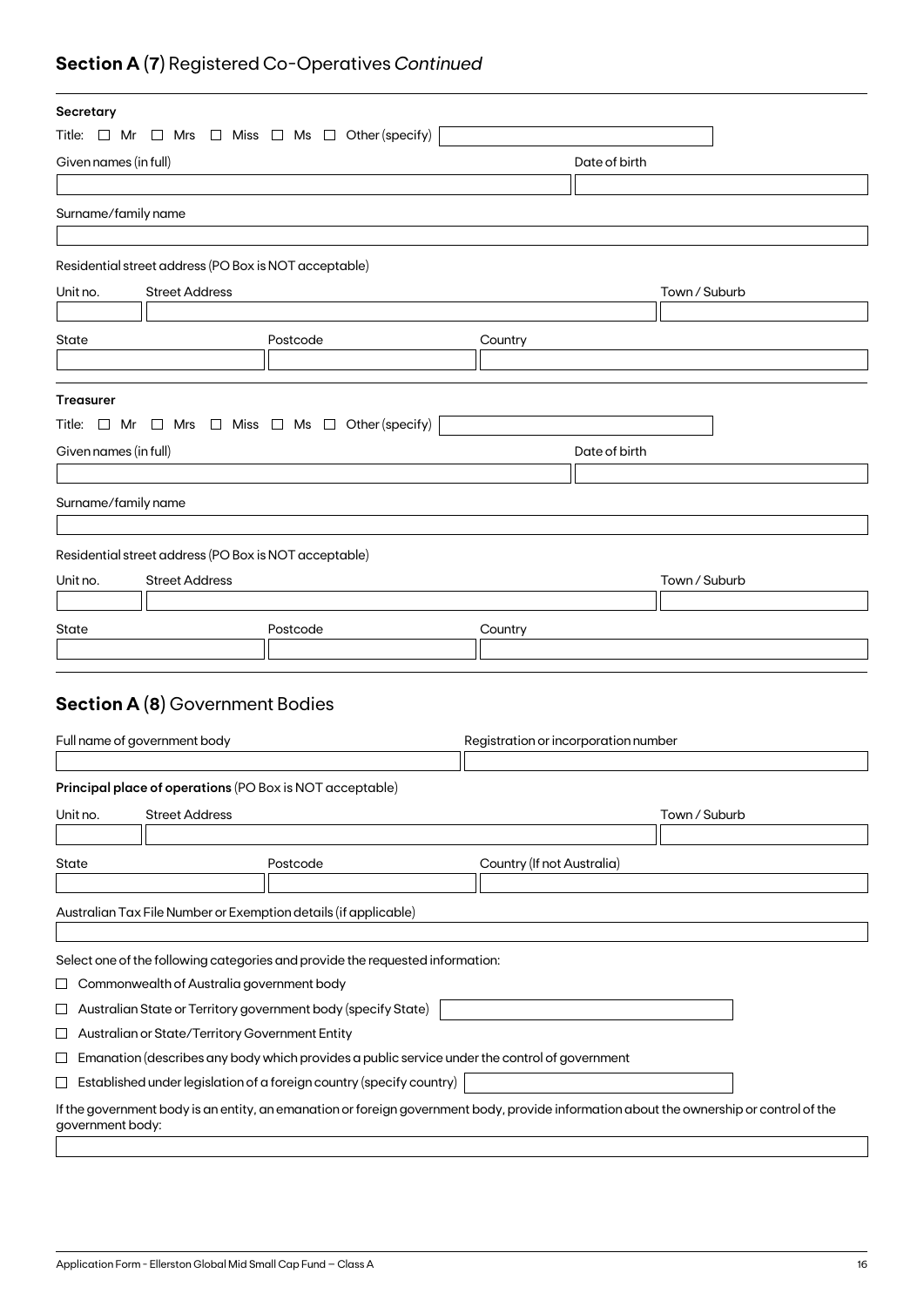### **Section A (8)** Government Bodies *Continued*

### **Beneficial owners and Controlling Persons**

**This section should be completed by any government entity, emanation or foreign government body. Please provide details of:**

- Each individual who ultimately owns 25% or more of the government entity, emanation or foreign government body through direct or indirect shareholdings; OR
- Any individual who is entitled (directly or indirectly) to exercise 25% or more of the voting rights.

#### **If no one satisfies either of the above categories, provide details instead of:**

• he most senior managing official(s) (or equivalent) who is/are authorised to make policy, operating or financial decisions or failing that, who is/are authorised to sign on behalf of the government entity, emanation or foreign government body.

All individuals below are required to provide identification (see Section K, 'Investor identification documents').

| Individual 1          |                                                       |                                                                          |         |               |               |
|-----------------------|-------------------------------------------------------|--------------------------------------------------------------------------|---------|---------------|---------------|
|                       |                                                       | Title: $\Box$ Mr $\Box$ Mrs $\Box$ Miss $\Box$ Ms $\Box$ Other (specify) |         |               |               |
| Given names (in full) |                                                       |                                                                          |         | Date of birth |               |
|                       |                                                       |                                                                          |         |               |               |
| Surname/family name   |                                                       |                                                                          |         |               |               |
|                       |                                                       |                                                                          |         |               |               |
|                       | Residential street address (PO Box is NOT acceptable) |                                                                          |         |               |               |
| Unit no.              | <b>Street Address</b>                                 |                                                                          |         |               | Town / Suburb |
|                       |                                                       |                                                                          |         |               |               |
| State                 |                                                       | Postcode                                                                 | Country |               |               |
|                       |                                                       |                                                                          |         |               |               |
| Individual 2          |                                                       |                                                                          |         |               |               |
|                       |                                                       | Title: $\Box$ Mr $\Box$ Mrs $\Box$ Miss $\Box$ Ms $\Box$ Other (specify) |         |               |               |
| Given names (in full) |                                                       |                                                                          |         | Date of birth |               |
|                       |                                                       |                                                                          |         |               |               |
| Surname/family name   |                                                       |                                                                          |         |               |               |
|                       |                                                       |                                                                          |         |               |               |
|                       | Residential street address (PO Box is NOT acceptable) |                                                                          |         |               |               |
| Unit no.              | <b>Street Address</b>                                 |                                                                          |         |               | Town / Suburb |
|                       |                                                       |                                                                          |         |               |               |
| State                 |                                                       | Postcode                                                                 | Country |               |               |
|                       |                                                       |                                                                          |         |               |               |
| Individual 3          |                                                       |                                                                          |         |               |               |
|                       |                                                       | Title: $\Box$ Mr $\Box$ Mrs $\Box$ Miss $\Box$ Ms $\Box$ Other (specify) |         |               |               |
| Given names (in full) |                                                       |                                                                          |         | Date of birth |               |
|                       |                                                       |                                                                          |         |               |               |
| Surname/family name   |                                                       |                                                                          |         |               |               |
|                       |                                                       |                                                                          |         |               |               |
|                       | Residential street address (PO Box is NOT acceptable) |                                                                          |         |               |               |
| Unit no.              | <b>Street Address</b>                                 |                                                                          |         |               | Town / Suburb |
|                       |                                                       |                                                                          |         |               |               |
| State                 |                                                       | Postcode                                                                 | Country |               |               |
|                       |                                                       |                                                                          |         |               |               |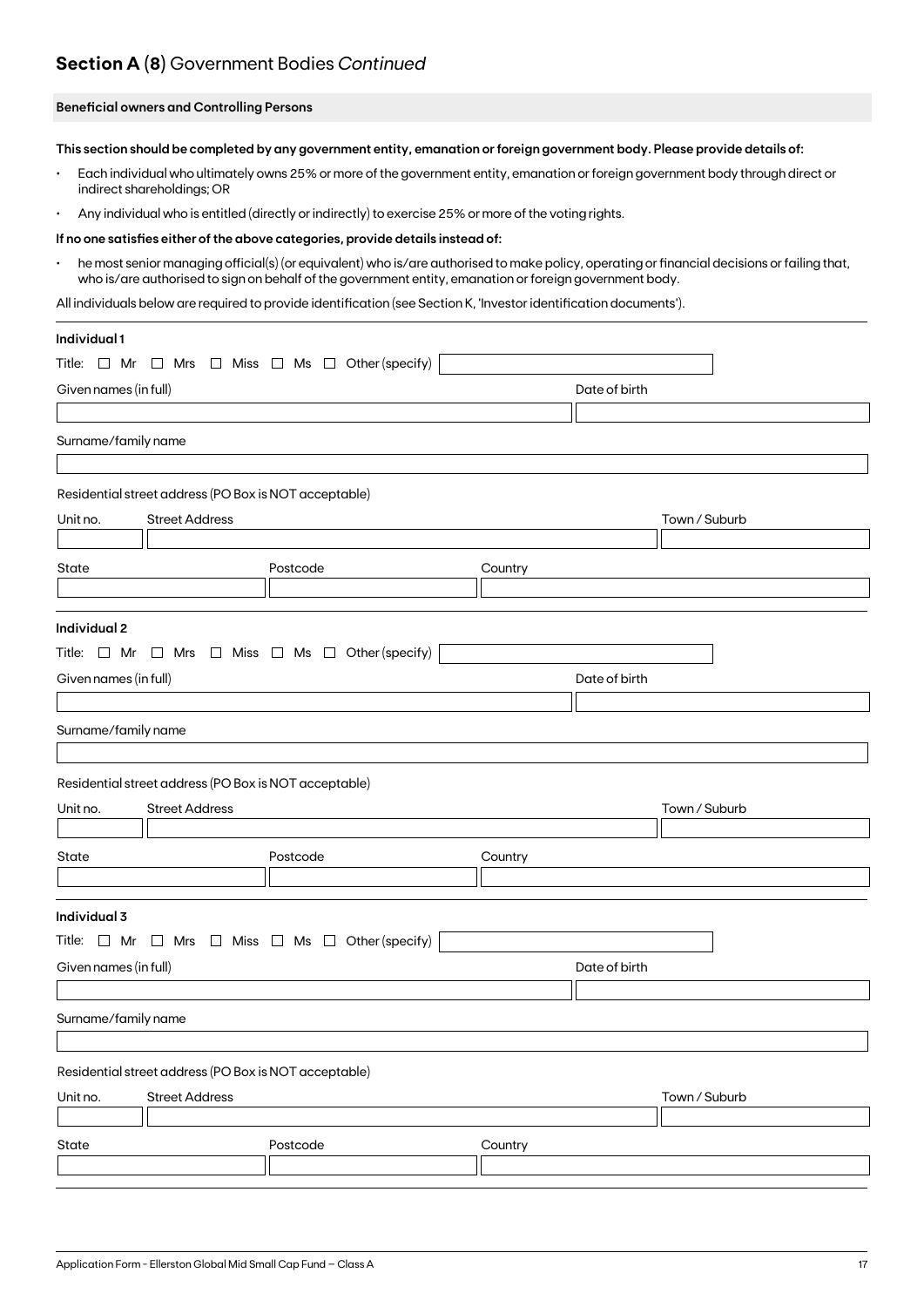## **Section A (8)** Government Bodies *Continued*

| Individual 4                                                             |          |         |               |  |
|--------------------------------------------------------------------------|----------|---------|---------------|--|
| Title: $\Box$ Mr $\Box$ Mrs $\Box$ Miss $\Box$ Ms $\Box$ Other (specify) |          |         |               |  |
| Given names (in full)                                                    |          |         | Date of birth |  |
|                                                                          |          |         |               |  |
| Surname/family name                                                      |          |         |               |  |
|                                                                          |          |         |               |  |
| Residential street address (PO Box is NOT acceptable)                    |          |         |               |  |
| Unit no.<br><b>Street Address</b>                                        |          |         | Town / Suburb |  |
|                                                                          |          |         |               |  |
| State                                                                    | Postcode | Country |               |  |
|                                                                          |          |         |               |  |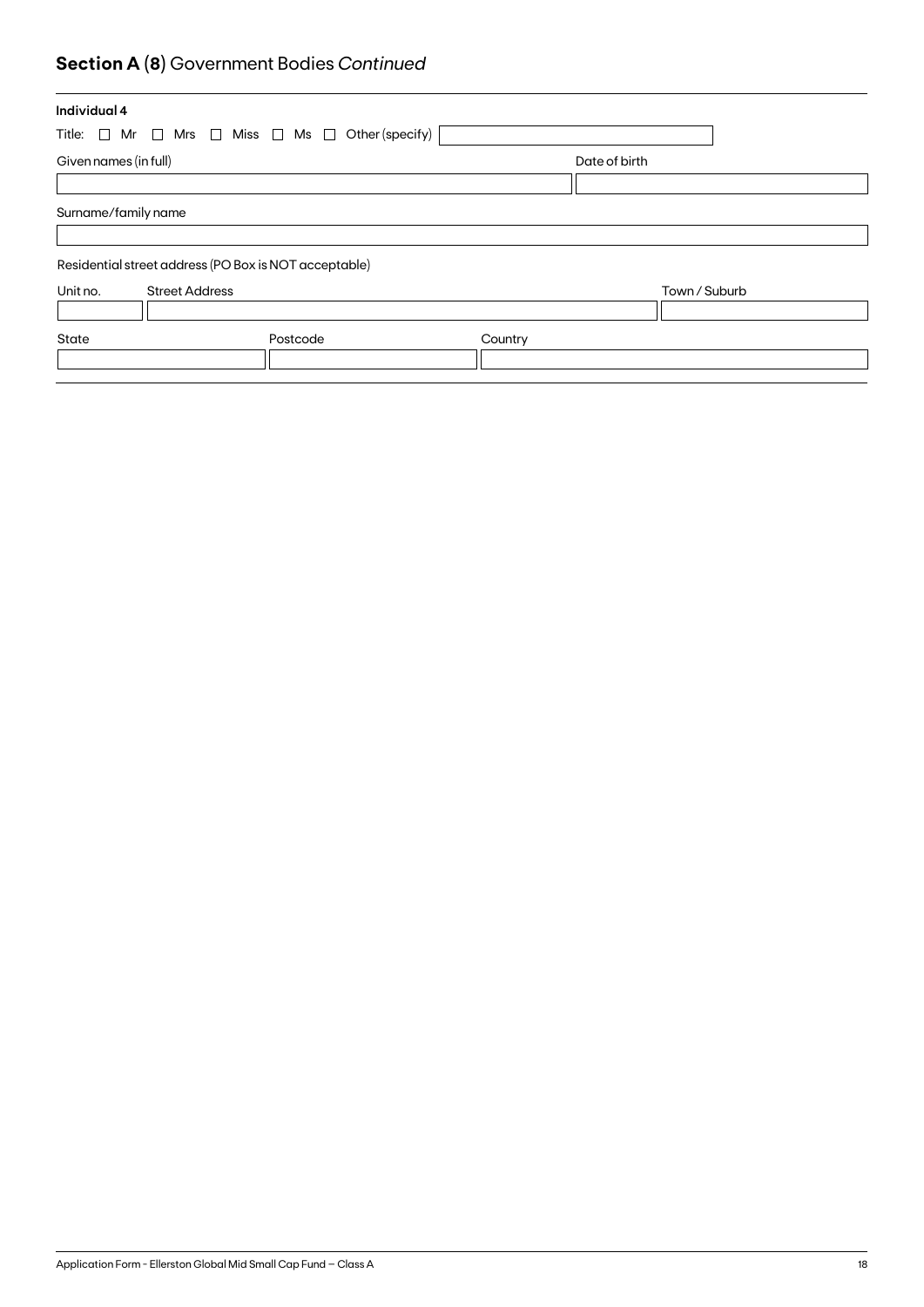### **Section B** Investment Details and Payment Method

Please advise the details of your required investment.

### Fund name: **Ellerston Global Mid Small Cap Fund – Class A**

| Amount<br><b>JUNE 1999</b><br>n to invest | '/N) OR<br>`all distribi.<br>√AINVA<br>ne<br>ш | Y/N)<br>$  -$<br>$\lambda$<br>accoun<br>unater<br>- 11 |
|-------------------------------------------|------------------------------------------------|--------------------------------------------------------|
|                                           |                                                |                                                        |

Please note that the minimum application amount is AU\$25,000.

### **Payment Method**

All payments must be in Australian dollars.

### **Electronic funds transfer**

Please transfer funds, using your investor name as a reference, at the same time as you post your application to avoid delays in the account opening process. Make your payment to:

| Account name: | Ellerston Global Mid Small Cap Fund App Class A Account |                   |  |
|---------------|---------------------------------------------------------|-------------------|--|
| BSB:          | 082401                                                  |                   |  |
| Account no:   | 269530469                                               |                   |  |
| Reference*    | EGMSCF [Investor name]                                  | E.g. John Citizen |  |

\*We will use this reference on our transaction statement and to identify who the payment is from.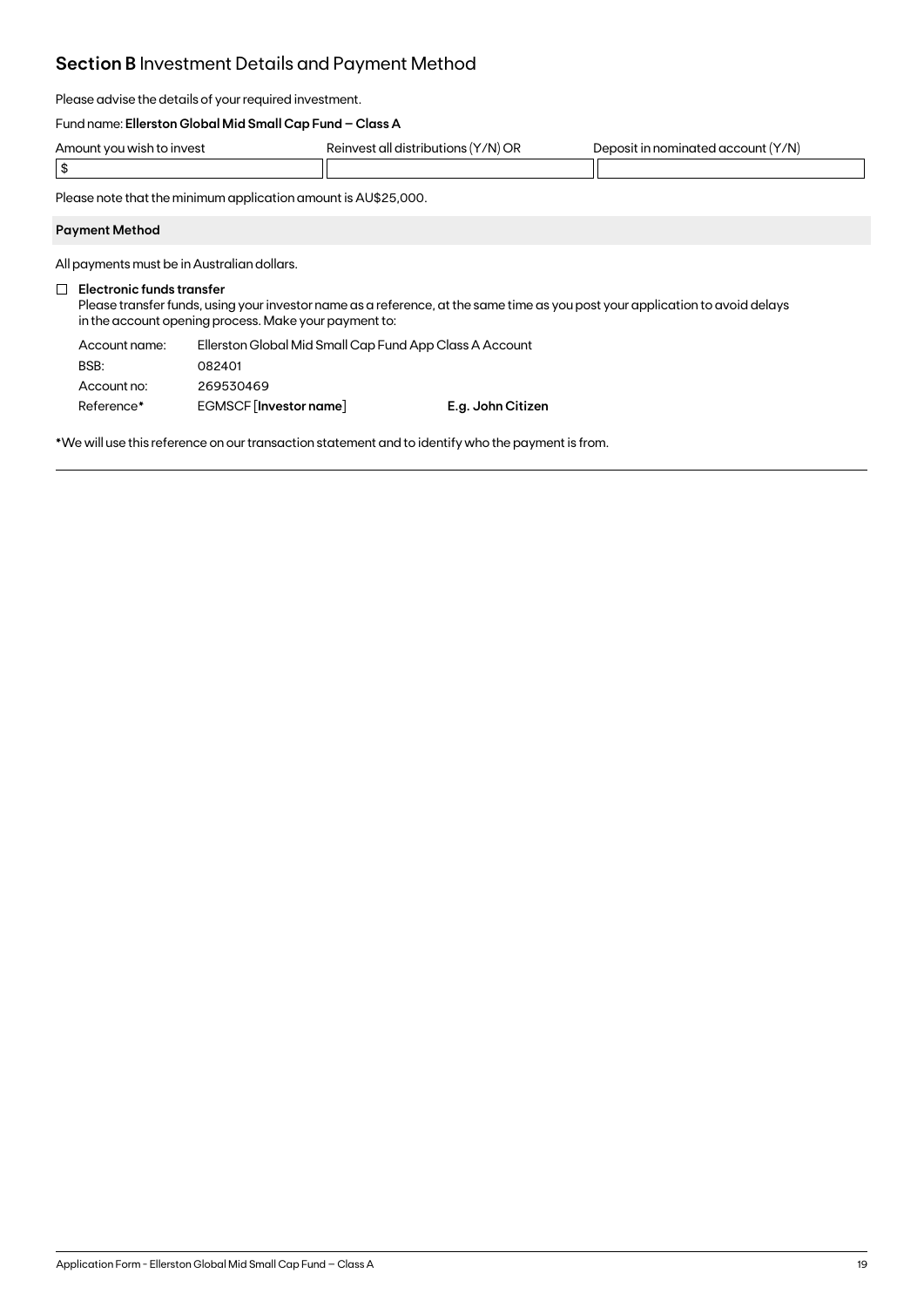### **Section C** Distribution Payment Instructions

If you indicated in Section B above that all distributions are to be paid to your nominated bank account, please provide details here.

### **Pay income to this Australian bank, building society or credit union account:**

|  | Australian institution |
|--|------------------------|
|--|------------------------|

| Account name                                                                          | <b>BSB</b>            |
|---------------------------------------------------------------------------------------|-----------------------|
|                                                                                       |                       |
| <b>Branch</b>                                                                         | <b>Account Number</b> |
|                                                                                       |                       |
| Pay income to this overseas bank, building society or credit union account:<br>$\Box$ |                       |
| Overseas institution                                                                  |                       |
|                                                                                       |                       |
| Account name                                                                          | <b>BSB</b>            |
|                                                                                       |                       |
| <b>Branch</b>                                                                         | <b>Account Number</b> |
|                                                                                       |                       |
| Reference                                                                             | Prefix or suffix      |
|                                                                                       |                       |
| Other payment instructions                                                            |                       |
|                                                                                       |                       |

### **Section D** Contact Details and Preferred Communication Method

### **ONLY complete this section if you wish to provide alternate contact details from those you provided in Section A.**

Please complete the following if contacts details are different from those provided in Section A. For joint investors, please note that unless you indicate otherwise in this section, the Issuer will use the contact details provided in section A for Investor 1 for all communications, statements, transaction details and so on.

Title:  $\Box$  Mr  $\Box$  Mrs  $\Box$  Miss  $\Box$  Ms  $\Box$  Other (specify)

Contact Name

Care of (C/-) property name/building name

Residential street address (PO Box is NOT acceptable)

| Unit no.          | <b>Street Address</b> |            |         | Town / Suburb |
|-------------------|-----------------------|------------|---------|---------------|
|                   |                       |            |         |               |
| State             |                       | Postcode   | Country |               |
|                   |                       |            |         |               |
| <b>Work Phone</b> |                       | Home Phone | Fax     | Mobile        |
|                   |                       |            |         |               |
|                   |                       |            |         |               |
| Email             |                       |            |         |               |

### **Preferred communication method**

### **Secure website access**

Access to Ellerston Capital Limited's secure website enables you to view your account details online, including your current account value, transaction history and statements. Note that you will need to provide your email address in the contact details above (or as included in Section A) in order to register for access. Joint investors and trustees must register separately.

Please indicate how you would prefer us to communicate with you by ticking the appropriate box:

Mail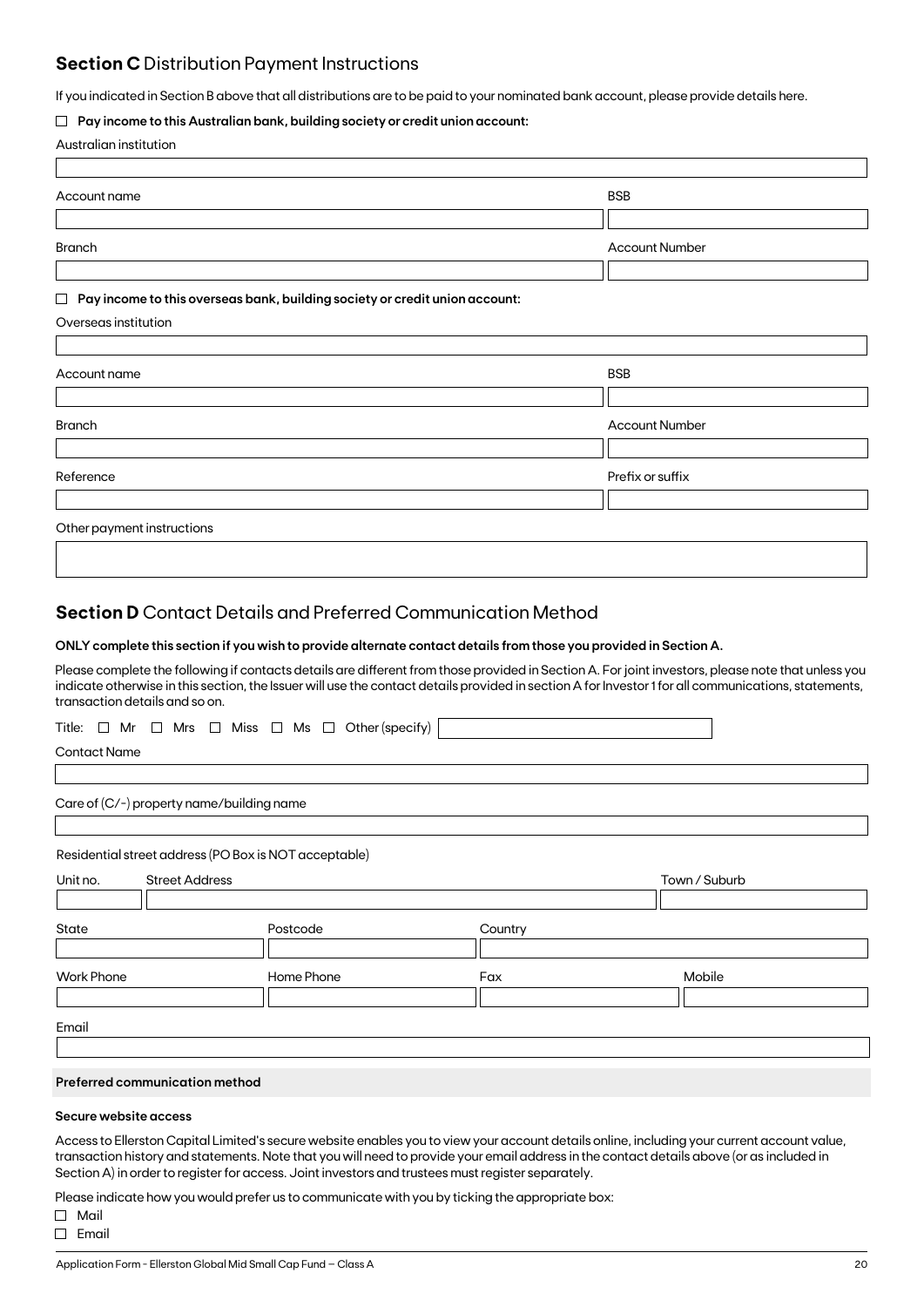### **Section E** Acting Authority or Authorised Representative

If this Application Form is being signed by one or more other person/s holding legal authority to act on behalf of the investor or by a representative of the State/Public Trustee, please provide the full name, residential street address and date of birth of the person and provide a copy of the person's certified photographic ID e.g. driving licence or passport. Also indicate the type of authority and provide a certified copy of the authority with this application.

| Other (specify)<br>$\Box$ Miss $\Box$ Ms $\Box$<br>$\Box$ Mrs<br>$\Box$ Mr<br>Date of birth<br><b>Street Address</b><br>Town / Suburb<br>Postcode<br>Country<br>Parent/guardian<br>Executor/administrator<br><b>Bankruptcy trustee</b><br>Public or State trustee<br>$\Box$<br>ப<br>$\Box$<br>$\Box$<br>$\Box$ I confirm that a certified copy of my/our authority to act for the investor is attached.<br>$\Box$ I confirm that a certified copy of my photographic ID is attached (other than for the State/Public Trustee).<br>Title: $\Box$ Mr $\Box$ Mrs $\Box$ Miss $\Box$ Ms $\Box$ Other (specify)<br>Date of birth<br><b>Street Address</b><br>Town / Suburb<br>Postcode<br>Country<br>$\Box$ Parent/guardian<br>Executor/administrator<br><b>Bankruptcy trustee</b><br>Public or State trustee<br>$\Box$<br>$\Box$<br>$\Box$<br>$\Box$ I confirm that a certified copy of my/our authority to act for the investor is attached.<br>$\Box$ I confirm that a certified copy of my photographic ID is attached (other than for the State/Public Trustee).<br><b>Section F Operating Authority</b><br>This section must be completed by all investors.<br>When giving instruction to us about your investment, please indicate who has authority to operate your account;<br>Individual joint accounts (if no box is ticked we will assume that both/all investors must sign):<br>Both/all to sign<br>ப | Individual 1                                               |  |
|---------------------------------------------------------------------------------------------------------------------------------------------------------------------------------------------------------------------------------------------------------------------------------------------------------------------------------------------------------------------------------------------------------------------------------------------------------------------------------------------------------------------------------------------------------------------------------------------------------------------------------------------------------------------------------------------------------------------------------------------------------------------------------------------------------------------------------------------------------------------------------------------------------------------------------------------------------------------------------------------------------------------------------------------------------------------------------------------------------------------------------------------------------------------------------------------------------------------------------------------------------------------------------------------------------------------------------------------------------------------------------------------------------------|------------------------------------------------------------|--|
| Companies, trusts, super funds, partnerships, sole traders (if no box is ticked all instructions must be signed by two Directors OR two trustees                                                                                                                                                                                                                                                                                                                                                                                                                                                                                                                                                                                                                                                                                                                                                                                                                                                                                                                                                                                                                                                                                                                                                                                                                                                              | Title:                                                     |  |
|                                                                                                                                                                                                                                                                                                                                                                                                                                                                                                                                                                                                                                                                                                                                                                                                                                                                                                                                                                                                                                                                                                                                                                                                                                                                                                                                                                                                               | Given names (in full)                                      |  |
|                                                                                                                                                                                                                                                                                                                                                                                                                                                                                                                                                                                                                                                                                                                                                                                                                                                                                                                                                                                                                                                                                                                                                                                                                                                                                                                                                                                                               |                                                            |  |
|                                                                                                                                                                                                                                                                                                                                                                                                                                                                                                                                                                                                                                                                                                                                                                                                                                                                                                                                                                                                                                                                                                                                                                                                                                                                                                                                                                                                               | Surname/family name                                        |  |
|                                                                                                                                                                                                                                                                                                                                                                                                                                                                                                                                                                                                                                                                                                                                                                                                                                                                                                                                                                                                                                                                                                                                                                                                                                                                                                                                                                                                               |                                                            |  |
|                                                                                                                                                                                                                                                                                                                                                                                                                                                                                                                                                                                                                                                                                                                                                                                                                                                                                                                                                                                                                                                                                                                                                                                                                                                                                                                                                                                                               | Residential street address (PO Box is NOT acceptable)      |  |
|                                                                                                                                                                                                                                                                                                                                                                                                                                                                                                                                                                                                                                                                                                                                                                                                                                                                                                                                                                                                                                                                                                                                                                                                                                                                                                                                                                                                               | Unit no.                                                   |  |
|                                                                                                                                                                                                                                                                                                                                                                                                                                                                                                                                                                                                                                                                                                                                                                                                                                                                                                                                                                                                                                                                                                                                                                                                                                                                                                                                                                                                               |                                                            |  |
|                                                                                                                                                                                                                                                                                                                                                                                                                                                                                                                                                                                                                                                                                                                                                                                                                                                                                                                                                                                                                                                                                                                                                                                                                                                                                                                                                                                                               | State                                                      |  |
|                                                                                                                                                                                                                                                                                                                                                                                                                                                                                                                                                                                                                                                                                                                                                                                                                                                                                                                                                                                                                                                                                                                                                                                                                                                                                                                                                                                                               |                                                            |  |
|                                                                                                                                                                                                                                                                                                                                                                                                                                                                                                                                                                                                                                                                                                                                                                                                                                                                                                                                                                                                                                                                                                                                                                                                                                                                                                                                                                                                               | □ POA                                                      |  |
|                                                                                                                                                                                                                                                                                                                                                                                                                                                                                                                                                                                                                                                                                                                                                                                                                                                                                                                                                                                                                                                                                                                                                                                                                                                                                                                                                                                                               |                                                            |  |
|                                                                                                                                                                                                                                                                                                                                                                                                                                                                                                                                                                                                                                                                                                                                                                                                                                                                                                                                                                                                                                                                                                                                                                                                                                                                                                                                                                                                               |                                                            |  |
|                                                                                                                                                                                                                                                                                                                                                                                                                                                                                                                                                                                                                                                                                                                                                                                                                                                                                                                                                                                                                                                                                                                                                                                                                                                                                                                                                                                                               | <b>Individual 2</b>                                        |  |
|                                                                                                                                                                                                                                                                                                                                                                                                                                                                                                                                                                                                                                                                                                                                                                                                                                                                                                                                                                                                                                                                                                                                                                                                                                                                                                                                                                                                               |                                                            |  |
|                                                                                                                                                                                                                                                                                                                                                                                                                                                                                                                                                                                                                                                                                                                                                                                                                                                                                                                                                                                                                                                                                                                                                                                                                                                                                                                                                                                                               | Given names (in full)                                      |  |
|                                                                                                                                                                                                                                                                                                                                                                                                                                                                                                                                                                                                                                                                                                                                                                                                                                                                                                                                                                                                                                                                                                                                                                                                                                                                                                                                                                                                               |                                                            |  |
|                                                                                                                                                                                                                                                                                                                                                                                                                                                                                                                                                                                                                                                                                                                                                                                                                                                                                                                                                                                                                                                                                                                                                                                                                                                                                                                                                                                                               | Surname/family name                                        |  |
|                                                                                                                                                                                                                                                                                                                                                                                                                                                                                                                                                                                                                                                                                                                                                                                                                                                                                                                                                                                                                                                                                                                                                                                                                                                                                                                                                                                                               |                                                            |  |
|                                                                                                                                                                                                                                                                                                                                                                                                                                                                                                                                                                                                                                                                                                                                                                                                                                                                                                                                                                                                                                                                                                                                                                                                                                                                                                                                                                                                               | Residential street address (PO Box is NOT acceptable)      |  |
|                                                                                                                                                                                                                                                                                                                                                                                                                                                                                                                                                                                                                                                                                                                                                                                                                                                                                                                                                                                                                                                                                                                                                                                                                                                                                                                                                                                                               | Unit no.                                                   |  |
|                                                                                                                                                                                                                                                                                                                                                                                                                                                                                                                                                                                                                                                                                                                                                                                                                                                                                                                                                                                                                                                                                                                                                                                                                                                                                                                                                                                                               |                                                            |  |
|                                                                                                                                                                                                                                                                                                                                                                                                                                                                                                                                                                                                                                                                                                                                                                                                                                                                                                                                                                                                                                                                                                                                                                                                                                                                                                                                                                                                               | State                                                      |  |
|                                                                                                                                                                                                                                                                                                                                                                                                                                                                                                                                                                                                                                                                                                                                                                                                                                                                                                                                                                                                                                                                                                                                                                                                                                                                                                                                                                                                               |                                                            |  |
|                                                                                                                                                                                                                                                                                                                                                                                                                                                                                                                                                                                                                                                                                                                                                                                                                                                                                                                                                                                                                                                                                                                                                                                                                                                                                                                                                                                                               | □ POA                                                      |  |
|                                                                                                                                                                                                                                                                                                                                                                                                                                                                                                                                                                                                                                                                                                                                                                                                                                                                                                                                                                                                                                                                                                                                                                                                                                                                                                                                                                                                               |                                                            |  |
|                                                                                                                                                                                                                                                                                                                                                                                                                                                                                                                                                                                                                                                                                                                                                                                                                                                                                                                                                                                                                                                                                                                                                                                                                                                                                                                                                                                                               |                                                            |  |
|                                                                                                                                                                                                                                                                                                                                                                                                                                                                                                                                                                                                                                                                                                                                                                                                                                                                                                                                                                                                                                                                                                                                                                                                                                                                                                                                                                                                               |                                                            |  |
|                                                                                                                                                                                                                                                                                                                                                                                                                                                                                                                                                                                                                                                                                                                                                                                                                                                                                                                                                                                                                                                                                                                                                                                                                                                                                                                                                                                                               |                                                            |  |
|                                                                                                                                                                                                                                                                                                                                                                                                                                                                                                                                                                                                                                                                                                                                                                                                                                                                                                                                                                                                                                                                                                                                                                                                                                                                                                                                                                                                               |                                                            |  |
|                                                                                                                                                                                                                                                                                                                                                                                                                                                                                                                                                                                                                                                                                                                                                                                                                                                                                                                                                                                                                                                                                                                                                                                                                                                                                                                                                                                                               |                                                            |  |
|                                                                                                                                                                                                                                                                                                                                                                                                                                                                                                                                                                                                                                                                                                                                                                                                                                                                                                                                                                                                                                                                                                                                                                                                                                                                                                                                                                                                               |                                                            |  |
|                                                                                                                                                                                                                                                                                                                                                                                                                                                                                                                                                                                                                                                                                                                                                                                                                                                                                                                                                                                                                                                                                                                                                                                                                                                                                                                                                                                                               |                                                            |  |
|                                                                                                                                                                                                                                                                                                                                                                                                                                                                                                                                                                                                                                                                                                                                                                                                                                                                                                                                                                                                                                                                                                                                                                                                                                                                                                                                                                                                               | $\Box$ Either to sign                                      |  |
|                                                                                                                                                                                                                                                                                                                                                                                                                                                                                                                                                                                                                                                                                                                                                                                                                                                                                                                                                                                                                                                                                                                                                                                                                                                                                                                                                                                                               | OR two partners OR director AND secretary OR sole trader): |  |
| $\Box$ Other (please specify)<br>Both/all to sign<br>One to sign<br>$\Box$                                                                                                                                                                                                                                                                                                                                                                                                                                                                                                                                                                                                                                                                                                                                                                                                                                                                                                                                                                                                                                                                                                                                                                                                                                                                                                                                    | $\Box$                                                     |  |
|                                                                                                                                                                                                                                                                                                                                                                                                                                                                                                                                                                                                                                                                                                                                                                                                                                                                                                                                                                                                                                                                                                                                                                                                                                                                                                                                                                                                               |                                                            |  |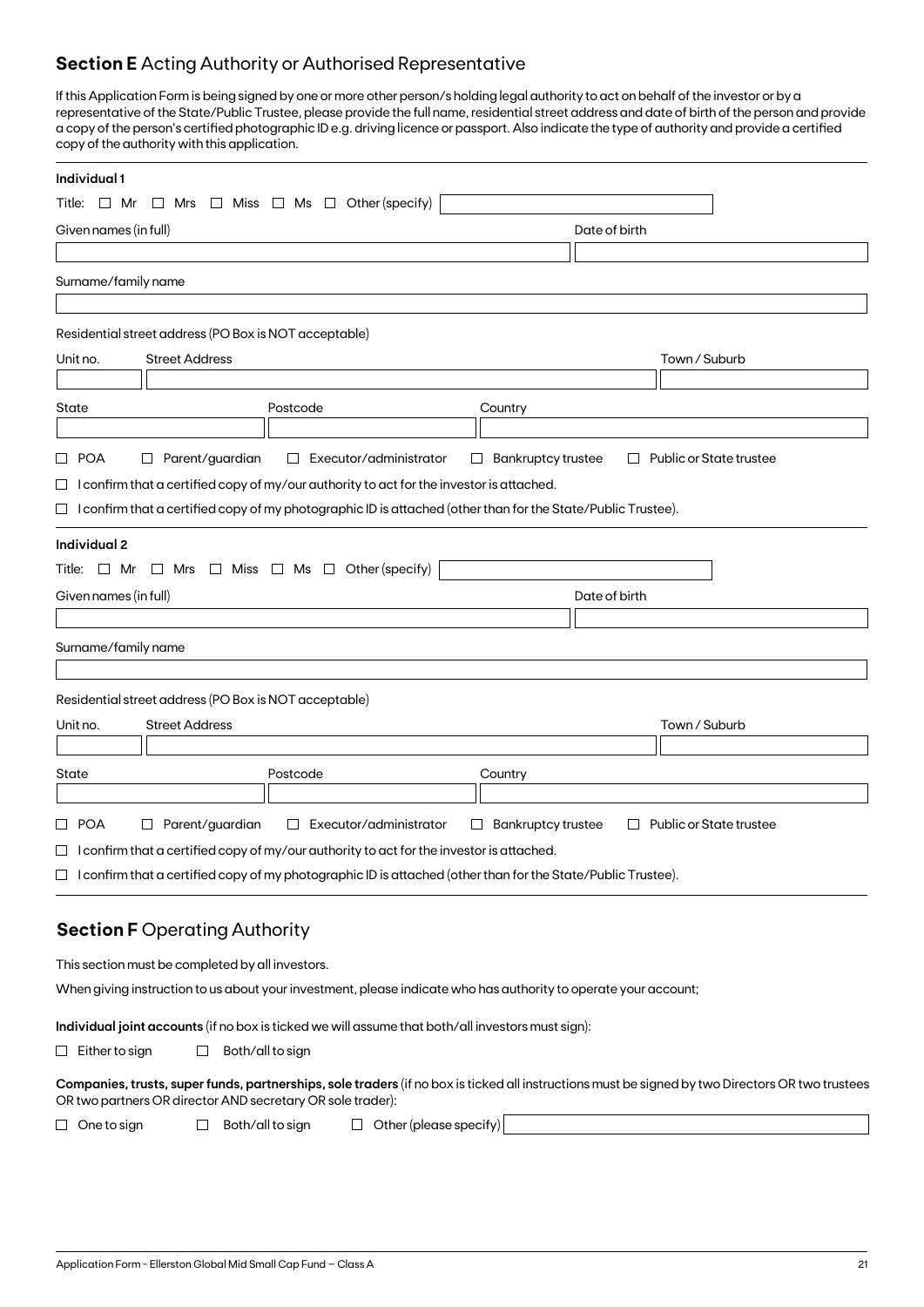### **Section G** Financial Adviser Details

Name of advisor/consultant

| Company or organisation name                    |                                                                                       |         |             |  |
|-------------------------------------------------|---------------------------------------------------------------------------------------|---------|-------------|--|
|                                                 | PO Box / RMB / Locked bag/care of (c/-) property name / building name (if applicable) |         |             |  |
| Suite no./unit no./level no. and street address |                                                                                       |         | Town/suburb |  |
| State                                           | Postcode                                                                              | Country |             |  |
| <b>Work Phone</b>                               | Home Phone                                                                            | Fax     | Mobile      |  |
| Email                                           |                                                                                       |         |             |  |
|                                                 | Would you like your Financial Advisor to receive copies of information sent to you?   |         |             |  |
| $\Box$ Yes                                      | $\Box$<br>No                                                                          |         |             |  |

## **Section H** Tax Certification – FATCA (US) and CRS (other jurisdictions)

### **What are FATCA and CRS? Some background**

The US Foreign Account Tax Compliance Act (FATCA) and the Common Reporting Standard (CRS) are two ways in which a large number of governments are seeking the same thing – to improve global tax compliance. Both require financial institutions to capture relevant information on foreign taxpayers, as follows:

- FATCA promotes cross border tax compliance by US taxpayers, by implementing an international standard for the automatic exchange of information related to those taxpayers. Australia has entered into an inter-governmental agreement (IGA) with the US to implement FATCA in Australia, to be administered through the ATO. The AUS-USA FATCA IGA requires the ATO to obtain detailed account information for US citizens and/or taxpayers on an annual basis. The effect of this is that, to satisfy their FATCA obligations, relevant Australian financial institutions must identify any US taxpayers and report those taxpayers' financial account data to the ATO.
- CRS is a global reporting standard, developed by the OECD, for the automatic exchange of information (AEoI). Its goal is to allow tax authorities to obtain a clearer understanding of financial assets held abroad by their residents, for tax purposes. Over 96 countries have agreed to share information on residents' assets and incomes in accordance with defined reporting standards. Once again, this means that financial institutions around the globe must provide tax authorities with taxpayer financial account data, and the financial institutions must therefore collect this information from their customers and pass it on.

### **FATCA/CRS information – Who should complete this section?**

This section should be completed by the person completing the Application Form who is **authorised to provide tax residency and certification information** for:

- all other applicants, and
- the underlying entity e.g. trust or partnership etc., and
- the beneficial owners and controlling persons.

If you are an individual, joint individual, sole trader, or deceased estate complete (1) below. If not complete (2) on page 24.

### **1. FATCA/CRS certification of individual, joint individual, sole trader or deceased estate**

If you are an **individual, joint individual, a sole trader**, or you will hold the account on behalf of another individual or a deceased estate, then please select the best option below and answer the associated questions. If your account is held on behalf of an entity,

e.g. a company, trust, partnership etc., please go to the section on the next page 'FATCA and CRS certification of an entity.' If you do not provide this information, we will not be able to accept your application.

### **Is the following statement correct?** (Tick if applicable)

 $\Box$  Your account is held by an individual or an entity acting in the capacity of executor or administrator of a deceased estate, where EITHER certified copies of the death certificate or Grant of Probate/Letters of Administration have already been provided to us, OR certified copies of these documents are attached to this application.

If you selected the above, your FATCA/CRS certification is complete and **no further information is required**.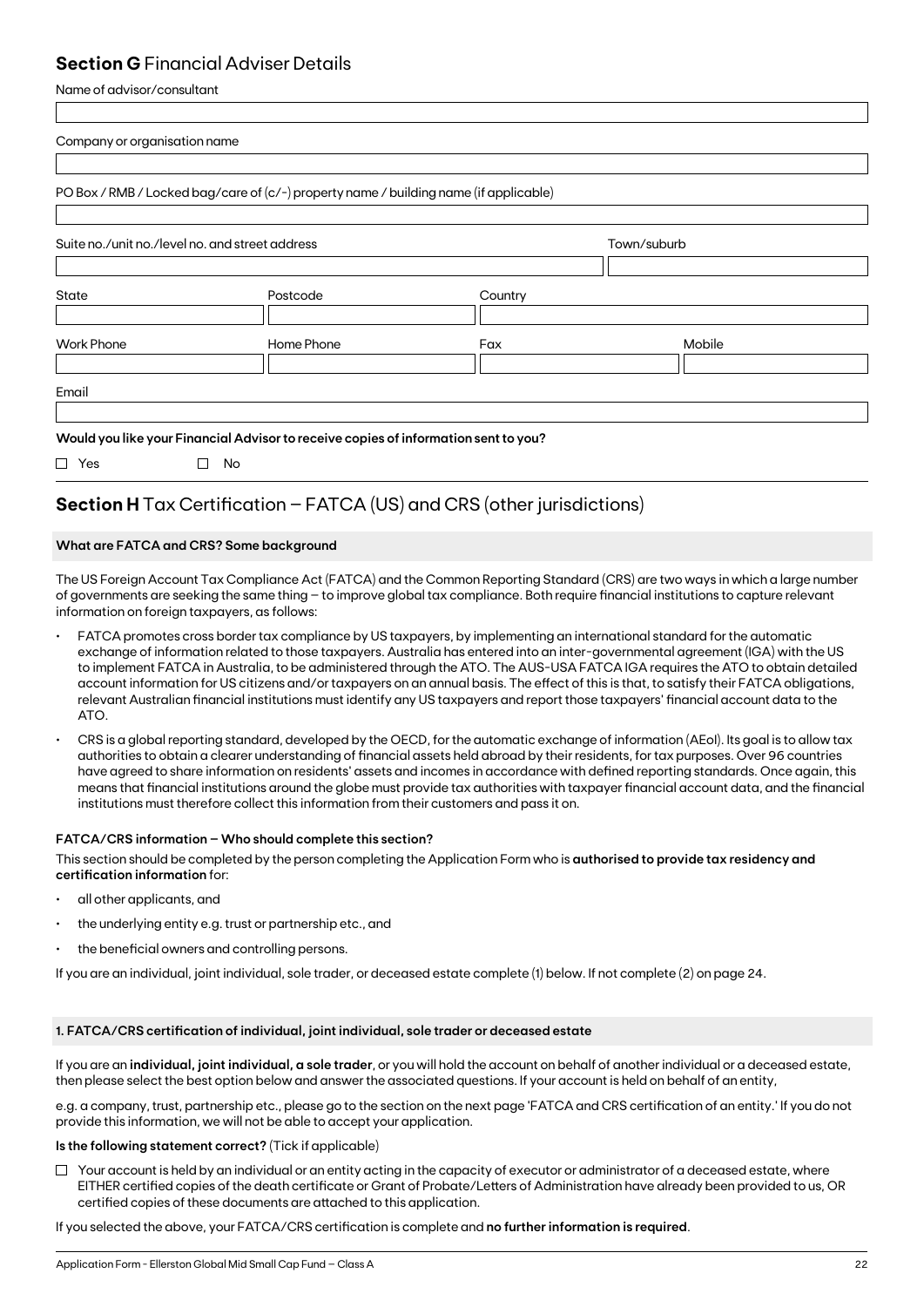### **Section H** Tax Certification – FATCA (US) and CRS (other jurisdictions) *Continued*

**Is/are all of the Individual applicants (including the person/s for whom the account will be held e.g. a children's account) a citizen or a resident for tax purposes in a country other than Australia?**

- Yes please complete 1.2 **Foreign Individual Investors and Individual Beneficial Owner** details below. Note: If an individual is both an Australian and a foreign tax resident, or a tax resident of more than one foreign country, you must also provide this information.
- No your FATCA/CRS certification is complete and **no further information is require**d.
- $\Box$  Only some of the individuals are Australian tax residents:
	- For those Individuals who are **Australian tax residents only** (including the person/s for whom the account is held), please complete 1.1 **Australian tax resident** information below.
	- For the remaining individuals (i.e. who are NOT solely Australian tax residents), please complete 1.2 **Foreign Individual Investors and Individual Beneficial Owner** details below.

### **1.1 Australian tax resident information**

Full name of Australian tax resident 1

Full name of Australian tax resident 2

Full name of Australian tax resident 3

### **1.2 Foreign Individual Investor(s) and Individual Beneficial Owner(s) details**

Please provide ALL information, including your foreign TIN (Taxpayer Identification Number), or exclusions, as relevant. Where a TIN is issued by your jurisdiction, failure to provide this information may result in your application not being processed.

| Full name of individual 1                                        |                            | Date of birth                                                                                                      |
|------------------------------------------------------------------|----------------------------|--------------------------------------------------------------------------------------------------------------------|
| Street address (PO Box is NOT acceptable)                        |                            |                                                                                                                    |
| Country 1 of tax residency                                       | Country 2 of tax residency | Country 3 of tax residency                                                                                         |
|                                                                  |                            |                                                                                                                    |
| П<br>TIN <sub>1</sub>                                            | <b>OR</b>                  | Country does not require collection of TINs<br>TIN is available but, has not obtained or has not been issued a TIN |
| TIN <sub>2</sub><br>⊔                                            | <b>OR</b>                  | Country does not require collection of TINs<br>TIN is available but, has not obtained or has not been issued a TIN |
| TIN <sub>3</sub><br>$\Box$                                       | <b>OR</b>                  | Country does not require collection of TINs<br>TIN is available but, has not obtained or has not been issued a TIN |
| Full name of individual 2                                        |                            | Date of birth                                                                                                      |
| Street address (PO Box is NOT acceptable)                        |                            |                                                                                                                    |
|                                                                  |                            |                                                                                                                    |
| Country 1 of tax residency                                       | Country 2 of tax residency | Country 3 of tax residency                                                                                         |
|                                                                  |                            |                                                                                                                    |
| TIN <sub>1</sub><br>⊔                                            | <b>OR</b>                  | Country does not require collection of TINs<br>TIN is available but, has not obtained or has not been issued a TIN |
| TIN <sub>2</sub><br>$\Box$                                       | OR                         | Country does not require collection of TINs<br>TIN is available but, has not obtained or has not been issued a TIN |
| TIN <sub>3</sub><br>$\Box$                                       | <b>OR</b>                  | Country does not require collection of TINs<br>TIN is available but, has not obtained or has not been issued a TIN |
| Application Form - Ellerston Global Mid Small Cap Fund – Class A |                            | 23                                                                                                                 |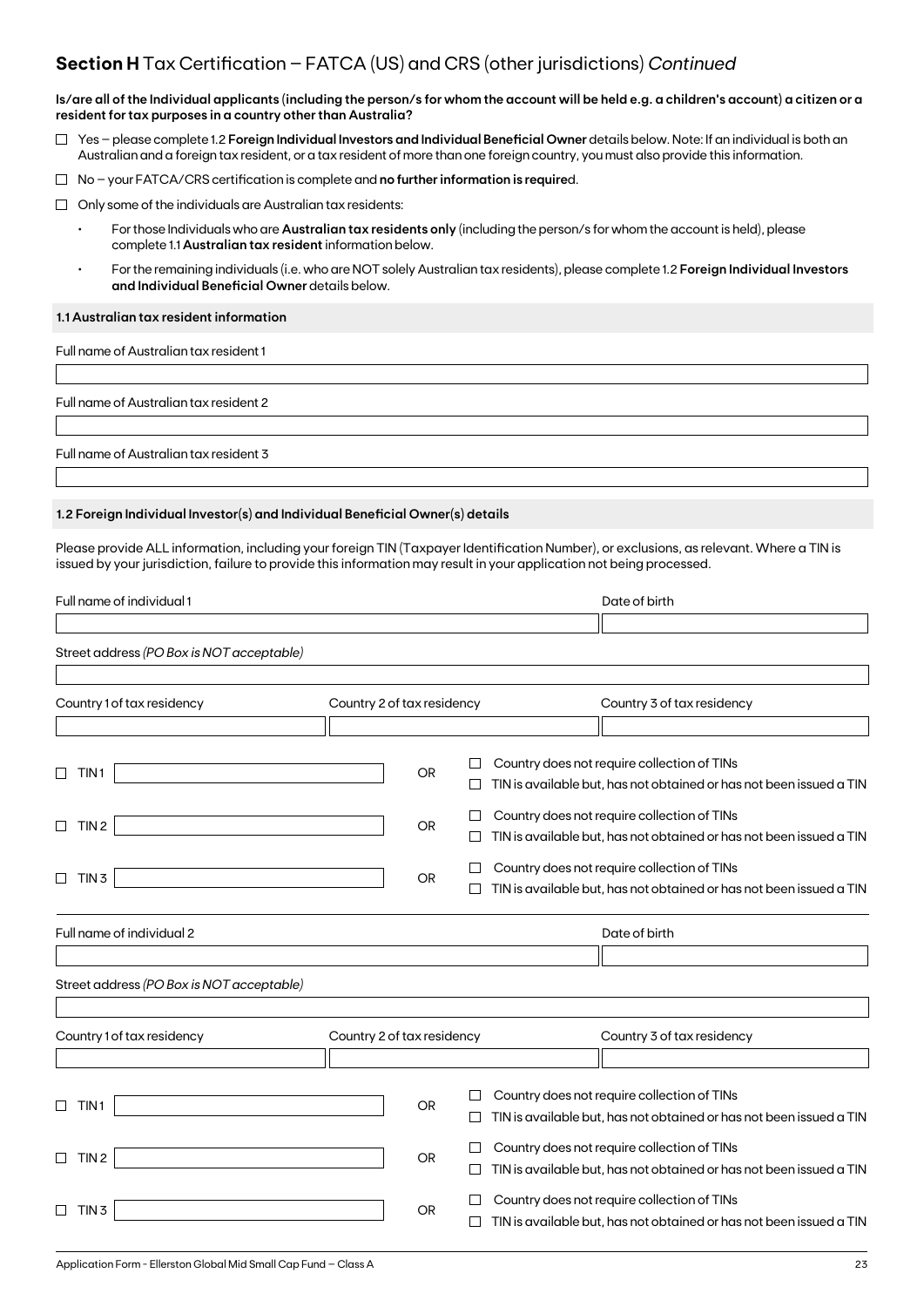## **Section H** Tax Certification – FATCA (US) and CRS (other jurisdictions) *Continued*

| Full name of individual 3                                                                                                                                                                                                                                                                                                    |           |   | Date of birth                                                       |  |
|------------------------------------------------------------------------------------------------------------------------------------------------------------------------------------------------------------------------------------------------------------------------------------------------------------------------------|-----------|---|---------------------------------------------------------------------|--|
|                                                                                                                                                                                                                                                                                                                              |           |   |                                                                     |  |
| Street address (PO Box is NOT acceptable)                                                                                                                                                                                                                                                                                    |           |   |                                                                     |  |
|                                                                                                                                                                                                                                                                                                                              |           |   |                                                                     |  |
| Country 2 of tax residency<br>Country 1 of tax residency                                                                                                                                                                                                                                                                     |           |   | Country 3 of tax residency                                          |  |
|                                                                                                                                                                                                                                                                                                                              |           |   |                                                                     |  |
|                                                                                                                                                                                                                                                                                                                              |           | ш | Country does not require collection of TINs                         |  |
| TIN <sub>1</sub><br>$\Box$                                                                                                                                                                                                                                                                                                   | <b>OR</b> |   | TIN is available but, has not obtained or has not been issued a TIN |  |
|                                                                                                                                                                                                                                                                                                                              |           | ⊔ | Country does not require collection of TINs                         |  |
| TIN <sub>2</sub><br>⊔                                                                                                                                                                                                                                                                                                        | <b>OR</b> | ⊔ | TIN is available but, has not obtained or has not been issued a TIN |  |
|                                                                                                                                                                                                                                                                                                                              |           |   | Country does not require collection of TINs                         |  |
| TIN 3<br>⊔                                                                                                                                                                                                                                                                                                                   | OR        | ⊔ | TIN is available but, has not obtained or has not been issued a TIN |  |
|                                                                                                                                                                                                                                                                                                                              |           |   |                                                                     |  |
| 2. Company, Entity, Trust, Superannuation Fund, Association or Other                                                                                                                                                                                                                                                         |           |   |                                                                     |  |
| If you are an investor that is one of the following:                                                                                                                                                                                                                                                                         |           |   |                                                                     |  |
| A company or other incorporated body, or                                                                                                                                                                                                                                                                                     |           |   |                                                                     |  |
| Another type of entity e.g. a trust, partnership, cooperative or association etc, or                                                                                                                                                                                                                                         |           |   |                                                                     |  |
| An individual/s that will hold the Account on behalf of another entity that is a superannuation fund, trust, partnership, government<br>$\bullet$                                                                                                                                                                            |           |   |                                                                     |  |
| body, co-operative, association or other type of entity,                                                                                                                                                                                                                                                                     |           |   |                                                                     |  |
| then please select the best option below and answer the associated questions. If you do not provide this information, we will not be able to<br>accept your application.                                                                                                                                                     |           |   |                                                                     |  |
| The following best describes your organization (tick one)                                                                                                                                                                                                                                                                    |           |   |                                                                     |  |
| An Australian regulated superannuation fund (including a complying SMSF), retirement or pension fund. Please provide a<br>ப<br>printout from the ATO's ABN Lookup or APRA that displays the fund's status.                                                                                                                   |           |   |                                                                     |  |
| Please provide your ACN, ABN, ARBN or ARSN to complete your certification                                                                                                                                                                                                                                                    |           |   |                                                                     |  |
| No further information is required.                                                                                                                                                                                                                                                                                          |           |   |                                                                     |  |
| An account held by an entity acting in the capacity of executor or administrator of a deceased estate, where EITHER certified copies<br>of the death certificate or Grant of Probate/Letters of Administration have already been provided to us, OR certified copies of these<br>documents are attached to this application. |           |   |                                                                     |  |
| If you select this option, your certification is complete and no further information is required.                                                                                                                                                                                                                            |           |   |                                                                     |  |
| $\Box$ Public Listed Company, Majority Owned Subsidiary of a Public Listed company, (includes public listed companies or majority owned<br>subsidiaries of listed companies that are not Financial Institutions).                                                                                                            |           |   |                                                                     |  |
| Please provide the name of the market or stock exchange where your company is listed                                                                                                                                                                                                                                         |           |   |                                                                     |  |
| Please provide your unique reference code here, e.g. ASX number, ticker code.                                                                                                                                                                                                                                                |           |   |                                                                     |  |
| Not a Financial Account, Certain accounts are NOT considered to be 'Financial Accounts' for the purposes of CRS and FATCA. These<br>⊔<br>include:                                                                                                                                                                            |           |   |                                                                     |  |
| An Employee Share Scheme or Trust as defined in the Income Tax Assessment Act 1997<br>$\bullet$                                                                                                                                                                                                                              |           |   |                                                                     |  |
| An Escrow Account established in connection with a court order or judgment, or a sale, exchange, or lease of real or personal property<br>where certain requirements have been met.                                                                                                                                          |           |   |                                                                     |  |
| If you select this option, your certification is complete and no further information is required.                                                                                                                                                                                                                            |           |   |                                                                     |  |
| Exempt Beneficial Owner, Under CRS and FATCA, an Exempt Beneficial Owner includes, but is not limited to:                                                                                                                                                                                                                    |           |   |                                                                     |  |
|                                                                                                                                                                                                                                                                                                                              |           |   |                                                                     |  |

- Australian government organisation or agency
- Reserve Bank of Australia
- International (including intergovernmental) organization

If you select this option, your certification is complete and no further FATCA/CRS information is required.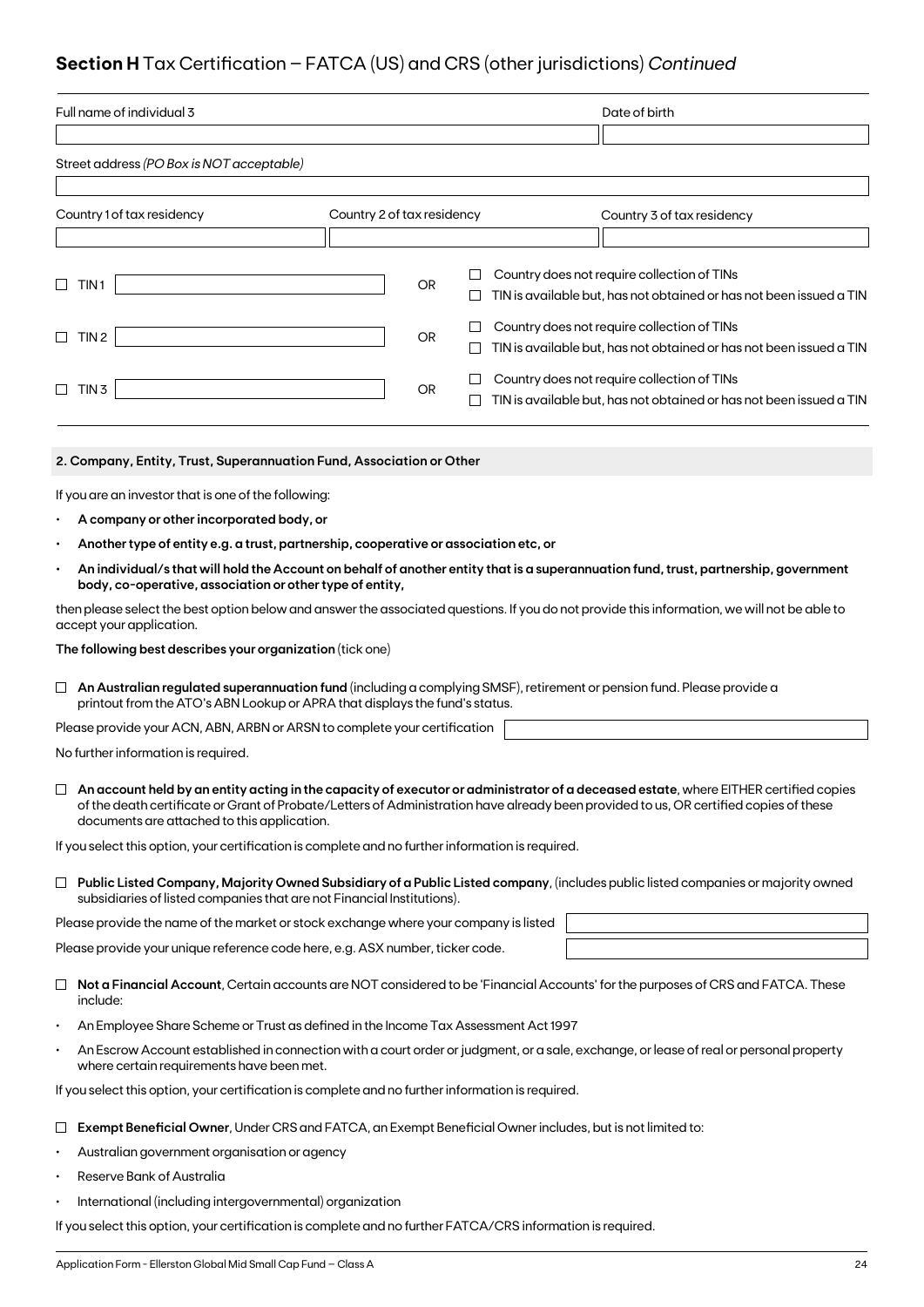|           | Financial institution. Includes:                                                                                                                                     |
|-----------|----------------------------------------------------------------------------------------------------------------------------------------------------------------------|
| $\bullet$ | Depository institution                                                                                                                                               |
| $\bullet$ | Investment entity                                                                                                                                                    |
| ٠         | Specified insurance company                                                                                                                                          |
|           | Custodian institution.                                                                                                                                               |
|           | If you select this option, please complete 2.1 Financial Institution below.                                                                                          |
| $\Box$    | Non-Financial Entity (NFE) or (NFFE). This includes the following entity types:                                                                                      |
| ٠         | Private or proprietary company that is NOT a financial institution                                                                                                   |
| ٠         | Public unlisted company that is NOT a financial institution                                                                                                          |
|           | Partnership                                                                                                                                                          |
| ٠         | Trust                                                                                                                                                                |
| ٠         | Co-operative                                                                                                                                                         |
|           | Association or club                                                                                                                                                  |
| ٠         | Registered or non-registered charitable organization                                                                                                                 |
|           | If you selected this option, please complete 2.2 NFE/NFFE entities below.                                                                                            |
|           | 2.1 Financial Institution                                                                                                                                            |
|           | <b>What is your GIIN?</b>                                                                                                                                            |
|           | If you do not have a GIIN, what is your financial institution status? (Tick one):                                                                                    |
| ப         | Deemed Compliant FFI (foreign financial institution)                                                                                                                 |
| $\sqcup$  | <b>Excepted FFI</b>                                                                                                                                                  |
| ⊔         | Non-participating FFI                                                                                                                                                |
| ⊔         | Other (please specify)                                                                                                                                               |
|           | Are you an Investment Entity (financial institution) located in a non-CRS participating jurisdiction and professionally managed by<br>another financial institution? |
|           | $\Box$ Yes<br>No                                                                                                                                                     |
|           | If you answered YES, please complete the remainder of this section and 2.2 NFE/NFFE entities.                                                                        |
|           | Is the registered holder of this account also a financial institution?                                                                                               |
|           | $\Box$ Yes<br>П<br>No                                                                                                                                                |
|           | If you answered Yes, please provide the GIIN (below) for the registered holder.                                                                                      |
|           | <b>What is holder's GIIN</b>                                                                                                                                         |
|           | If holder does not have a GIIN, what is its financial institution status (Tick one):                                                                                 |
| ⊔         | Deemed Compliant FFI (foreign financial institution)                                                                                                                 |
| ⊔         | Excepted FFI                                                                                                                                                         |
| ⊔         | Non-participating FFI                                                                                                                                                |
| ⊔         | Other (please specify)                                                                                                                                               |
|           | This completes the required information for Financial Institutions.                                                                                                  |

### **2.2 NFE/NFFE entities**

An entity is Active if it derives more than 50% of its income from the sale of goods or services AND it uses more than 50% of its assets to generate income from the sale of goods or services. An NFE is Passive if it does not fit the description of an Active entity, OR is a professionallymanaged investment entity located in a non-participating CRS (Common Reporting Standard) jurisdiction.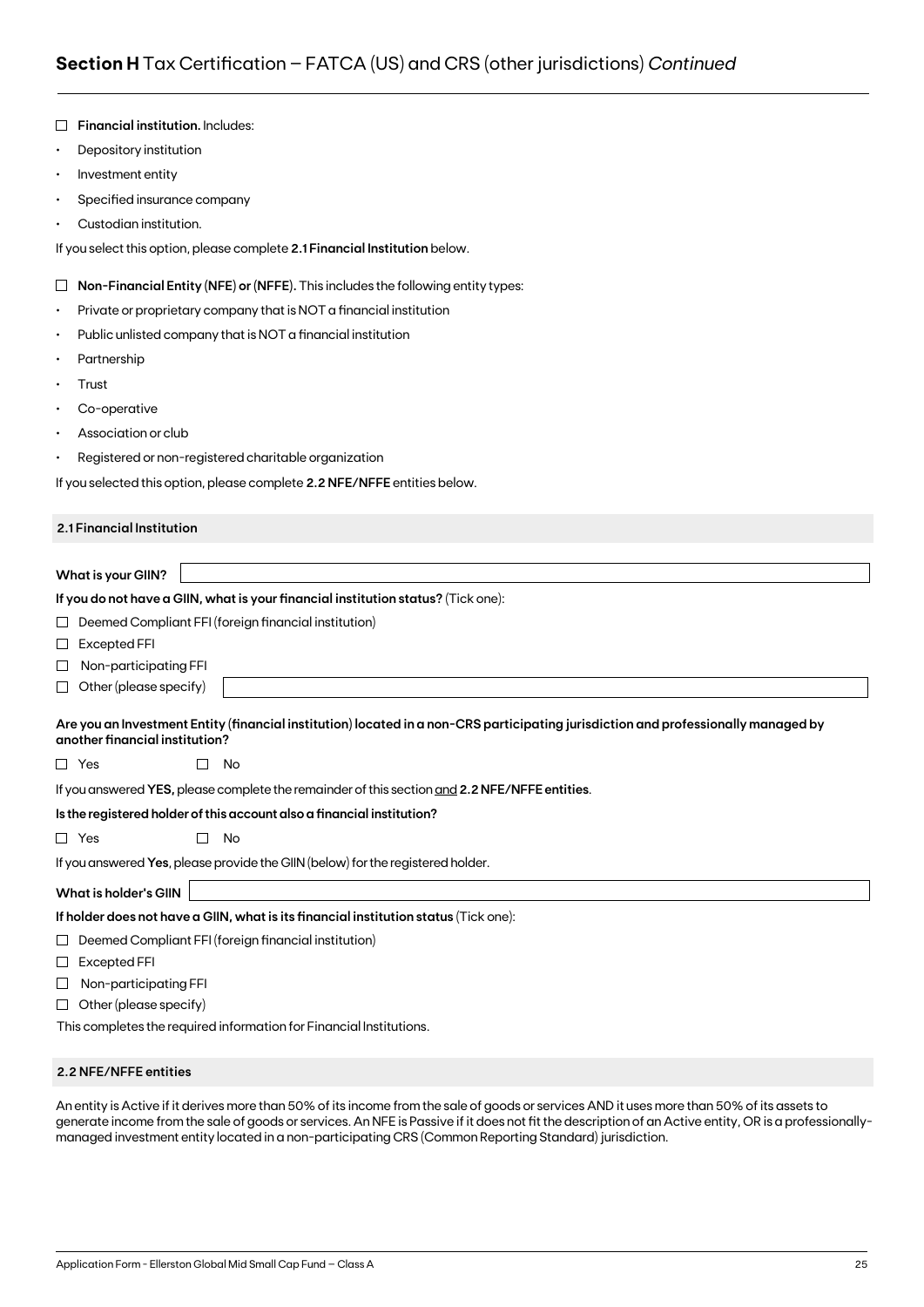## **Section H** Tax Certification – FATCA (US) and CRS (other jurisdictions) *Continued*

|                              | Is the NFE/NFFE Active or Passive?                                                                                                                                                                                                 |                            |           |             |                                                                                                                                                                                                                                                                                     |
|------------------------------|------------------------------------------------------------------------------------------------------------------------------------------------------------------------------------------------------------------------------------|----------------------------|-----------|-------------|-------------------------------------------------------------------------------------------------------------------------------------------------------------------------------------------------------------------------------------------------------------------------------------|
| Active<br>Passive            | If Active, please complete 2.3 Entity foreign tax residency information<br>If Passive, please complete 2.3 Entity foreign tax residency information and 2.4 Entity foreign beneficial owner(s) or<br>**Controlling Persons details |                            |           |             |                                                                                                                                                                                                                                                                                     |
|                              | 2.3 Entity foreign tax residency information (tick and/or provide details as indicated)                                                                                                                                            |                            |           |             |                                                                                                                                                                                                                                                                                     |
| $\Box$ Yes                   | Is this account holder a US citizen or a resident for tax purposes in a country other than Australia?<br>No<br>$\mathbf{L}$<br>If you answered No, your certification is complete and no further information is required.          |                            |           |             | If you answered Yes, please provide ALL information, including your foreign TIN (Taxpayer Identification Number) or exclusions, as relevant.<br>Where a TIN is issued by your jurisdiction, failure to provide this information may result in your application not being processed. |
| Country of tax residency 1   |                                                                                                                                                                                                                                    | Address                    |           |             |                                                                                                                                                                                                                                                                                     |
|                              |                                                                                                                                                                                                                                    |                            |           |             |                                                                                                                                                                                                                                                                                     |
| $\Box$ TIN1                  |                                                                                                                                                                                                                                    |                            | <b>OR</b> | $\Box$<br>⊔ | Country does not require collection of TINs<br>TIN is available but, has not obtained or has not been issued a TIN                                                                                                                                                                  |
| $\Box$ TIN 2                 |                                                                                                                                                                                                                                    |                            | OR        | ப<br>ப      | Country does not require collection of TINs<br>TIN is available but, has not obtained or has not been issued a TIN                                                                                                                                                                  |
| $\Box$ TIN 3                 |                                                                                                                                                                                                                                    |                            | OR        |             | Country does not require collection of TINs<br>TIN is available but, has not obtained or has not been issued a TIN                                                                                                                                                                  |
|                              | 2.4 Entity foreign beneficial owner(s) or ** Controlling Persons details                                                                                                                                                           |                            |           |             |                                                                                                                                                                                                                                                                                     |
| $\Box$ Yes                   | No                                                                                                                                                                                                                                 |                            |           |             | Is/Are any of the beneficial owner(s) or controlling persons a U.S. citizen or a resident for tax purposes in a country other than Australia?                                                                                                                                       |
|                              | If you answered No, your certification is complete and no further information is required.                                                                                                                                         |                            |           |             |                                                                                                                                                                                                                                                                                     |
|                              |                                                                                                                                                                                                                                    |                            |           |             | If you answered Yes, please provide ALL information, including your foreign TIN (Taxpayer Identification Number) or exclusions, as relevant.<br>Where a TIN is issued by your jurisdiction, failure to provide this information may result in your application not being processed. |
| Full name of individual 1    |                                                                                                                                                                                                                                    |                            |           |             | Date of birth                                                                                                                                                                                                                                                                       |
|                              | Street address (PO Box is NOT acceptable)                                                                                                                                                                                          |                            |           |             | Date of birth                                                                                                                                                                                                                                                                       |
|                              |                                                                                                                                                                                                                                    |                            |           |             |                                                                                                                                                                                                                                                                                     |
| Country 1 of tax residency   |                                                                                                                                                                                                                                    | Country 2 of tax residency |           |             | Country 3 of tax residency                                                                                                                                                                                                                                                          |
| $\sqcup$<br>TIN <sub>1</sub> |                                                                                                                                                                                                                                    |                            | <b>OR</b> | ப           | Country does not require collection of TINs<br>TIN is available but, has not obtained or has not been issued a TIN                                                                                                                                                                  |
| $\Box$ TIN 2                 |                                                                                                                                                                                                                                    |                            | <b>OR</b> | $\Box$<br>ப | Country does not require collection of TINs<br>TIN is available but, has not obtained or has not been issued a TIN                                                                                                                                                                  |
| $\Box$ TIN 3                 |                                                                                                                                                                                                                                    |                            | OR        | ப<br>$\Box$ | Country does not require collection of TINs<br>TIN is available but, has not obtained or has not been issued a TIN                                                                                                                                                                  |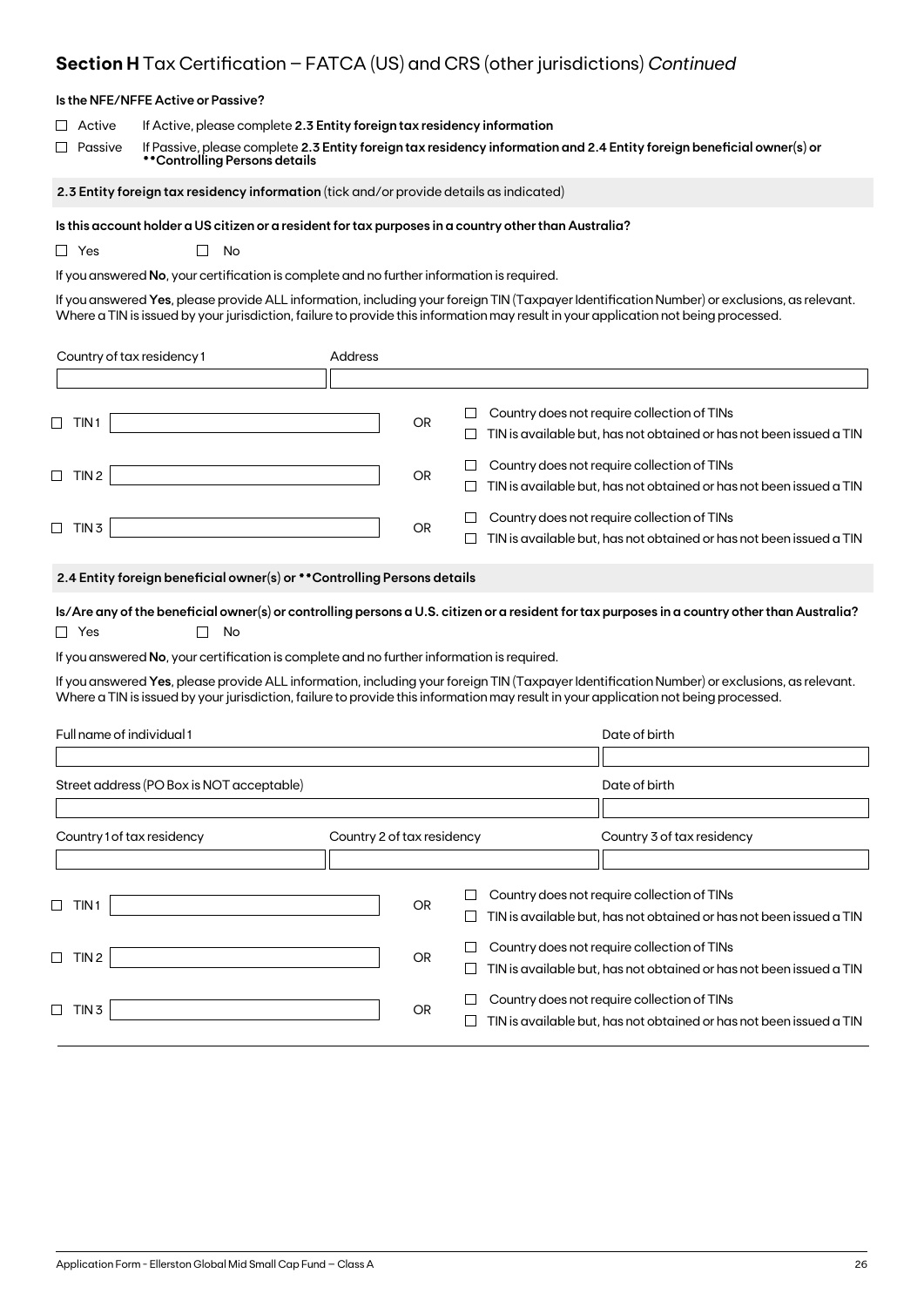## **Section H** Tax Certification – FATCA (US) and CRS (other jurisdictions) *Continued*

| Full name of individual 2                 |                            |           |         | Date of birth                                                                                                      |
|-------------------------------------------|----------------------------|-----------|---------|--------------------------------------------------------------------------------------------------------------------|
|                                           |                            |           |         |                                                                                                                    |
| Street address (PO Box is NOT acceptable) |                            |           |         | Date of birth                                                                                                      |
|                                           |                            |           |         |                                                                                                                    |
| Country 1 of tax residency                | Country 2 of tax residency |           |         | Country 3 of tax residency                                                                                         |
|                                           |                            |           |         |                                                                                                                    |
| $\Box$<br>TIN <sub>1</sub>                |                            | <b>OR</b> |         | Country does not require collection of TINs<br>TIN is available but, has not obtained or has not been issued a TIN |
| TIN <sub>2</sub><br>$\Box$                |                            | <b>OR</b> |         | Country does not require collection of TINs<br>TIN is available but, has not obtained or has not been issued a TIN |
| $\Box$<br>TIN <sub>3</sub>                |                            | <b>OR</b> |         | Country does not require collection of TINs<br>TIN is available but, has not obtained or has not been issued a TIN |
| Full name of individual 3                 |                            |           |         | Date of birth                                                                                                      |
| Street address (PO Box is NOT acceptable) |                            |           |         | Date of birth                                                                                                      |
|                                           |                            |           |         |                                                                                                                    |
| Country 1 of tax residency                | Country 2 of tax residency |           |         | Country 3 of tax residency                                                                                         |
| TIN 1<br>⊔                                |                            | <b>OR</b> | $\perp$ | Country does not require collection of TINs<br>TIN is available but, has not obtained or has not been issued a TIN |
| TIN <sub>2</sub><br>$\Box$                |                            | <b>OR</b> |         | Country does not require collection of TINs<br>TIN is available but, has not obtained or has not been issued a TIN |
| TIN <sub>3</sub><br>$\Box$                |                            | OR.       |         | Country does not require collection of TINs<br>TIN is available but, has not obtained or has not been issued a TIN |

\*Capitalised terms used in this section have the meanings defined in the intergovernmental agreement between the Australian and governments to improve international tax compliance and to implement FATCA dated 28 April 2014.

\*\* A Controlling Person means any individual who ultimately beneficially owns 25% or more of an entity or controls the entity, including control through a chain of ownership or by means of control other than direct control.

### **Section I** Subscription terms and conditions

To subscribe for New Units, an applicant (the Subscriber) must execute this Application Form. An application is only accepted on confirmation of acceptance in a Transaction Statement by Ellerston Capital Limited.

The Subscriber agrees to subscribe for New Units on these Subscription Terms and Conditions and in accordance with the Constitution.

### 1. **Definitions**

The following definitions apply to terms in this Section I. Terms not defined in this Section have the meaning set out in the Glossary section of the Product Disclosure Statement. The principles of interpretation set out in the Glossary of the Product Disclosure Statement also apply in this Application Form.

**Application Form** means this form upon which an application for New Units is made by a Subscriber.

**Application Price** means the sum payable for each New Unit calculated in accordance with this Application Form.

**Custodian** means the custodian (if any) for the Subscriber, named in this Application Form.

**New Unit** means a new fully paid unit in the Ellerston Global Mid Small Cap Fund – Class A Units which is the subject of this Application Form.

**Payment Date** means the date, specified by Ellerston Capital Limited in the Transaction Statement on which payment for New Units falls due.

**Product Disclosure Statement** means the Ellerston Global Mid Small Cap Fund – Class A PDS dated 10 September 2021.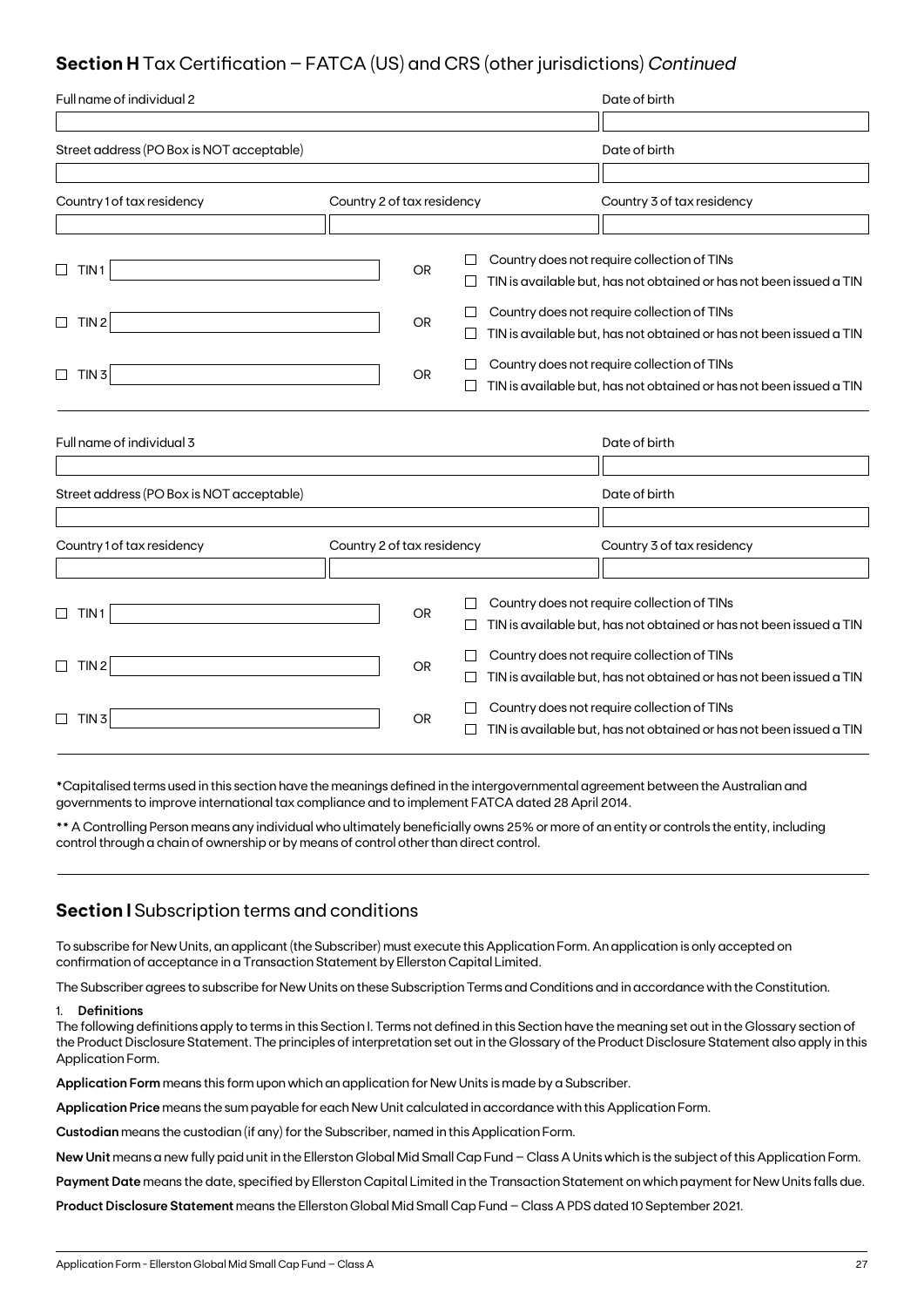## **Section I** Subscription Terms and Conditions *Continued*

**Target Market Determination** means the Ellerston Global Mid Small Cap Fund Class A Target Market Determination dated 30 September 2021.

**Transaction Statement** means the notice given by Ellerston Capital Limited to the Subscriber specifying the amount for which the Application has been accepted and the Payment Date.

**Register** means the register of members kept on behalf of Ellerston Capital Limited as responsible entity of the Ellerston Global Mid Small Cap Fund – Class A by Mainstream.

**Subscription Terms and Conditions** means these terms and conditions on which applications for New Units are made and agreed to by the Subscriber.

### 2. **Subscriber to procure performance by custodian**

Where a Subscriber nominates a Custodian and the Custodian becomes a Unitholder, the Subscriber undertakes to procure that the Custodian, as Unitholder, performs the obligations and observes the restrictions imposed on it under this Application Form.

### 3. **Application for New Units**

- a) By lodging the Application Form, the Subscriber irrevocably applies for New Units, at the Application Price, up to the aggregate amount as set out in the Subscriber's Application Form (**Application Amount**) with the number of New Units being rounded down to the next whole number.
- b) The Application Amount is not payable on lodgement of the Application Form.
- c) If the Subscriber's Application is accepted in whole or in part, Ellerston Capital Limited will send the Subscriber a Transaction Statement setting out the amount in respect of which the Application has been accepted.
- d) A Subscriber's commitment is valid and enforceable against the Subscriber from the date on which the Subscriber's Application is accepted (**Effective Date**).
- e) The Subscriber must pay the Subscription Amount to Pacific Custodians Pty Limited Ellerston Global Mid Small Cap Fund Class A on the Payment Date.

### 4. **Indemnity**

The Subscriber indemnifies Ellerston Capital Limited and each of its officers, employees, advisers and agents (the **Indemnified Parties**) against all Claims and Liabilities (including legal costs on a full indemnity basis) incurred or suffered by or brought by or made or recovered against the Indemnified Parties in connection with, or arising out of, any breach of any provision of these Subscription Terms and Conditions by the Subscriber.

### 5. **Subscriber's acknowledgement**

The Subscriber acknowledges and agrees that in considering whether or not to apply for New Units and in proceeding to engage in due diligence enquiries, it did so on the basis that the Product Disclosure Statement it received containing information concerning the Ellerston Global Mid Small Cap Fund – Class A expressly excluded any reliance on information given to the Subscriber or statements or representations of Ellerston Capital Limited;

- a) The Subscriber represents and warrants to Ellerston Capital Limited that:
- (i) in conducting due diligence, and subscribing for New Units, the Subscriber did not and does not rely on any statement, representation, warranty, condition, forecast or other conduct which may have been made by or on behalf of Ellerston Capital Limited including, to avoid doubt, the Product Disclosure Statement;
- (ii) it has had the opportunity to conduct due diligence and has satisfied itself in relation to matters arising from the due diligence;
- (iii) it understands, acknowledges and accepts the risks and uncertainties of the industry in which the Ellerston Global Mid Small Cap Fund Class A operates and the general economic risks that impact on, or could reasonably be expected to impact on the Ellerston Global Mid Small Cap Fund – Class A, its assets, results, operations and prospects;
- (iv) irrespective of whether or not the due diligence was as full or exhaustive as the Subscriber would have wished, it has nevertheless, independently and without the benefit of any inducements, representations or warranties from Ellerston Capital Limited or any of its respective directors, officers, employees, agents or advisers, determined to enter into this Application Form; and
- (v) the disclosures regarding the Ellerston Global Mid Small Cap Fund Class A including the information, forecasts and statements of intent contained in material provided to the Subscriber, and made in management presentations, are accepted by the Subscriber based on their own enquiries and understanding.
- b) The Subscriber acknowledges and agrees that, to the extent permitted by law, none of Ellerston Capital Limited or any of its respective directors, officers, employees, agents or advisers:
- has made or makes any representation or warranty as to the accuracy or completeness of any disclosure or the provision of any information;
- (ii) accepts any duty of care in relation to the Subscriber in respect of any such information; and
- (iii) is to be liable to the Subscriber if, for whatever reason, any such information is or becomes inaccurate, incomplete or misleading in any particular way.
- c) Subject to any law to the contrary, all terms conditions, warranties and statements, whether expressed, implied, written, oral, collateral, statutory or otherwise, are excluded, and Ellerston Capital Limited and its respective directors, officers, employees, agents and advisers disclaim all Liabilities in relation to them to the maximum extent permitted by law.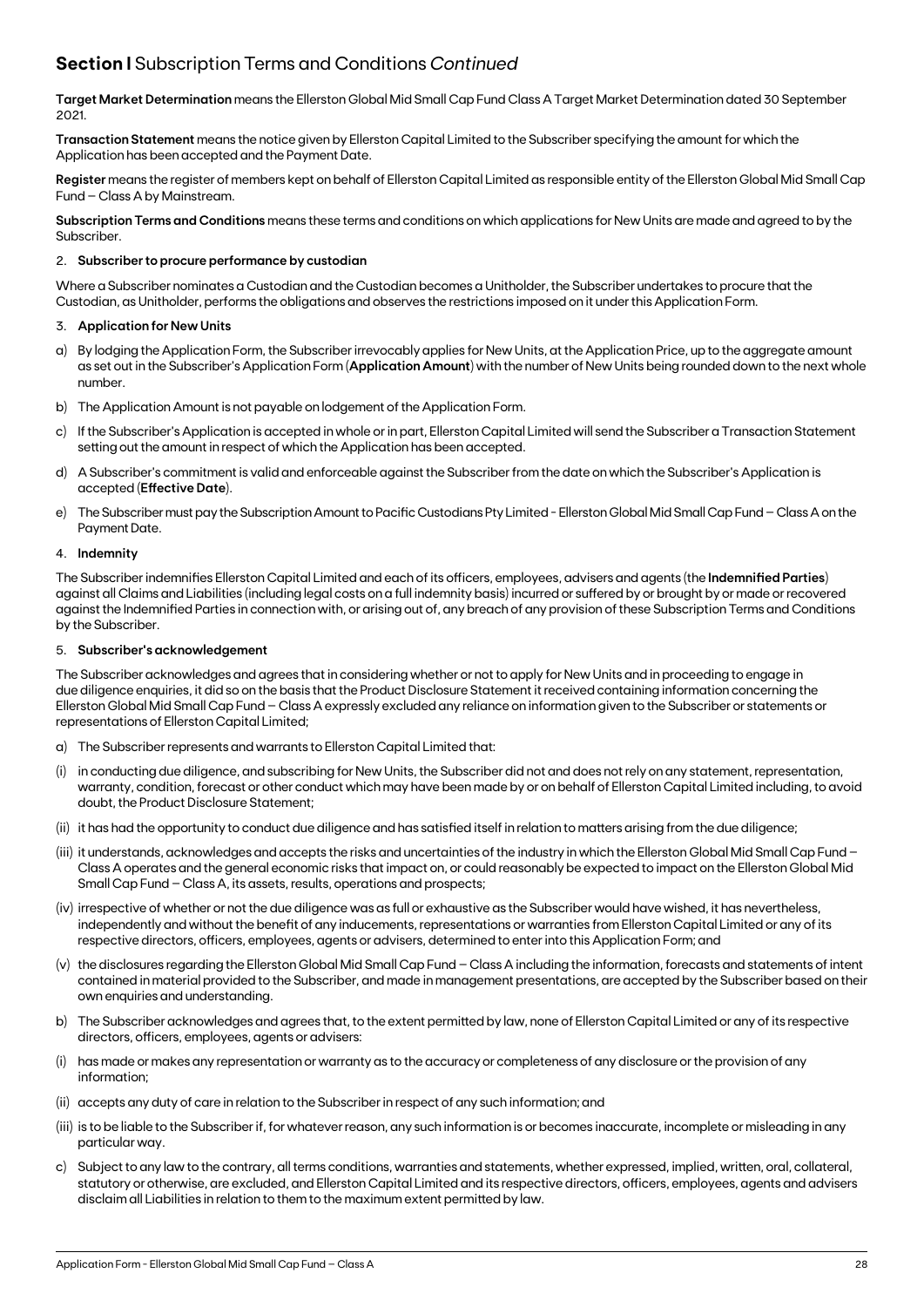## **Section I** Subscription Terms and Conditions *Continued*

- d) The Subscriber acknowledges that:
- (i) it has read and understood the Target Market Determination;

(ii) the subscription for New Units is suitable for the Subscriber, having regards to the Target Market Determination;

(iii) it has read and understood, the Product Disclosure Statement; and

(iv) Ellerston Capital Limited has issued the Product Disclosure Statement and other information and materials relating to the offer, and has made the invitation to apply for Units in the Ellerston Global Mid Small Cap Fund – Class A only in its capacity as responsible entity of the Ellerston Global Mid Small Cap Fund – Class A, and in no other capacity, and its liability is limited to and can be enforced to the extent to which it can be and is in fact satisfied out of property of the Ellerston Global Mid Small Cap Fund – Class A from which Ellerston Capital Limited is actually indemnified for the liability. This limitation of Ellerston Capital Limited's liability applies to all liabilities and obligations of Ellerston Capital Limited in any way connected with any representation, warranty, conduct, omission, document or transaction related to the Ellerston Global Mid Small Cap Fund – Class A and the invitation to apply for Units in the Ellerston Global Mid Small Cap Fund – Class A.

### 6. **Representations and warranties by Subscriber**

The Subscriber represents and warrants to Ellerston Capital Limited that each of the following statements is true, accurate and not misleading as at the date of the Application Form and the Payment Date:

- a) its execution, delivery and performance of this Application including the Subscription Terms and Conditions does not violate its constitution (or other constituent documents);
- b) it is a validly existing entity under the laws of its place of incorporation or establishment;
- c) it has the corporate power to enter into and perform its obligations under this Application Form and to carry out the transactions contemplated thereby;
- d) it has taken all necessary corporate action to authorise its entry into the execution, delivery and performance of this Application Form and to carry out the transactions contemplated by this Application Form;
- e) this Application Form is a valid and binding obligation on it;
- f) if situated outside Australia, it is a person to whom an invitation or offer to subscribe for New Units in the manner contemplated by the Product Disclosure Statement and this Application Form is permitted by the laws of the jurisdiction in which it is situated and it is a person to whom the New Units can lawfully be offered and issued to under all applicable laws, without the need for any registration, formality or lodgement and it satisfies the requirements in the applicable jurisdictions and makes the warranties and representations set in clauses 9 to 11 below;
- g) in subscribing for New Units, it is in compliance with all relevant laws and regulations (including, without limitation, the requirements of the Australian Corporations Act.
- h) neither its entry into nor the performance by it of this Application Form nor any transaction contemplated under this Application Form violates in any material respect any provision of any judgment binding on it, its constituent documents, any law or any document, agreement or other arrangement binding on it or its assets; and
- i) it agrees to provide Ellerston Capital Limited with any other information or material that is reasonably required to establish the Subscriber's authority to apply for and acquire New Units and its compliance with applicable laws or to enable Ellerston Capital Limited to comply with its Anti-Money Laundering Policy.

### 7. **Additional representations where the Subscriber is a trustee**

On execution of this Application Form where the Subscriber is a trustee, it represents and warrants to Ellerston Capital Limited that each of the following statements is true, accurate and not misleading as at the date of the Application Form and the Payment Date:

- a) it is empowered by the trust deed establishing the trust under which it is appointed as trustee (Trust Deed) to enter into and perform its obligations under Application Form and to carry out the acts and transactions contemplated by this Application Form;
- b) all necessary resolutions have been duly passed and all consents, approvals and other procedural matters have been obtained or attended to as required by the Trust Deed;
- c) it is the sole trustee of the trust;
- d) no property of the trust is liable to be re settled or set aside or transferred to any other trust;
- e) the trust has not been terminated, nor has any event for the vesting of the assets of the trust occurred;
- f) subject to the terms of the Trust Deed and limitations which may be imposed by general law, its right of indemnity out of, and lien over, the assets of the trust have not been limited in any way. To the best of its knowledge, it has no liability which may be set off against that right of indemnity;
- g) to the best of its knowledge, it has complied with all obligations and duties under the Trust Deed and at law where failure to comply would have a material adverse effect on its ability to perform under this Application Form; and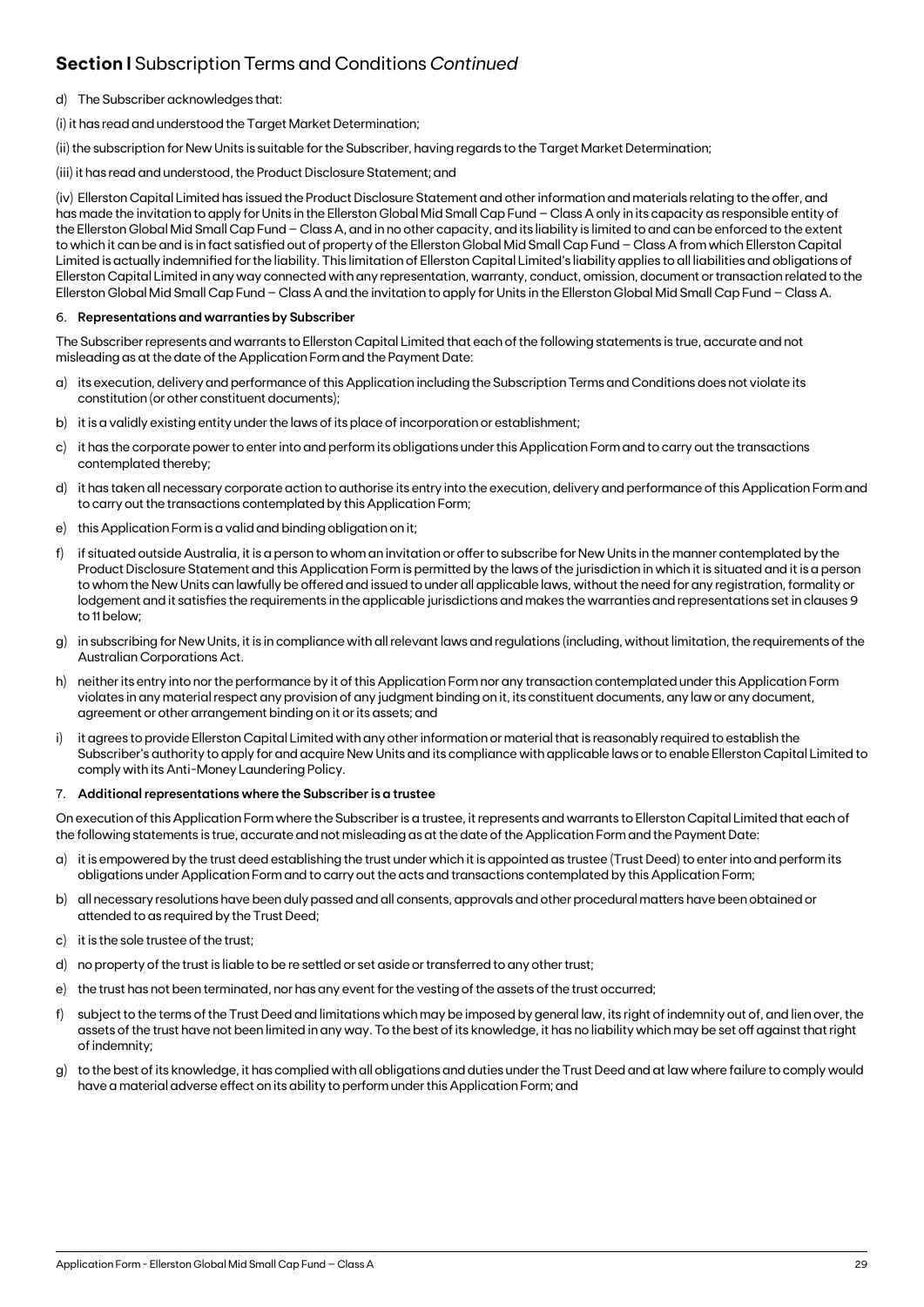## **Section I** Subscription Terms and Conditions *Continued*

h) You are acquiring the New Units for your own account for investment purposes only and not with a view to resale or distribution.

### 8. **Notices**

Each communication (including each notice, consent, approval, request and demand) under or in connection with this Application Form:

- a) must be in writing;
- b) must be addressed as follows (or as otherwise notified by that Party to each other Party from time to time).

**Mainstream Fund Services Unit Registry GPO Box 4968** Sydney, NSW 2001 AUSTRALIA

### **Subscriber**

Address provided by the Subscriber on the Application Form

- c) must be signed by the Party making it or (on that Party's behalf) by the solicitor for, or any attorney, director, secretary or authorised agent of, that Party;
- d) must be delivered by hand or posted by prepaid post to the address, or sent by fax to the number, of the addressee, in accordance with clause 8(b); and
- (i) is taken to be received by the addressee:(in the case of prepaid post sent to an address in the same country) on the third day after the date of posting;
- (ii) (in the case of prepaid post sent to an address in another country) on the fifth day after the date of posting by airmail;
- (iii) (in the case of fax) at the time in the place to which it is sent equivalent to the time shown on the transmission confirmation report produced by the fax machine from which it was sent; and
- (iv) (in the case of delivery by hand) on delivery, but if the communication is taken to be received on a day that is not a business day or after 5.00pm, it is taken to be received at 9.00am on the next business day.

### 9. **General**

### 9.1 **Governing law**

This Application Form is governed by and must be construed according to the law applying in New South Wales.

### 9.2 **Jurisdiction**

Each Party irrevocably:

- a) submits to the non-exclusive jurisdiction of the courts of New South Wales, and the courts competent to determine appeals from those courts, with respect to any proceedings that may be brought at any time relating to this Application Form; and
- b) waives any objection it may now or in the future have to the venue of any proceedings, and any claim it may now or in the future have that any proceedings have been brought in an inconvenient forum, if that venue falls within clause 9.2(a).

### 9.3 **Amendments**

The Subscription Terms and Conditions may only be varied by or on behalf of Ellerston Capital Limited and the Subscriber in writing.

### 9.4 **Waiver**

- a) Failure to exercise or enforce, or a delay in exercising or enforcing, or the partial exercise or enforcement of, a right, power or remedy provided by law or under this Application Form by a party does not preclude, or operate as a waiver of, the exercise or enforcement, or further exercise or enforcement, of that or any other right, power or remedy provided by law or under this Application Form.
- b) A waiver or consent given by a party under this Application Form is only effective and binding on that Party if it is given or confirmed in writing by that party.
- c) No waiver of a breach of a term of this Application Form operates as a waiver of another breach of that term or of a breach of any other term of this Application Form.

### 9.5 **Further acts and documents**

Each party must promptly do all further acts and execute and deliver all further documents (in form and content reasonably satisfactory to that party) required by law or reasonably requested by the other party to give effect to this Application Form.

### 9.6 **Consents**

Consent required under this Application Form from a party may be given or withheld, or may be given subject to any conditions, as that Party (in its absolute discretion) thinks fit, unless this Application Form expressly provides otherwise.

### 9.7 **Assignment**

A party cannot assign, novate or otherwise transfer any of its rights or obligations under this Application Form without the prior consent of the other party.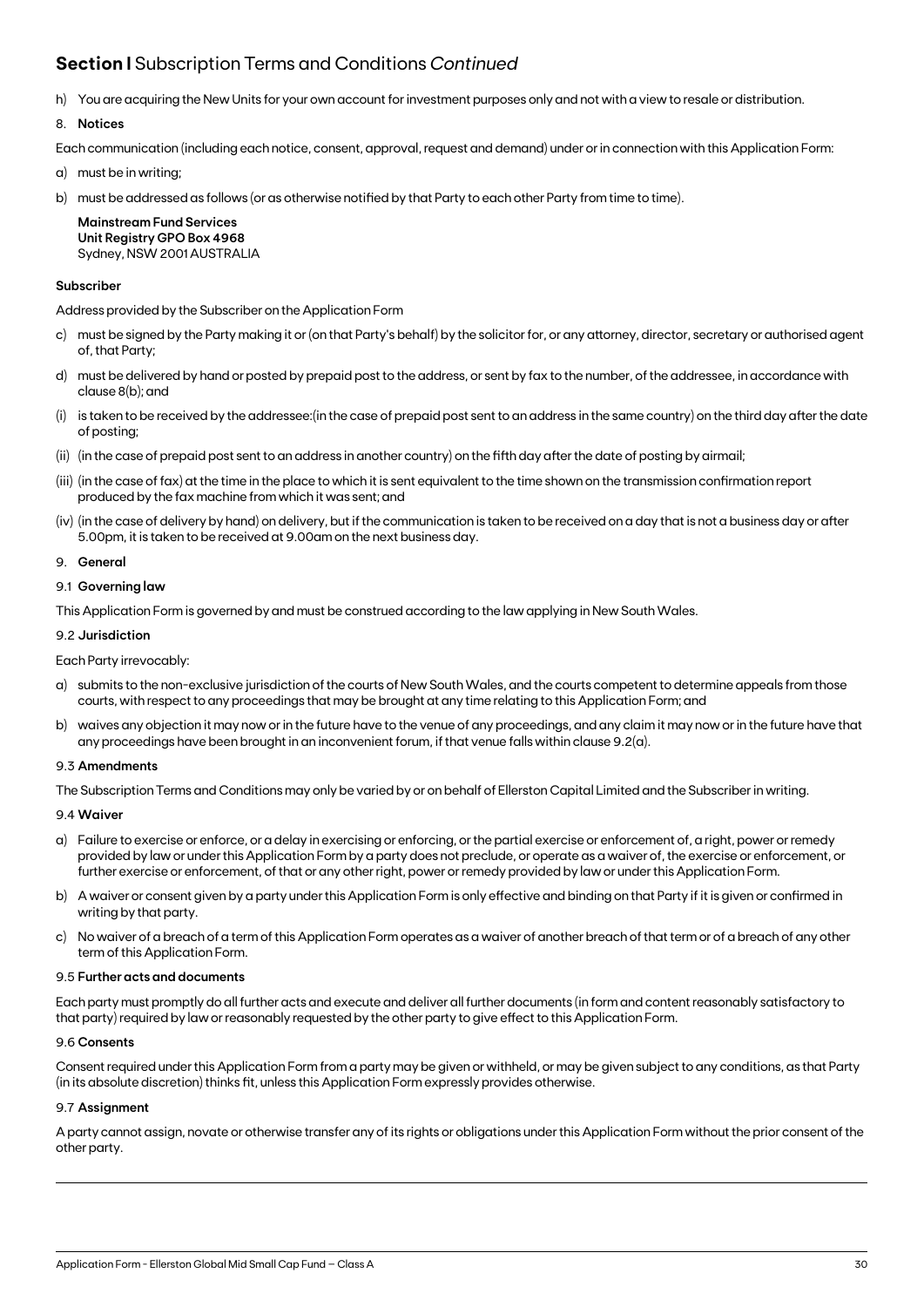### **Section J** Declarations and signatures

All parties must sign for joint applications. If signed under Power of attorney, the attorney must enclose a certified copy of the Power of Attorney and declare that he / she has not received notice of revocation of that power. The Power of Attorney must also enclose a certified copy of their driver's licence or passport, proof of identity or age card. If the application is for a company, two directors or a director and secretary must sign, unless the company is a sole director company, in which case the sole director only must sign.

### **I / we acknowledge that by signing below:**

I/we declare that the details given in this application form are true and correct. I/we acknowledge that by signing this application form, I / we:

- a. agree to become bound by the provisions of the Constitution of the Fund, as may be amended from time to time;
- b. understand that you may need to contact me and that I may need to provide additional information to meet the requirements of the Anti-Money Laundering and Counter-Terrorism Financing legislation; and
- c. agree to subscribe for New Units on the Subscription Terms and Conditions set out in Section I of this Application Form including by providing the representations and warranties set out therein.
- d. I/we confirm that I/we have read and understood the TMD. I/we also acknowledge that an investment in units in the Fund is suitable for me, having regard to the TMD.

### **I/We acknowledge that I/we understand that:**

- a. units in the Fund do not represent deposits or other liabilities of Ellerston Capital Limited or any other member of the Ellerston Capital Limited group;
- b. investing in the Fund is subject to investment risk, including possible delays in repayment and loss of income and principal invested; and
- c. neither Ellerston Capital Limited nor any other entity guarantees the performance of the Fund or the repayment of capital invested in the Fund.

### **I / we acknowledge that by signing this application form:**

I / we agree to provide any additional information and/or documentation required by Ellerston Capital Limited for FATCA/CRS purposes (in addition to that provided in Section H of this form) upon request, and to inform Ellerston Capital Limited if a change in circumstances means that any of the information or documentation provided is no longer correct.

| <b>Dated</b>                                                                                                  |                                                                                                   |
|---------------------------------------------------------------------------------------------------------------|---------------------------------------------------------------------------------------------------|
| Name of investor 1                                                                                            | Name of investor 2                                                                                |
| Signature of investor 1                                                                                       | Signature of investor 2                                                                           |
| Tick capacity (mandatory for companies)<br>$\Box$ Sole Director<br>Director<br>Secretary<br>$\mathsf{L}$<br>⊔ | Tick capacity (mandatory for companies)<br>Sole Director<br>Director<br>Secretary<br>$\mathsf{L}$ |
| <b>Power of Attorney</b>                                                                                      |                                                                                                   |
| Executed by and on behalf of                                                                                  |                                                                                                   |
| by its Attorney:                                                                                              |                                                                                                   |
| Attorney name                                                                                                 | <b>Attorney Signature</b>                                                                         |
| in the presence of:                                                                                           |                                                                                                   |
| Witness name                                                                                                  | Witness signature                                                                                 |
| Attorney's residential address (mandatory)                                                                    |                                                                                                   |
| PO Box / RMB / Locked bag/care of (c/-) property name / building name (if applicable)                         |                                                                                                   |
| Suite no./unit no./level no. and street address                                                               | Town/suburb                                                                                       |
| Postcode<br><b>State</b>                                                                                      | Country                                                                                           |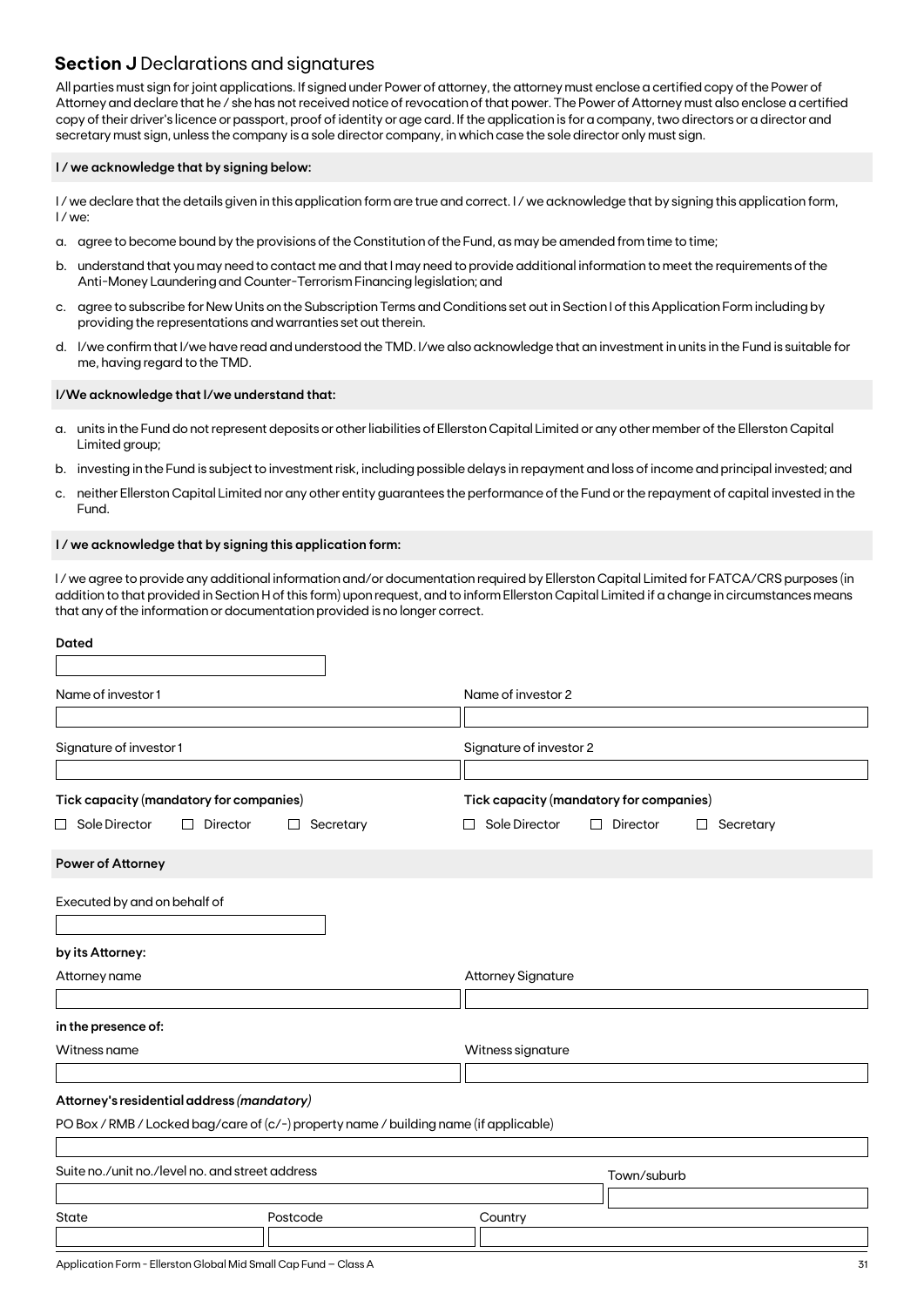### **Section K** Investor Identification Information

Please read this section CAREFULLY to ensure you include the required documents with your application, and tick the documents you are providing below.

### **Important notes:**

- **• Foreign language documents:** MUST be accompanied by an English translation prepared by an accredited translator.
- **Providing certified copies:** Where a certified copy is required, the investor should ensure that the requisite certification is signed by a suitably qualified person.

**Individuals, sole traders, individual trustees or partners, beneficial owners or individual governing member of an association or registered co-operatives, or beneficiaries (if required)**

**Please complete EITHER Option 1 OR Option 2 and attach the applicable documents to your application. Note that, for an applicant who is a natural person or a beneficiary (if required), a document provided must not have expired, other than in the case of a passport issued by the Commonwealth that has expired in the last two years.**

### **Option 1: Please attach at least ONE certified document from the list below**

### **Primary photographic identity document:**

- $\Box$  Driver's licence or permit under a State/Territory government or an equivalent authority of a foreign country.
- $\Box$  Australian passport (current or expired within the last two years).
- $\Box$  Foreign passport or travel document that has a photograph and signature of the individual.
- $\Box$  Proof of age card provided by a State or Territory government.
- $\Box$  National identity card issued by a foreign government that has a photograph and signature of the individual.

### OR

### **Option 2: Please attach at least ONE primary non-photographic certified document and at least ONE certified secondary document from the lists below**

### **Primary non-photographic identity document:**

- $\Box$  Australian birth certificate or birth extract.
- $\Box$  Australian citizenship certificate.
- $\Box$  Foreign citizenship certificate.
- Foreign birth certificate.
- Centrelink Pension Card or Centrelink Healthcare Card.

AND

### **Secondary non-photographic identity document:**

- $\Box$  A financial benefit document issued by the Commonwealth, State or Territory in the last 12 months that contains the name and address of the individual.
- $\Box$  An income tax assessment notice issued in the last 12 months that contains the name and address of the individual.
- $\Box$  A local government notice (e.g. rates notice) or utilities notice (e.g. gas or electricity bill) issued with the last 3 months.

### **Public companies**

### **Each of the following:**

- $\Box$  A recent company extract from ASIC (or overseas company regulator) or certificate of incorporation.
- $\Box$  Specimen signatures of authorised signatories who are permitted to transact on the investment.
- $\Box$  If listed on a stock exchange, a list of names and addresses of shareholders holding 10% or more of the issued share capital.
- $\Box$  Where the company is not regulated by ASIC or an overseas regulator, individual shareholders holding more than 25% of issued share capital must produce the documentation listed above for Individual Applicants.

### **Proprietary companies**

### **Each of the following:**

- $\Box$  A recent company extract from ASIC (or overseas company regulator) or certificate of incorporation.
- $\Box$  Specimen signatures of authorised signatories who are permitted to transact on the investment.
- $\Box$  A list of names and addresses of shareholders holding 10% or more of the issued share capital.
- $\Box$  Where the company is not regulated by ASIC or an overseas regulator, individual shareholders holding more than 25% of issued share capital must produce the documentation listed above for Individual Applicants